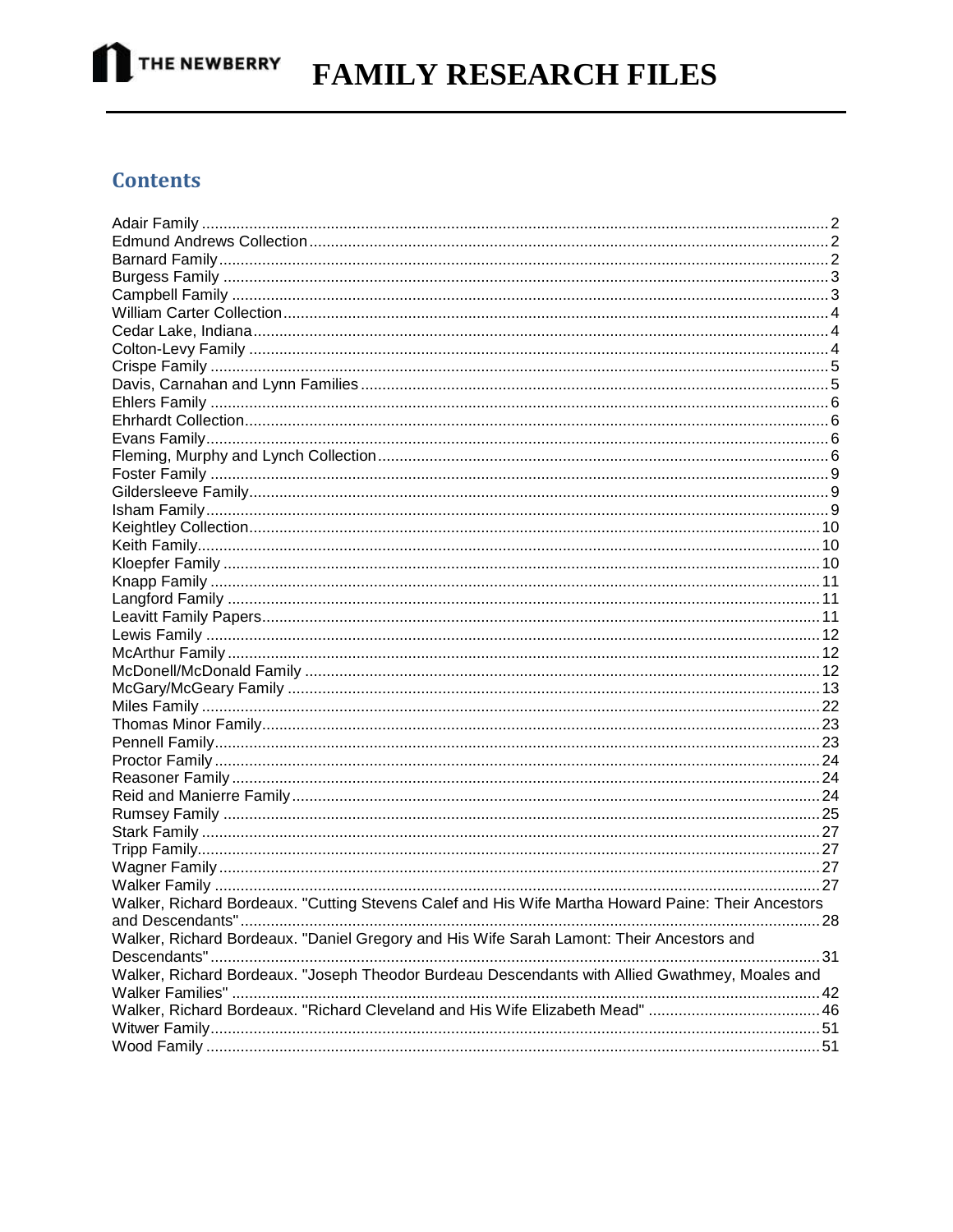### **Adair Family**

Papers, 1700's-1900's One Box

**Abstract:** Notes and census records tracing family to Scotland and various states in the union. Folders are grouped and assigned numbers lacking an overall key to the system, making it difficult to follow.

#### **Edmund Andrews Collection**

Papers, 1600's-1940's

One Box

**Abstract:** Research and personal history of two members of the Andrews family, Dr. Edmund Andrews and his grandson Edmund Lathrop Andrews Jr. The first two folders are personal journals of Dr. Andrews, including folder one on his experiences as a military surgeon during the Civil War (1901) and one about his travels to and in Europe, also medical accounts (1867). The third folder is the genealogical research of Edmund Lathrop Andrews Jr. containing pedigree charts and notes (1939). Includes 120 total family surnames.

| <b>Folder Title</b>                                                                                                                   | <b>Folder Number</b> |
|---------------------------------------------------------------------------------------------------------------------------------------|----------------------|
| Memoranda of the War of the Rebellion                                                                                                 |                      |
| Records of European Journey in the Summer of 1867                                                                                     | $\mathcal{D}$        |
| An Outline of the Ancestry of Frank Baker Andrews, Frances Ethel Andrews<br>Mullen, Edmund Lathrop Andrews Jr., Edward Wyllys Andrews | 31                   |

### **Barnard Family**

Book, 1600's-1950's

One Box

**Abstract:** Genealogical research entitled "A Barnard Family History with Allied Families: Line of Descent from Francis Barnard (1617-1698) to Harrison Bernard Barnard (1872-1952)." Study done by Harrison Bernard Barnard in 1949 contains pedigree charts, wills, notes, and about 30 family surnames. It also goes further backwards and forwards in years of study than the title indicates. The appendix is a pedigree chart tracing the Barnard family back to the King of the Franks who died in 741. This appendix has a complete research bibliography.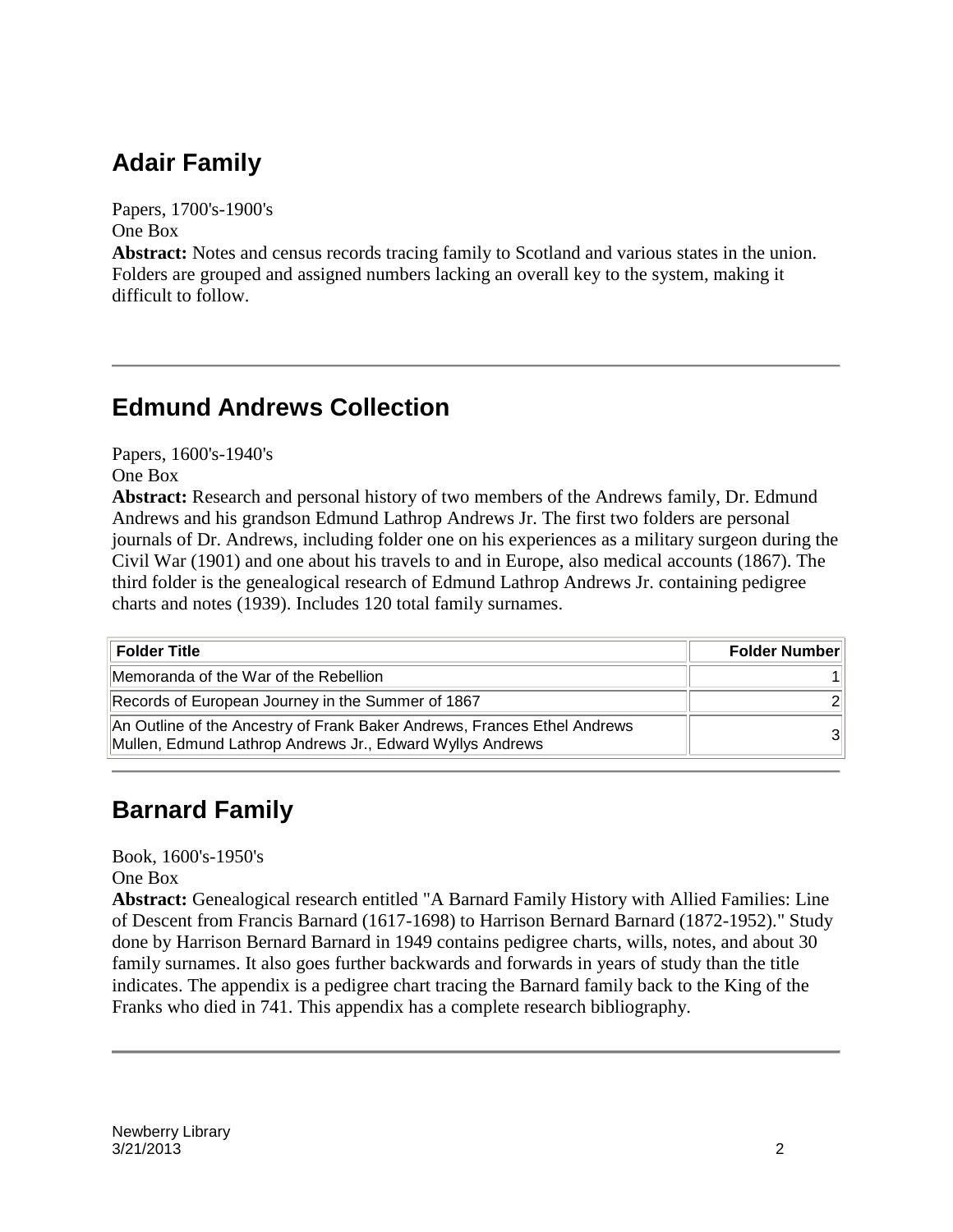### **Burgess Family**

Papers, 1600's-1900's One Box

**Abstract:** Four folders all of different lineages of the Burgess Family. The first begins in the 1600s and continues into the 1900s, while the other 3 start in the 1800s. The folders each contain personal letters, charts and notes. Many of these folders contain incomplete pages; no author of research or original source credited.

| <b>Folder Title</b>          | Folder Number |
|------------------------------|---------------|
| Burgess family--Dexter line  |               |
| Burgess family--Boynton line |               |
| Burgess family--Wing line    |               |
| Burgess family--Swift line   |               |

### **Campbell Family**

Papers, 1700's-1900's

One Box

**Abstract:** Personal research done by different members of the Campbell family. Folder one contains letters, journals, a pedigree chart tracing back to the 1400s, and notes from other Campbells along with Hulbert's own research. Folder two contains pedigree charts, notes and photocopies from microfilm which cite their sources. There is no credited author of this research; it was a gift of James Stephen (Steve) Downey, Jr. Folder three includes notes and charts. Folder four contains notes and credits no authors for the research. Folder five includes notes and wills. Folder six contains research notes and includes a few issues of Clan Campbell Society News.

| <b>Folder Title</b>                                                              | <b>Folder Number</b> |
|----------------------------------------------------------------------------------|----------------------|
| From the records of Ray G. Hulbert<br>by Ray G. Hulbert, 1964                    |                      |
| Research of the Downey Family                                                    | 2                    |
| Research of the Stevens and Mull families<br>by Irving K. Campbell               | 3                    |
| Research of the Laflin family                                                    | 4                    |
| Research on the Campbell family<br>by Olive Hotchkiss                            | 5                    |
| Descendants of Peter Campbell and Isabella Ferguson<br>by Edward W. Lollis, 1984 | 6                    |
| Deeds of John Campbell, mid-1800s<br>Ruth Allen, deputy clerk                    | 7                    |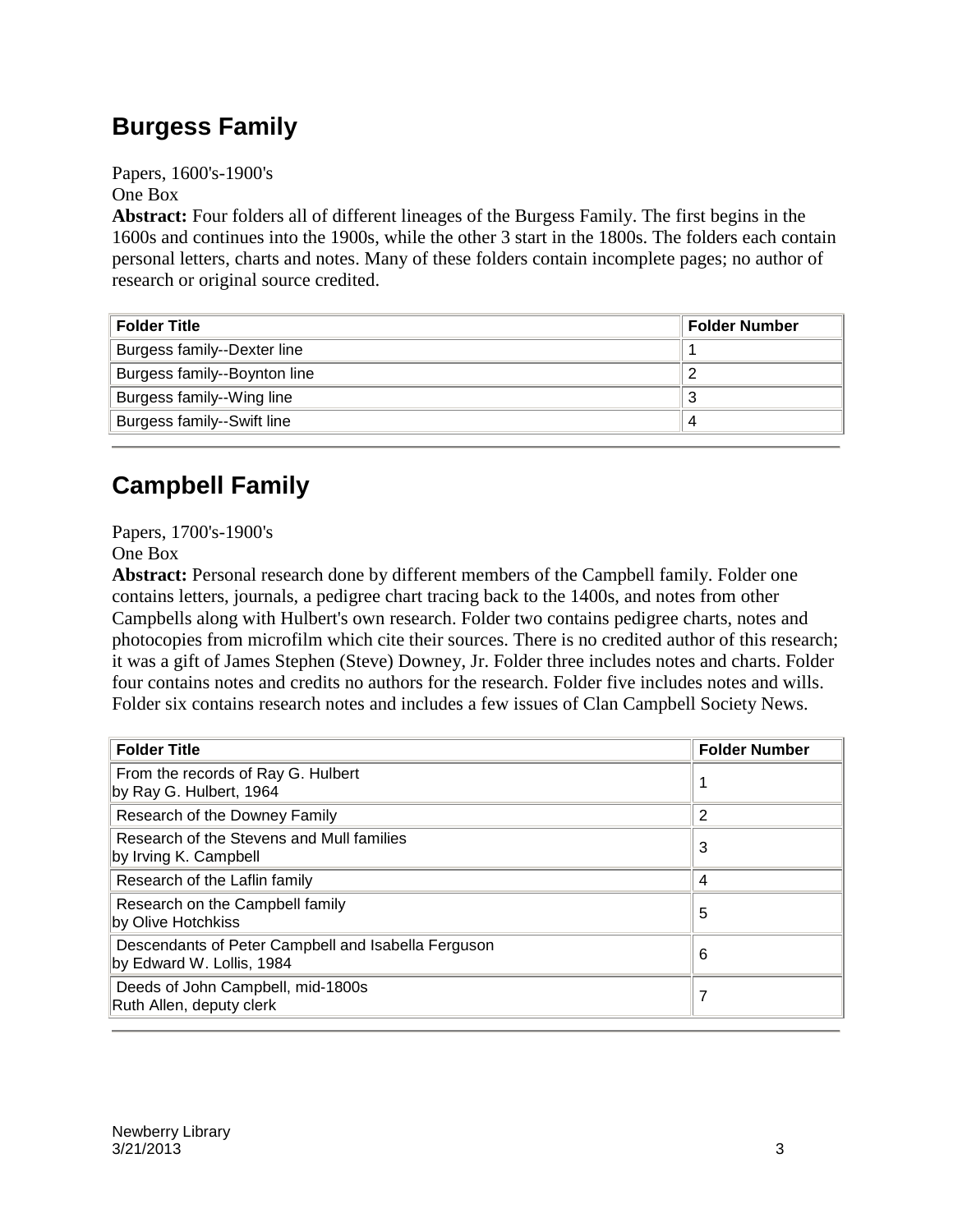#### **William Carter Collection**

Papers, 1700's-1900's One Box

**Abstract:** Research material on the Rector and Linthicum families collected by William Carter. The twelve folders contain research notes, letters, copies of published articles, wills, deeds, land inventories, estate appraisal records, military records, and census records. Folders 3-9 contain documents and information about one individual; Folder 10 (Other Rectors) contains small amounts of information on these other Rector family members: Alfred, Charles, Cumberland, Daniel, Elizabeth, Enoch, Harmon, Jacob, James, Jane, Jesse, Landon, Lucy, Ludwell, Martha, Maximillian, Sarah, Spencer, Stephen, Susannah, Uriah, Washington, and Winifred.

| <b>Folder Title</b>                | <b>Folder Number</b> |
|------------------------------------|----------------------|
| Rector Family - copied articles    |                      |
| Research notes, letters, etc.      | 2                    |
| Rector, Benjamin                   | 3                    |
| Rector, Harriet                    | 4                    |
| Rector, Henry                      | 5                    |
| Rector, John                       | 6                    |
| Rector, Lewis                      | 7                    |
| Rector, Silas                      | 8                    |
| Rector, Thomas                     | 9                    |
| <b>Other Rectors</b>               | 10                   |
| Linthicum family - copied articles | 11                   |
| Linthicum family - documents       | 12                   |

### **Cedar Lake, Indiana**

Binder, 1940's-1980's

One Box

**Abstract:** Binder entitled "It Will Live" compiled by Beatrice Ewer Horner. Contains news clippings mostly written by Horner from various local papers. Includes introduction by Horner and complete table of contents.

#### **Colton-Levy Family**

Binder, mid-1700's-1900's One Box

Newberry Library  $3/21/2013$  4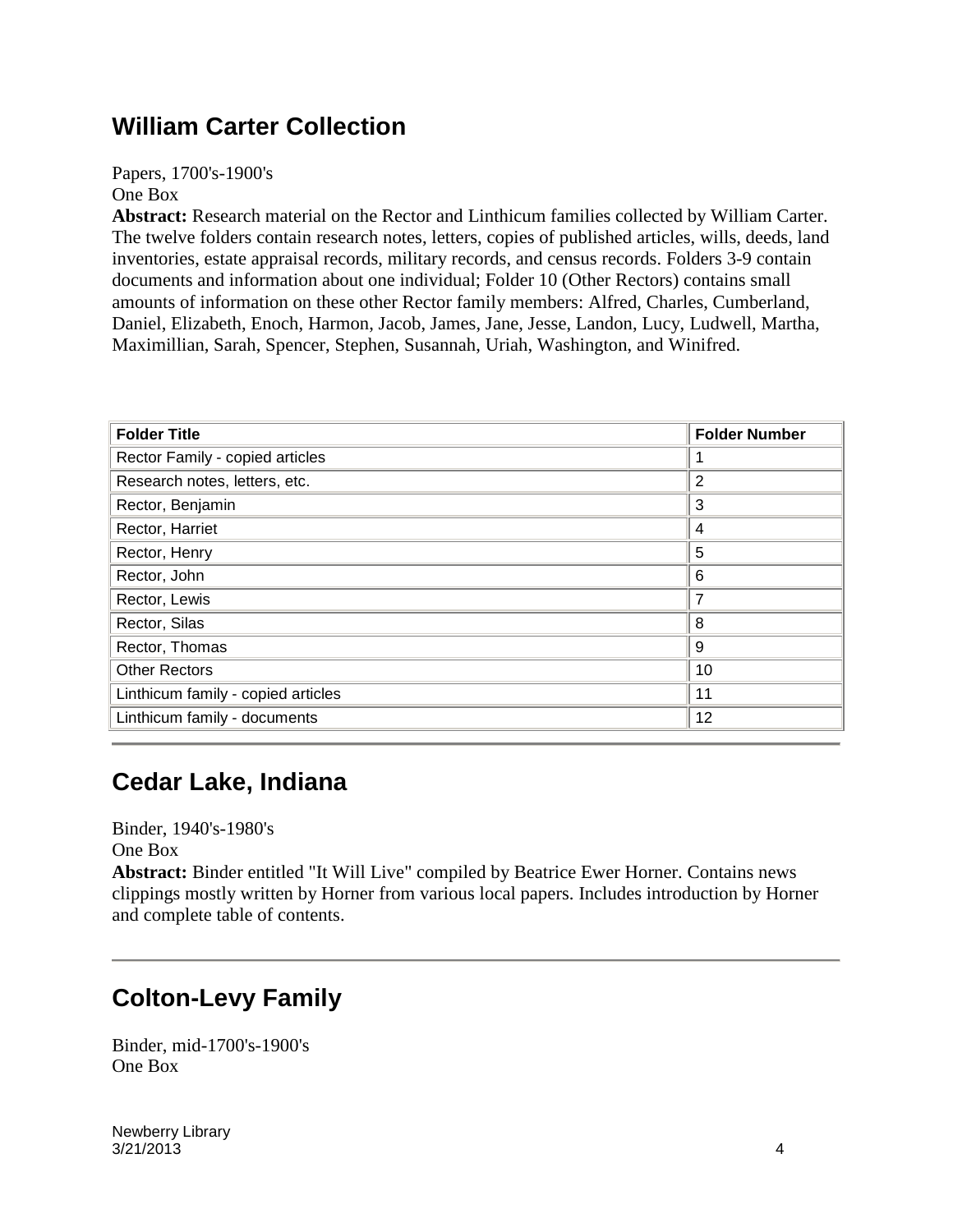**Abstract:** Binder entitled "Genealogy of Colton-Levy Family." Contains charts with easy to follow instruction guide. Compiled Richmond Family Reunion committee in 1984.

#### **Crispe Family**

Papers, B.C.-1910's

Three Boxes

**Abstract:** Handwritten and typed pages with year by year information including notes, wills, news clippings, photographs, and pedigree charts. Research compiled by Thomas Edward Crispe.

| <b>Folder Title</b>                                           | <b>Box/Folder Number</b> |
|---------------------------------------------------------------|--------------------------|
| Crispe Records from Conquest to 1604                          | 1/1                      |
| Family of Crispe Chronology;<br>Chronicles 184 B.C.-1240 A.D. | 1/2                      |
| <b>Chronicles 1256-1514</b>                                   | 1/3                      |
| <b>Chronicles 1518-1573</b>                                   | 1/4                      |
| <b>Chronicles 1573-1620</b>                                   | 1/5                      |
| <b>Chronicles 1622-1658</b>                                   | I/6                      |
| Chronicles 1660-1660                                          | 1/7                      |
| <b>Chronicles 1700-1750</b>                                   | 1/8                      |
| <b>Chronicles 1750-1902</b>                                   | I/9                      |
| <b>Crispe Wills 1457-1741</b>                                 | II/A                     |
| Crispe Wills 1494-1648                                        | II/B                     |
| Crispe Wills 1506-1741                                        | II/C                     |
| Crispe Wills not in chronological order                       | II/D                     |
| <b>General Notes</b>                                          | III/E and F              |

### **Davis, Carnahan and Lynn Families**

Papers, 1800's

One Box

**Abstract:** "Records of Davis family, and Carnahan family, and Lynn family; vol. 1-4" contains four handwritten diaries/journals including notes, news clippings, and photographs. No obvious order to information in these books compiled by Cora L. Davis.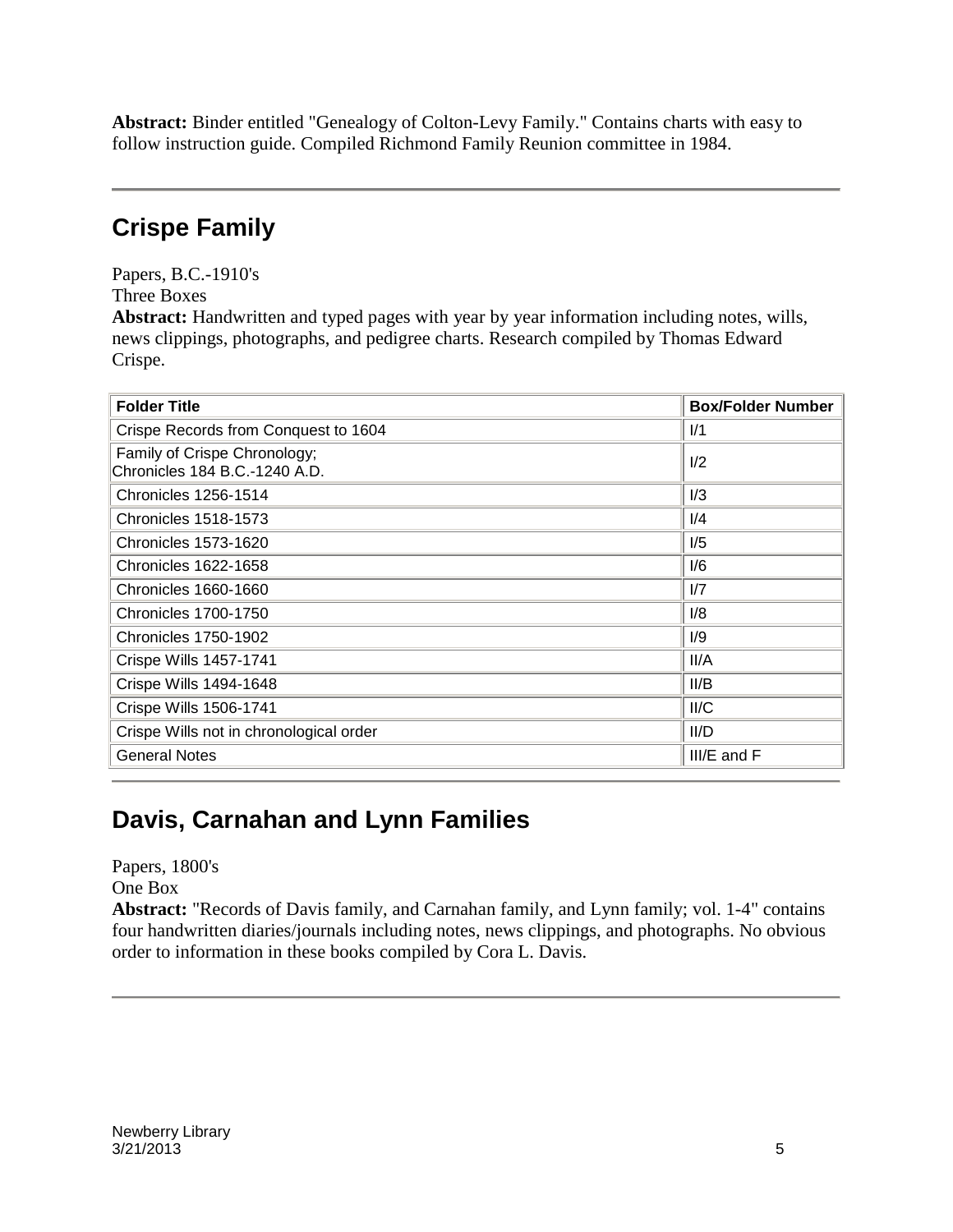#### **Ehlers Family**

Papers, 1600's-1900's One Box

**Abstract:** Three binders by Harvey Metzger Ehlers and Evelynne Meiborg Ehlers entitled "Germanic Roots of Chicagoans." Contains notes, letters, photographs, pedigree charts, census records, and information on ten additional surnames. Several pieces are written in German and accompanied by a translation. Includes complete bibliography of research.

#### **Ehrhardt Collection**

Papers and artifacts, 1900's

One Box

**Abstract:** Assorted items and publications from First St. Paul's Evangelical Lutheran Church in Chicago collected by R. W. Ehrhardt includes 3 pins, 2 ribbons, church service programs, special events brochures, church anniversary brochures, and news articles. Some items are in German.

### **Evans Family**

Binder, 1800's-1900's

One Box

**Abstract:** Contains notes, deeds, wills, census records, personal letters, and pedigree charts. Appendix is a printed booklet of additional records.

| <b>Folder Title</b>                                               | <b>Folder Number</b>     |
|-------------------------------------------------------------------|--------------------------|
| John Evans Family Records<br>by Franklin and Elaine Bristol, 1979 |                          |
| Evans Family Records<br>by J. Montgomery Seaver                   | <sup>1</sup> 1(appendix) |

### **Fleming, Murphy and Lynch Collection**

Papers, 1800's-1980's Seven Boxes

**Abstract:** 38 folders compiled by Thomas James Fleming I. This study contains (not each is represented in each individual file): notes, pedigree charts, family group charts, wills, certificates, cemetery records, baptismal records, maps of family migration world wide, photographs, news clippings including obituaries, court records, war memorabilia and military records, personal letters and personal items, letters from U.S. presidents and first ladies, correspondence with genealogist's worldwide, and photocopies of original texts and microfilms.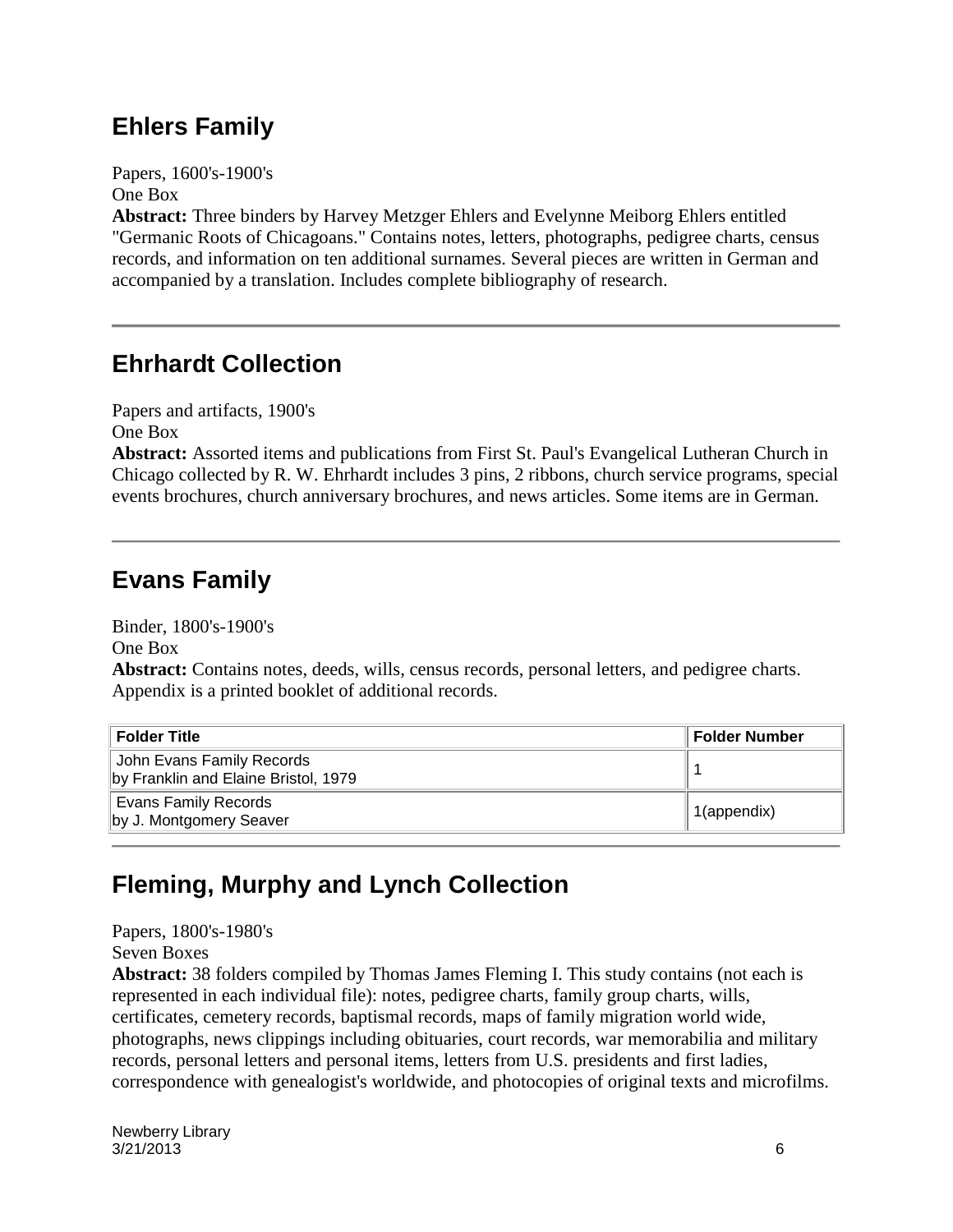This study was long, detailed, dedicated, and finished product was put together well. Most folders have two numbers--uncertain if order was changed by original compiler or after his death.

| <b>Folder Title</b>                                                                                                                                                    | <b>Box/Folder Number</b> |
|------------------------------------------------------------------------------------------------------------------------------------------------------------------------|--------------------------|
| Thomas James and Theodore Lynch Fleming,<br>Hazel Campbell Fleming: pedigree and documentation.                                                                        | 1/1                      |
| Mabel Fleming Comee, Dr. William Clyde Comee:<br>family and descendants                                                                                                | 1/2                      |
| The Campbell family.                                                                                                                                                   | 1/3                      |
| Margaret Dunn Murphy - Thomas Murphy's mother.                                                                                                                         | I/4                      |
| Children of Cornelius J. Fleming and Catherine Murphy Fleming: Mabel Fleming<br>Come, Ann Fleming Cougill, Gertrude B. Fleming [Farrell], Agnes Fleming<br>[Ramsdall]. | 1/5                      |
| Cornelius James Fleming and Catherine Murphy Fleming and Harry James<br>Fleming.                                                                                       | 1/6                      |
| Children of Cornelius J. Fleming and Catherine Murphy Fleming: William John<br>Fleming.                                                                                | II/7                     |
| John Flemming of Kingston [Ontario, Canada]: pedigree and documentation.                                                                                               | II/8                     |
| John Flemming of Kingston: Irish research.                                                                                                                             | II/9                     |
| Children of John Flemming and Bridget [Hughes] Fleming.                                                                                                                | II/10                    |
| John Flemming of Kingston: correspondence with genealogists.                                                                                                           | II/11                    |
| John Flemming of Montreal [Canada].                                                                                                                                    | II/12                    |
| Thomas James Fleming [Sr.]: pedigree and documentation.                                                                                                                | III/13                   |
| Thomas James Fleming [Sr.]: historical research - pedigree and documentation.                                                                                          | III/14                   |
| Thomas J. Fleming (Jr.) II, Lois Tichy and family: genealogy                                                                                                           | III/15                   |
| Thomas J. Fleming II., Lois M. Tichy and family: documents, photographs, letters                                                                                       | III/16                   |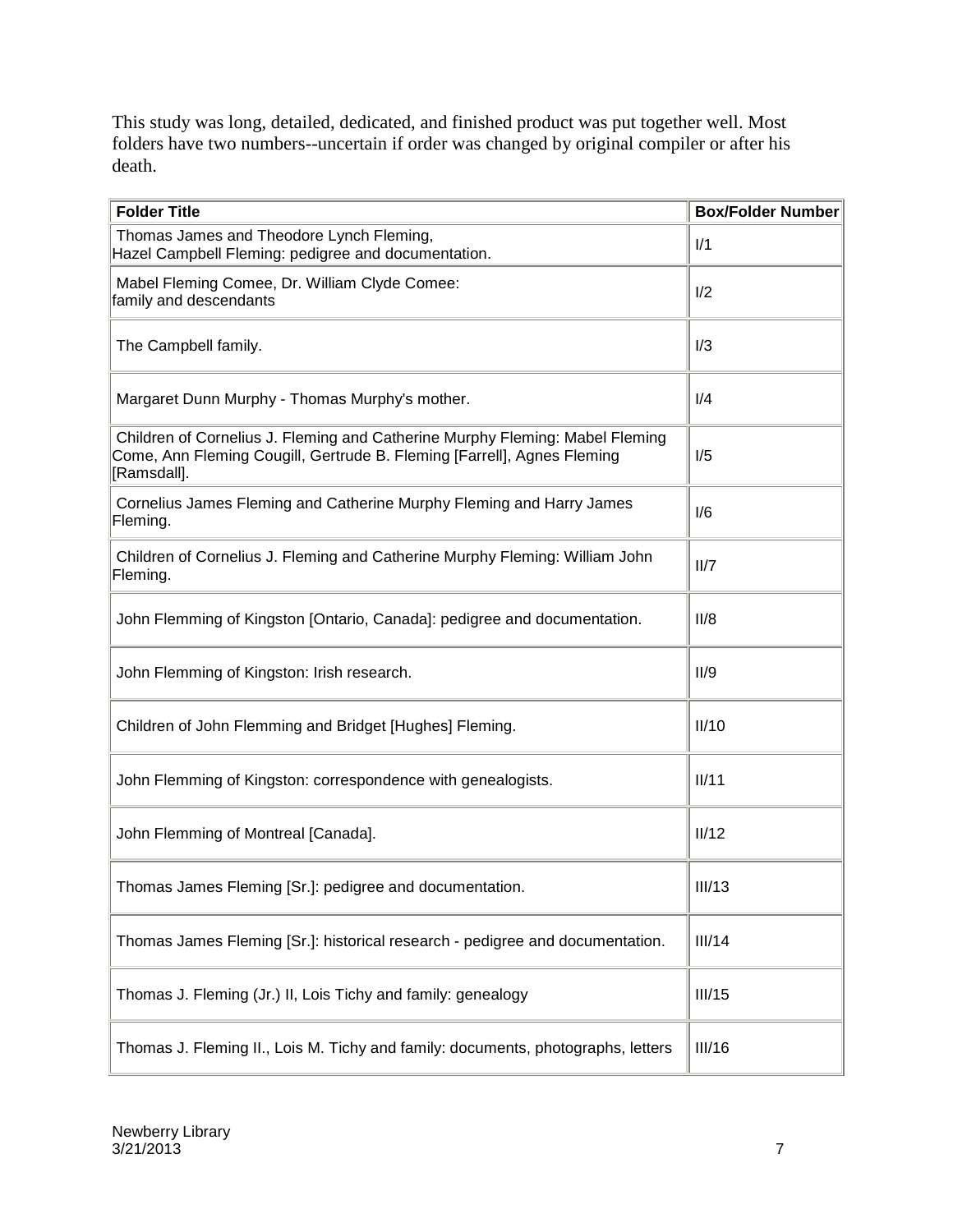| William Campbell Fleming: pedigree, documents, photographs, letters,<br>testimonials                                                           | III/17 |
|------------------------------------------------------------------------------------------------------------------------------------------------|--------|
| Bridget Hughes/Slevin: letters, reports, documents.                                                                                            | III/18 |
| McKiernan, Kiernan, Tiernan (and other name variations): Tasmania, Australia -<br>research data.                                               | III/19 |
| McKiernan, Kiernan: pedigree and documents.                                                                                                    | IV/20  |
| McKiernan, Kiernan, Tiernan (and other name variations): Tasmania, Australia -<br>research data no. 2.                                         | IV/21  |
| Lynch Family: Austin [J.] and Antoinette [Helen Wagner] Lynch, Michael Lynch;<br>Wagner Family: Casper Wagner.                                 | IV/22  |
| Theodora Fleming: documents, photographs, letters.                                                                                             | IV/23  |
| Theodora Fleming: clippings book 1933-43, misc. cards and letters to and from<br>T.L. Fleming.                                                 | IV/24  |
| Theodora Lynch: school days book 1919.                                                                                                         | V/25   |
| Theodora Lynch: school days, birthday book, model composition book, "The<br>Forum."                                                            | V/26   |
| Mary (Mc) Kiernan Murphy - Thomas Murphy's wife: letters, reports, documents.                                                                  | V/27   |
| Children of Thomas and Mary Murphy: William M. M., Francis G. M., John S. M.,<br>Mary S. M., Catherine M., James R. M., George M., Margaret M. | V/28   |
| Murphy family Litigations: Hoyt vs. Jos. Murphy, Hoyt et. al. vs. Murphy et. al.                                                               | V/29   |
| Children of Thomas and Mary Murphy: Joseph Henry M., Thomas Mathew M.                                                                          | VI/30  |
| Murphy family Litigations: Sayre vs. Jos. Murphy et. al., Mary Crane Murphy vs.<br>Murphy Bros.                                                | VI/31  |
| Margaret Murphy Manning - Thomas Murphy's sister                                                                                               | VI/32  |
| *** missing folder***                                                                                                                          | VI/33  |
| Thomas Murphy: pedigree and documentation                                                                                                      | VI/34  |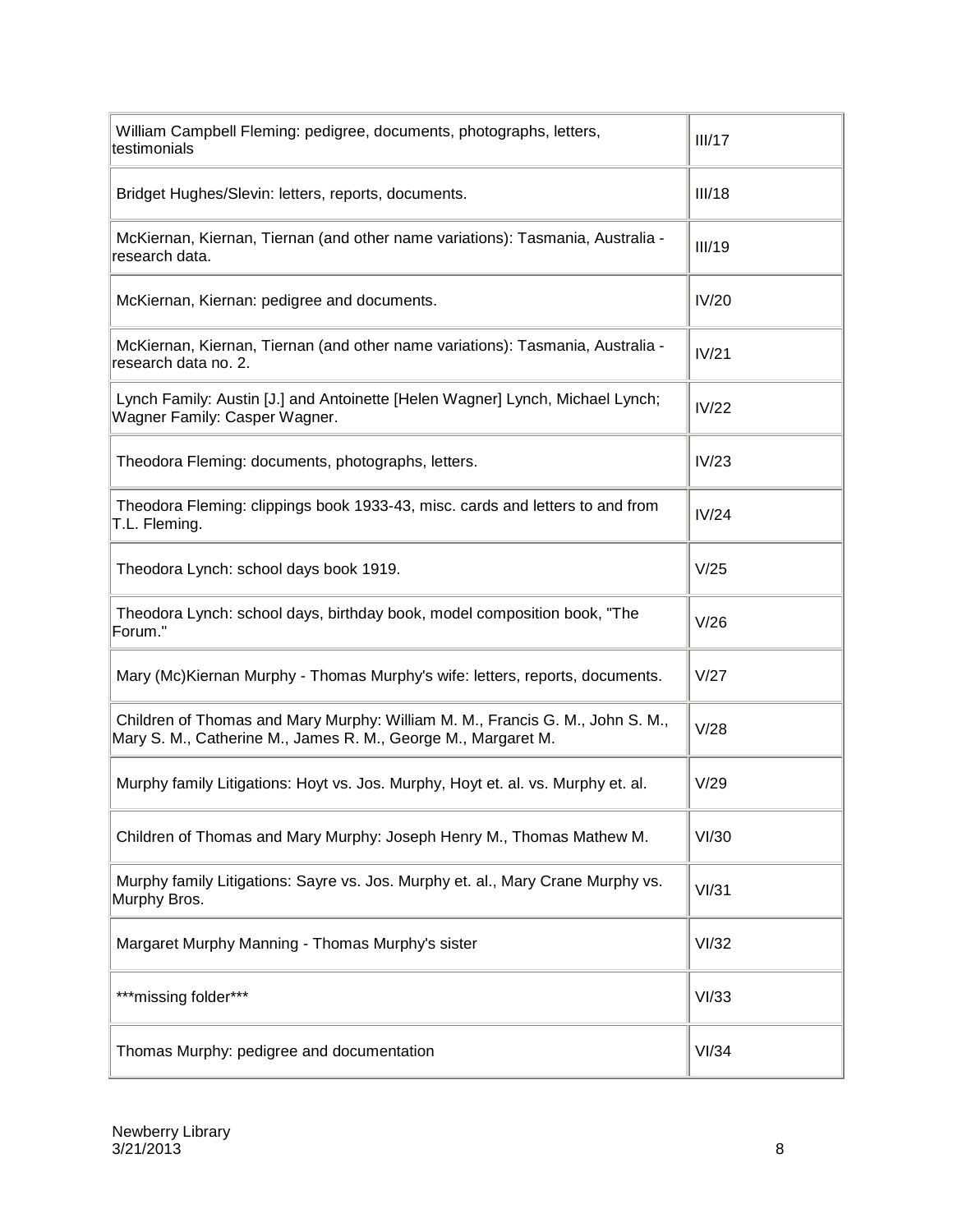| Thomas Murphy: pedigree and documentation       | VI/35         |
|-------------------------------------------------|---------------|
| Thomas Murphy Litigations                       | <b>VII/36</b> |
| Murphy family: unverified reports and documents | VII/37        |
| Social Register and "Who's Who?"                | <b>VII/38</b> |

#### **Foster Family**

Binders, 1800's

One Box

**Abstract:** Four binders containing notes, census records, military records, personal letters, pedigree charts, and a 12 page list of other surnames. Includes photocopies from original sources. First binder includes detailed table of contents for all four. Information (notes with pedigree chart) on Culver family in separate packet.

| <b>Folder Title</b>                                   | <b>Folder Number</b> |
|-------------------------------------------------------|----------------------|
| The Foster Family History<br>by Richard Charles Tripp | 1-4                  |
| Culver Family                                         |                      |

### **Gildersleeve Family**

Papers, 1700's-1900's Two Boxes **Abstract:** Four untitled folders including general family notes by William Harvey Gildersleeve in the 1950s and 1970s.

### **Isham Family**

Papers, 1500-1930's One Box

**Abstract:** Three folders containing notes, pedigree charts, news clippings, and photographs. Author credits the original sources. Research originally compiled by Homer W. Brainard; edited by Harriet Isham Carpenter in 1937.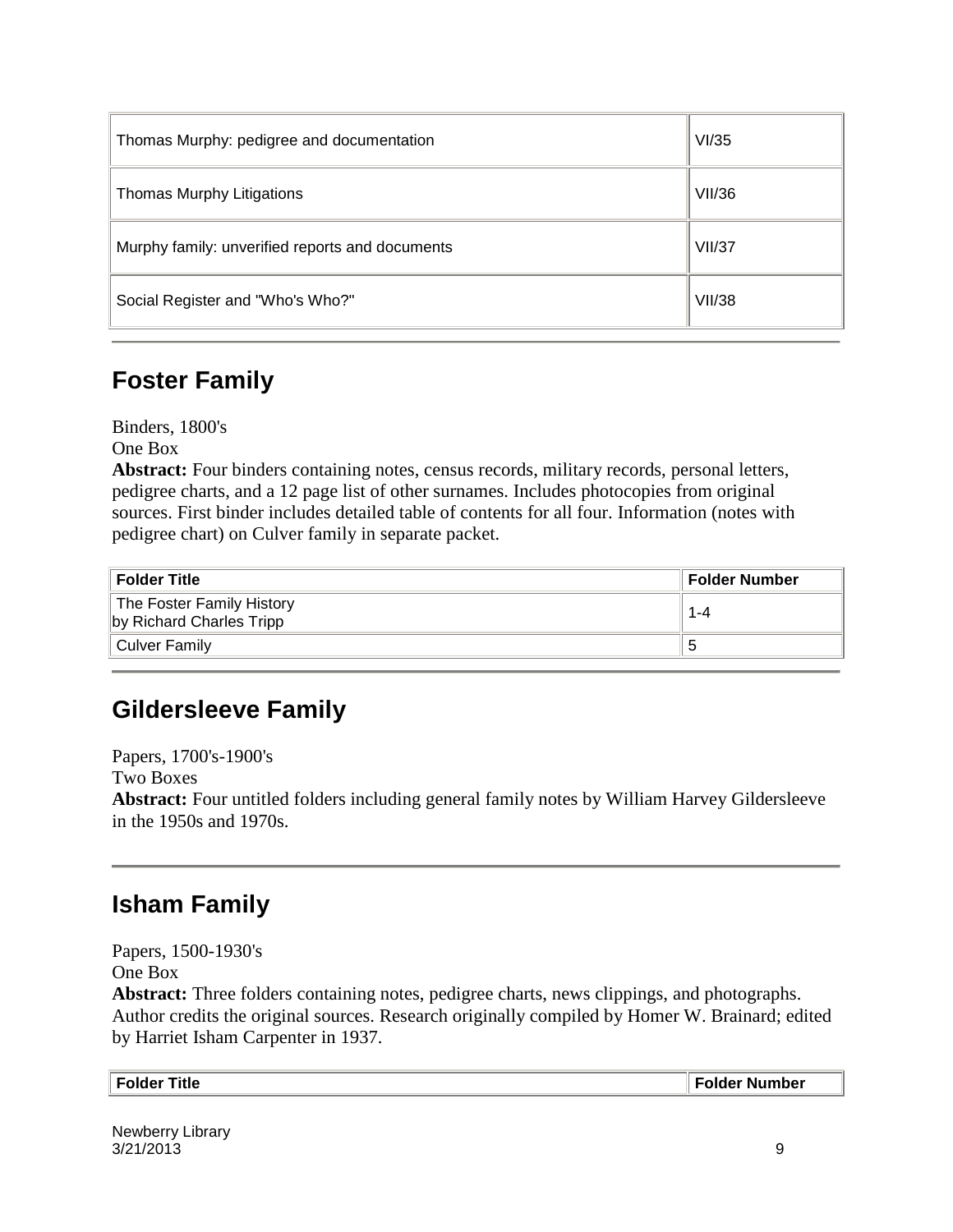| Descendants of John Isham of Barnstable                          |  |
|------------------------------------------------------------------|--|
| Isham Family of Pytchley, Barby, Willey, and<br>Barwell: Lampert |  |
| <b>Isham Family Notes</b>                                        |  |

### **Keightley Collection**

Papers, 1600's-1900's

Five Boxes

**Abstract:** Handwritten notes and pedigree charts. Includes some certificates. Majority of information in late 1800s-mid-1900s. This collection was donated by David N. Keightley in 1990.

| <b>Folder Title</b>                         | <b>Box/Folder Number</b>                                 |
|---------------------------------------------|----------------------------------------------------------|
| Keightley family tree                       | 1/1                                                      |
| Keightley family                            | 1/2, 1/3                                                 |
| Richey family                               | $I/4$ , $I/5$ , $I/6$ , $II/7$                           |
| Smith family                                | II/8, II/9, II/10,<br>III/11, III/12, III/13             |
| White family                                | III/14, III/15, IV/16<br>IV/17, IV/18, IV/19, V/20, V/21 |
| Index                                       | V/22                                                     |
| <b>Additional families</b>                  | V/23                                                     |
| "Walter A. Keightley's World War I Memoirs" | V/24                                                     |

### **Keith Family**

Papers, 1800's- early 1900's

Two Boxes

**Abstract:** Collection compiled by Arthur Leslie Keith in 1918. Contains handwritten notebooks including pedigree charts, copied letters, notes, and a few photographs. Appendix contains papers, pedigree charts, notes, and credits original source.

### **Kloepfer Family**

Papers, 1700's-1970's One Box **Abstract:** Collection by W. Wesley Kloepfer in 1977. Includes typed family group charts (some with photographs) and pedigree charts. Extensive research on five surnames.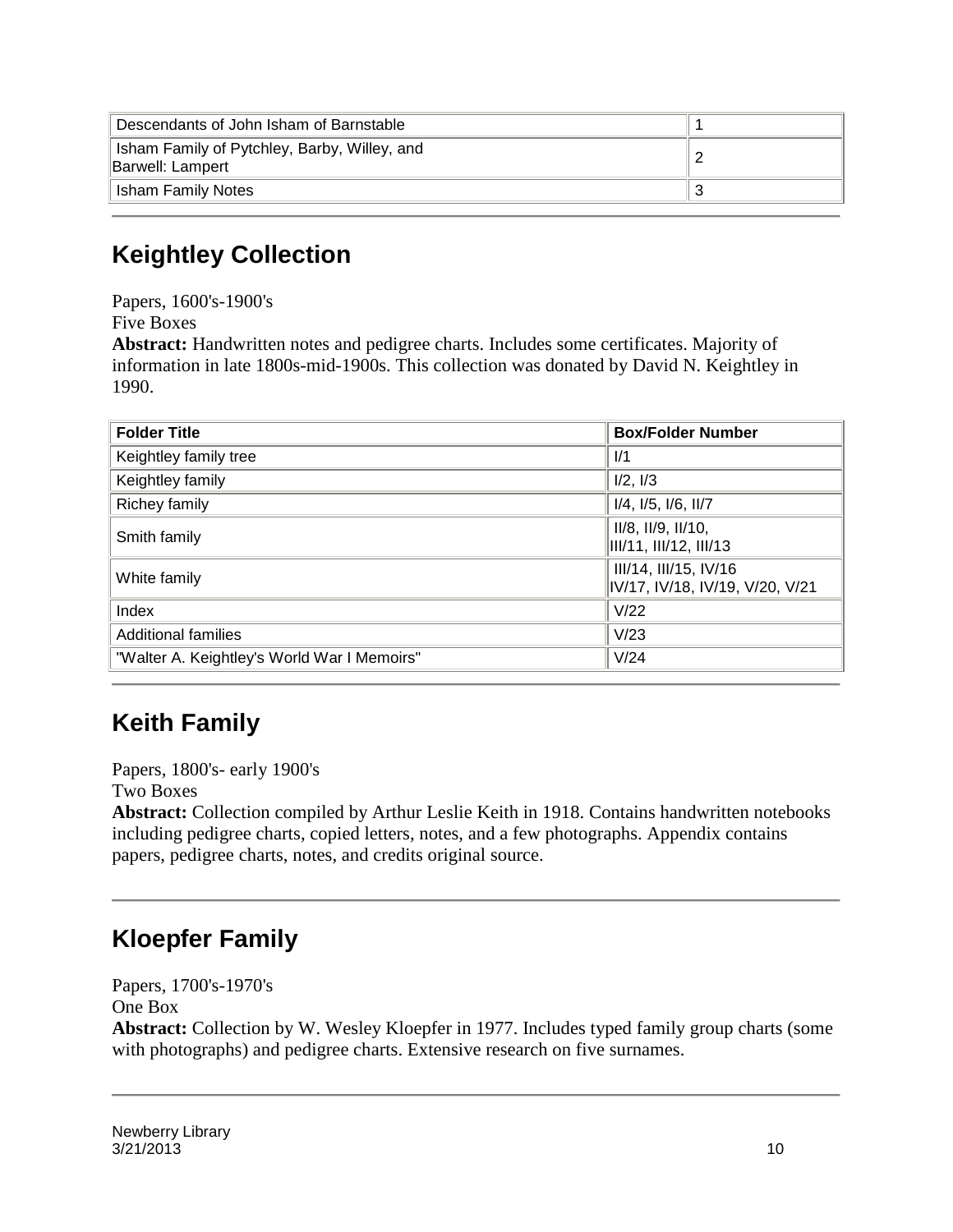### **Knapp Family**

Papers, 1600's-mid 1900's Four Boxes

**Abstract:** Boxes one and two contain typed notes drawn from researching census records, bible records, and probate papers. These boxes also include a surname index. Boxes three and four contain binders of compiled family research (notes and indexes). Research from boxes three and four compiled by Alfred Averill Knapp, M.D., in the 1950s and 1960s.

| <b>Folder Title</b>                                                                  | <b>Box/Folder Number</b>                |
|--------------------------------------------------------------------------------------|-----------------------------------------|
| Records compiled by H.B. Knapp                                                       | I/1, I/2, I/3<br>II/4, II/5, II/6, II/7 |
| Aaron Knapp (of Taunton, MA in 1638)<br>and some of his descendants: a genealogy     | III/1                                   |
| William Knapp (of Watertown, MA in 1630)<br>and some of his descendants: a genealogy | IV/1                                    |
| Unconnected Knapps (arranged alphabetically)                                         | IV/2                                    |

## **Langford Family**

Papers, 1000's-mid 1900's

Two Boxes

**Abstract:** "Langford, Sweeting, Robertson, Bell: ancestors of my four grandparents" contains well-organized binders including pedigree charts, notes, and references. Research by George Langford in 1948.

| <b>Folder Title</b>       | <b>Box/Folder Number</b> |
|---------------------------|--------------------------|
| American                  | 1/1                      |
| Scottish                  | 1/2                      |
| English                   | II/3                     |
| European (French, German) | II/4                     |

### **Leavitt Family Papers**

Papers, 1600's-mid 1900's Six Boxes

**Abstract:** Boxes one, two, and three contain handwritten notes, copies from obituaries, letters, wills, pedigree charts, diary entries, and indexes of surnames. Boxes four, five and six include copies of wills and correspondence (some may be originals). Research compiled by Joseph P. Leavitt.

| Title<br>Folder<br>_____ | <b>Box/Folder Number</b> |
|--------------------------|--------------------------|
|                          |                          |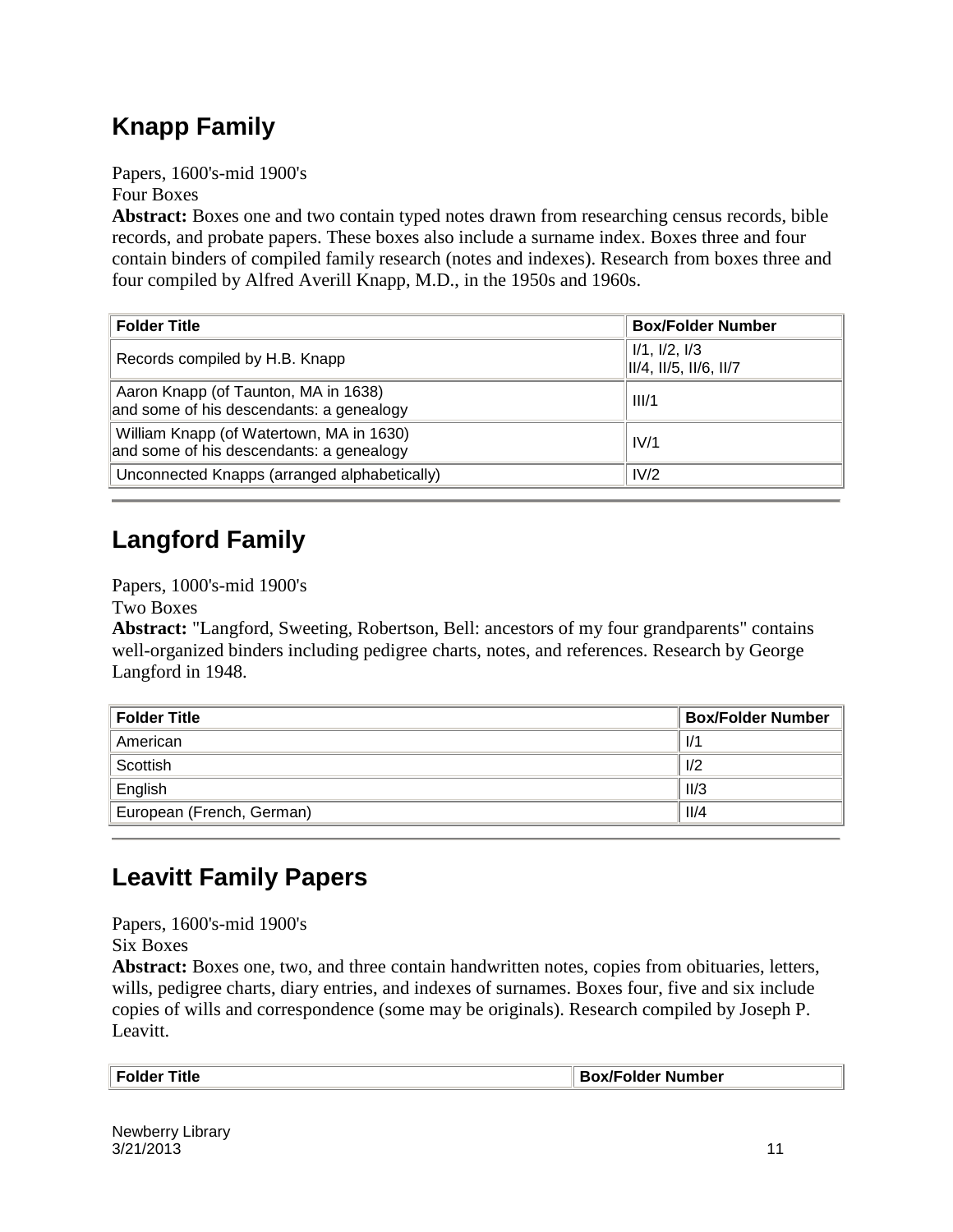| Leavitt Family History                    | $1/1$ , $1/2$ , $1/3$ , $1/4$ ,<br>$\parallel$ II/5, II/6, II/7, II/8, III/9,<br>$\parallel$ III/10, III/misc. folders (2) |
|-------------------------------------------|----------------------------------------------------------------------------------------------------------------------------|
| Correspondence and wills, mid-late 1800's | 1V                                                                                                                         |
| Correspondence, late 1800's               |                                                                                                                            |
| Correspondence, late 1800's-mid           | VI                                                                                                                         |

### **Lewis Family**

Papers, 1800's

Two Boxe**s**

**Abstract:** Box one contains information from the Lewis and Clark Expedition including sources, notes, and lists of people involved in the Expedition (information regarding their families and homes). Folders one and two contain research drawn from census records, including notes, maps, and family group charts. Research by Rexford Gardner Lewis in 1978.

| <b>Folder Title</b>                                                                         | <b>Box/Folder Number</b> |
|---------------------------------------------------------------------------------------------|--------------------------|
| Lewis and Clark Expedition Notes                                                            | 1/A                      |
| Thomas Lewis family, Thomas Caskey family,<br>1860, '70, '80; Morgan County Kentucky Census | II/1                     |
| Thomas Lewis of Morgan County, Kentucky, and<br>related families.                           | 11/2                     |

### **McArthur Family**

Papers, 1600's-mid 1900's

Four Boxes

**Abstract:** "The American Ancestry of my daughters Joan [Gillett] and Constance Elizabeth McArthur of Chicago, IL" contains nine untitled folders. First folder is an introduction to the work containing news clippings and a foreword by the compiler. The other eight folders include notes, letters, news clippings, photographs, ancestral charts, and pedigree charts. The work, compiled by Dr. Selim Walker McArthur in 1933, seems out of order.

### **McDonell/McDonald Family**

Papers, 1700's-1990's One Box

**Abstract:** Research material gathered by Anne McDonell Heisler includes 16 folders containing research notes, letters, copies of published articles, short family histories, copies of official documents, various diary entries, maps, and illustrations. Materials primarily concern family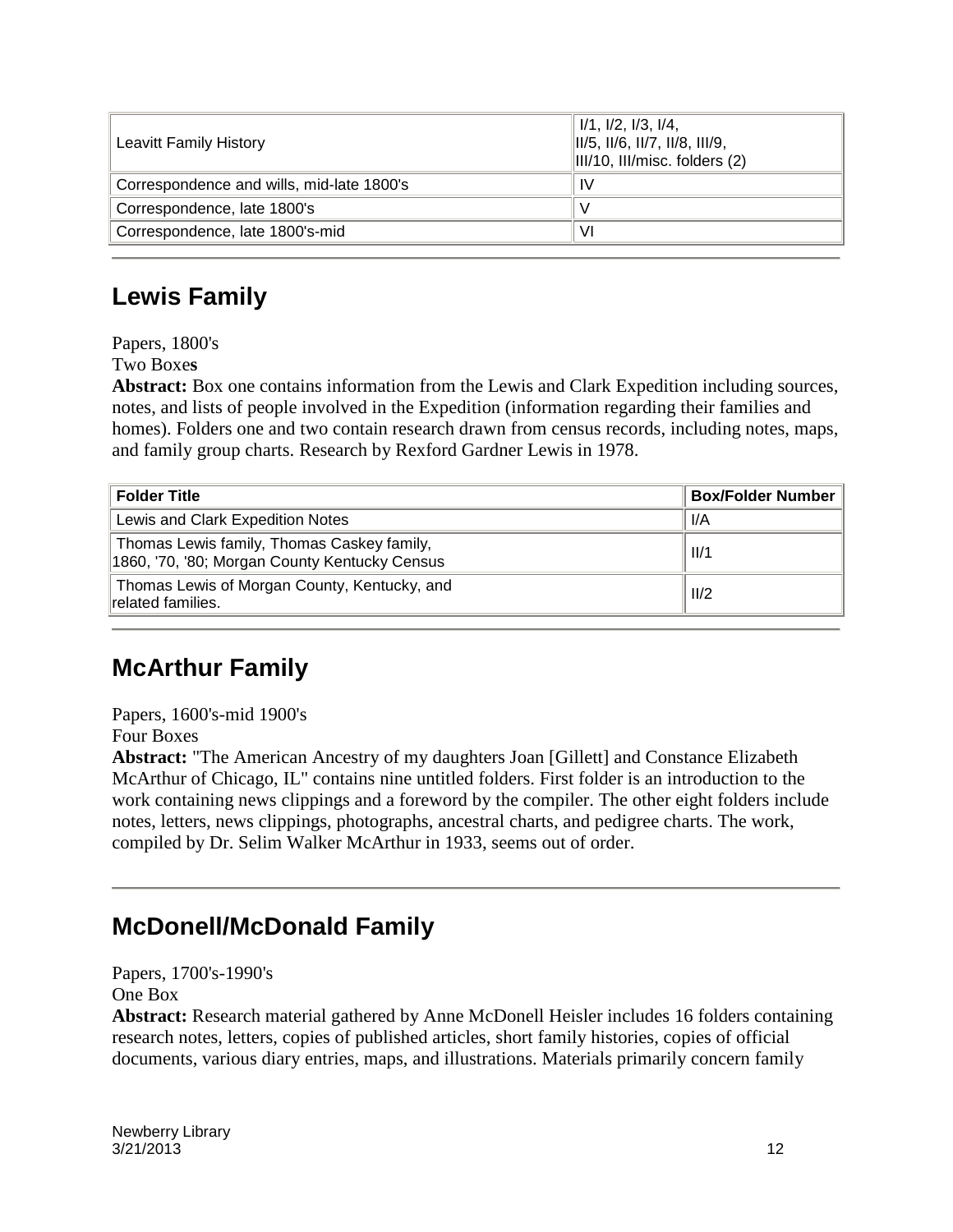members in Scotland and Canada. Short genealogies of other families, such as the Grant, Kirk, MacNicol, and McRae families, are also included.

| <b>Folder Title</b>                                                                       | <b>Folder Number</b> |
|-------------------------------------------------------------------------------------------|----------------------|
| Research notes                                                                            | 1                    |
| Letters                                                                                   | $\overline{2}$       |
| Documents and records                                                                     | 3                    |
| Diary entries                                                                             | $\overline{4}$       |
| Family charts                                                                             | 5                    |
| Copies of published articles                                                              | 6                    |
| Newspaper articles, newsletters, and brochures                                            | 7                    |
| Maps                                                                                      | 8                    |
| Family coat of arms, illustrations                                                        | 9                    |
| <b>Grant family</b>                                                                       | 10                   |
| Kirk family history                                                                       | 11                   |
| McDonalds of Brantford, Ontario family chart<br>prepared by F. Ross McDonald              | 12                   |
| Roderick and Annie Sarah (McDonell) McDonald genealogy,<br>prepared by Hugh J. McDonald   | 13                   |
| Ranald "Beg" (Little Ranald) MacDonell genealogy,<br>prepared by Duncan (Darby) MacDonald | 14                   |
| MacNicol clan membership list                                                             | 15                   |
| McRae family history, by Mary McGee                                                       | 16                   |

#### **McGary/McGeary Family**

Papers, 1800s-2000s

Six boxes, one binder

**Abstract:** Four boxes containing research on the McGarys and related families from KY, TN, PA, WA, and TX, one box of research on the Armstrong family of IN, one box of research on the Badollet, Clark and McCutcheon families of VA, OH, IN, and IL, and one binder with McGary/McGeary and Nussbaum family genealogies,all compiled by Mary P. Hammersmith from the 1970s to 2000s. The materials include correspondence with genealogists, family members, and record depositories, photocopies of wills, deeds, maps, land transactions, census records, court records, regional histories, newspaper articles, historical journal articles, obituaries, and cemetery records. The boxes also contain family group charts, family histories, and several books.

| ∣ Folder Title                 | <b>Box Number</b> |
|--------------------------------|-------------------|
| Steenbergen, Robert Connection |                   |
| Mrs. Stanley (Pat) Smith File  |                   |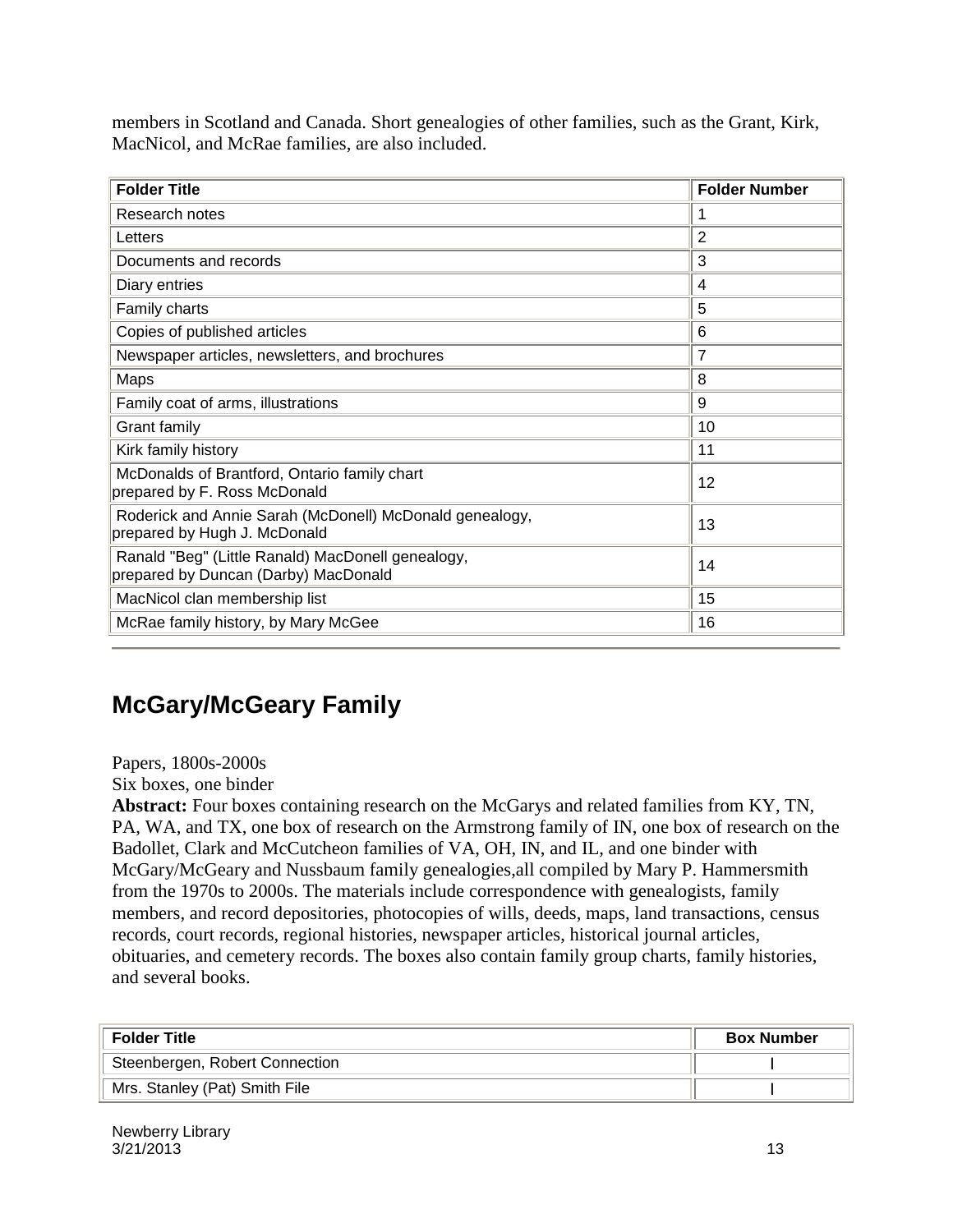| <b>Buntin-Davis Desc.</b>                               |               |
|---------------------------------------------------------|---------------|
| Buntin, General (McGary Line - Buntin - McGary Deed)    |               |
| <b>Filson Club Quarterly</b>                            |               |
| Gibson Co. History (IN)                                 |               |
| Gibson, Robert Guardian Papers                          |               |
| Harrodsburg Plat                                        |               |
| Harrodsburg Petition 11-28-1785                         |               |
| Henderson Co. KY 1775-1807 Deeds Index                  |               |
| Henderson Co. KY Deeds etc. (McGary, Berry)             |               |
| Hopkins Co. KY (Gordon Book)                            |               |
| KY Maps 1794                                            |               |
| Lincoln Co. KY Equity Case - Williams v. Taylor         |               |
| Lincoln Co. KY Bibliography                             |               |
| McGary, O.W. Guardianship                               |               |
| McGary Appeals Court Case May 1792/Nov.1808             |               |
| McGary Gibson Co. IN                                    |               |
| McGary, Hugh Sr., Land Ownership                        |               |
| McGary Land at Death                                    |               |
| McGary, Hugh Land                                       |               |
| <b>McGary Lineage Papers</b>                            |               |
| McGary, Hugh - Sangamon Co. IL                          |               |
| McGary, Robert, Henderson Co. KY                        |               |
| McGary, Robert Survey                                   |               |
| Mercer, Boyle Cos. History                              |               |
| Mercer Co. KY Plats/Survey Map                          |               |
| Rockingham Co. VA Quad Maps in Sec.                     |               |
| Rowan Co. NC Renelman Map                               |               |
| Sangamon Co. IL (McGary)                                |               |
| Surveys, Augusta, Rockingham Co. VA Reconstructed 1997  |               |
| Maps - 1. Land Ownership 2. Kings Creek NC 3. Lenoir NC |               |
|                                                         |               |
| Amer. Genealogical Guide to Greenwood                   | $\mathbf{H}$  |
| Amer. Genealogical Index                                | $\mathbf{II}$ |
| Amherst Co. VA                                          | $\mathbf{I}$  |
| Augusta Co. VA                                          | $\mathbf{II}$ |
| Augusta Co. VA Ct. Rec.                                 | $\mathbf{I}$  |
| Analysis - McGary Data                                  | $\mathbf{I}$  |
| Ann Turk Corr. McGary & Related Lines                   | Ш             |
| Augusta Co. VA Surveys                                  | $\mathbf{I}$  |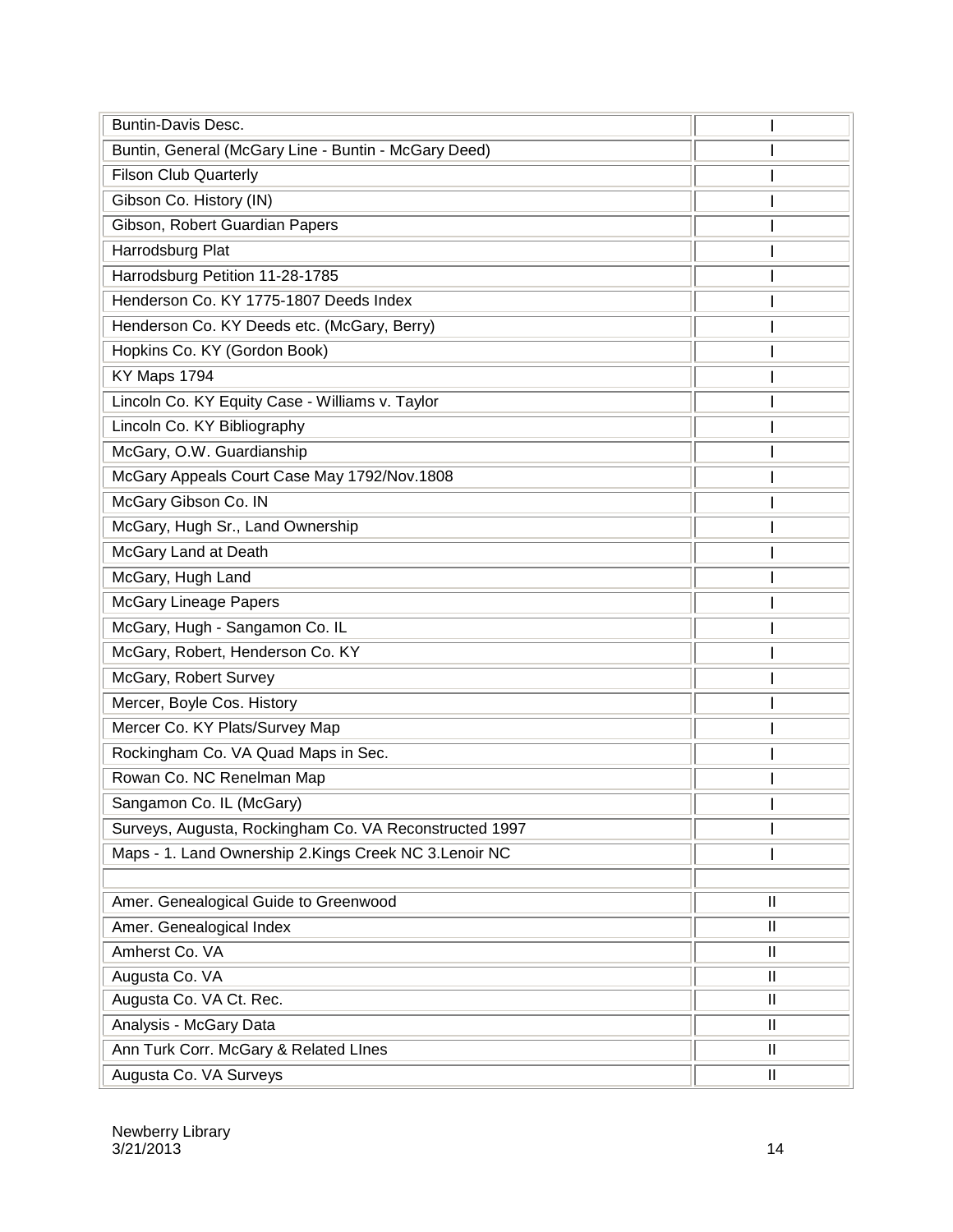| <b>Barnett</b>                            | Ш                                                                                                                                                                                                                                                                                                                                                                                                     |
|-------------------------------------------|-------------------------------------------------------------------------------------------------------------------------------------------------------------------------------------------------------------------------------------------------------------------------------------------------------------------------------------------------------------------------------------------------------|
| Barren Co. KY Land - Hugh McGary          | $\mathbf{I}$                                                                                                                                                                                                                                                                                                                                                                                          |
| Barkley Corres. gibson Co.                | $\mathbf{H}$                                                                                                                                                                                                                                                                                                                                                                                          |
| Bible, McGary                             | $\mathbf{H}$                                                                                                                                                                                                                                                                                                                                                                                          |
| <b>Blue Licks Critique of Sources</b>     | Ш                                                                                                                                                                                                                                                                                                                                                                                                     |
| Blue Licks - Bakeless, John Sparks, Jared | $\mathbf{I}$                                                                                                                                                                                                                                                                                                                                                                                          |
| <b>Blue Licks KY Info</b>                 | $\mathbf{H}$                                                                                                                                                                                                                                                                                                                                                                                          |
| Boone, Daniel                             | Ш                                                                                                                                                                                                                                                                                                                                                                                                     |
| Boone - Grant Connection                  | $\mathbf{I}$                                                                                                                                                                                                                                                                                                                                                                                          |
| <b>Bourland Family</b>                    | $\mathbf{I}$                                                                                                                                                                                                                                                                                                                                                                                          |
| <b>Butler Mann KY Hist</b>                | Ш                                                                                                                                                                                                                                                                                                                                                                                                     |
| Butler, Mann Valley/the Ohio              | $\mathbf{I}$                                                                                                                                                                                                                                                                                                                                                                                          |
| Col. Alexander Campbell                   | $\mathbf{I}$                                                                                                                                                                                                                                                                                                                                                                                          |
| Caldwell/McGary                           | $\mathbf{  }$                                                                                                                                                                                                                                                                                                                                                                                         |
| Carrington/McGary Links                   | $\mathbf{H}$                                                                                                                                                                                                                                                                                                                                                                                          |
| Cavaliers and Pioneers - Nugent, Nell     | $\mathbf{H}$                                                                                                                                                                                                                                                                                                                                                                                          |
| Census, Michanicksburgh IL                | $\mathbf{  }$                                                                                                                                                                                                                                                                                                                                                                                         |
| <b>Census McGary</b>                      | $\mathbf{I}$                                                                                                                                                                                                                                                                                                                                                                                          |
| Chinn Harrodsburg & Mercer Cos.           | $\mathbf{I}$                                                                                                                                                                                                                                                                                                                                                                                          |
| Clem, Carlos, McGary Collection           | $\mathbf{  }$                                                                                                                                                                                                                                                                                                                                                                                         |
| Collins, Lewis Hist. Sketches KY          | $\mathbf{H}$                                                                                                                                                                                                                                                                                                                                                                                          |
| Corresp. - Misc.                          | $\mathbf{I}$                                                                                                                                                                                                                                                                                                                                                                                          |
| Crawford - McGary- Jackson                | $\mathbf{  }$                                                                                                                                                                                                                                                                                                                                                                                         |
| Crockett (Notable So. Families)           | $\mathbf{H}$                                                                                                                                                                                                                                                                                                                                                                                          |
| <b>Cumberland Gap</b>                     | $\mathbf{I}$                                                                                                                                                                                                                                                                                                                                                                                          |
| Confederate Navy Reg. of Officers         | $\mathbf{  }% =\mathbf{1}^{T}\mathbf{1}^{T}\mathbf{1}^{T}\mathbf{1}^{T}\mathbf{1}^{T}\mathbf{1}^{T}\mathbf{1}^{T}\mathbf{1}^{T}\mathbf{1}^{T}\mathbf{1}^{T}\mathbf{1}^{T}\mathbf{1}^{T}\mathbf{1}^{T}\mathbf{1}^{T}\mathbf{1}^{T}\mathbf{1}^{T}\mathbf{1}^{T}\mathbf{1}^{T}\mathbf{1}^{T}\mathbf{1}^{T}\mathbf{1}^{T}\mathbf{1}^{T}\mathbf{1}^{T}\mathbf{1}^{T}\mathbf{1}^{T}\mathbf{1}^{T}\mathbf{1$ |
| Davis (James) Family                      | $\mathbf{I}$                                                                                                                                                                                                                                                                                                                                                                                          |
| Daavidson Co. TN                          | $\mathbf{I}$                                                                                                                                                                                                                                                                                                                                                                                          |
| <b>Denton Family</b>                      | $\mathbf{I}$                                                                                                                                                                                                                                                                                                                                                                                          |
| Denton, Thomas                            | $\mathbf{  }% =\mathbf{1}^{T}\mathbf{1}^{T}\mathbf{1}^{T}\mathbf{1}^{T}\mathbf{1}^{T}\mathbf{1}^{T}\mathbf{1}^{T}\mathbf{1}^{T}\mathbf{1}^{T}\mathbf{1}^{T}\mathbf{1}^{T}\mathbf{1}^{T}\mathbf{1}^{T}\mathbf{1}^{T}\mathbf{1}^{T}\mathbf{1}^{T}\mathbf{1}^{T}\mathbf{1}^{T}\mathbf{1}^{T}\mathbf{1}^{T}\mathbf{1}^{T}\mathbf{1}^{T}\mathbf{1}^{T}\mathbf{1}^{T}\mathbf{1}^{T}\mathbf{1}^{T}\mathbf{1$ |
| Draper, Lyman                             | $\mathbf{  }$                                                                                                                                                                                                                                                                                                                                                                                         |
| Durrett Ms./Col. R. Patterson             | $\mathbf{  }% =\mathbf{1}^{T}\mathbf{1}^{T}\mathbf{1}^{T}\mathbf{1}^{T}\mathbf{1}^{T}\mathbf{1}^{T}\mathbf{1}^{T}\mathbf{1}^{T}\mathbf{1}^{T}\mathbf{1}^{T}\mathbf{1}^{T}\mathbf{1}^{T}\mathbf{1}^{T}\mathbf{1}^{T}\mathbf{1}^{T}\mathbf{1}^{T}\mathbf{1}^{T}\mathbf{1}^{T}\mathbf{1}^{T}\mathbf{1}^{T}\mathbf{1}^{T}\mathbf{1}^{T}\mathbf{1}^{T}\mathbf{1}^{T}\mathbf{1}^{T}\mathbf{1}^{T}\mathbf{1$ |
| <b>Durrett Codex</b>                      | $\mathbf{  }% =\mathbf{1}^{T}\mathbf{1}^{T}\mathbf{1}^{T}\mathbf{1}^{T}\mathbf{1}^{T}\mathbf{1}^{T}\mathbf{1}^{T}\mathbf{1}^{T}\mathbf{1}^{T}\mathbf{1}^{T}\mathbf{1}^{T}\mathbf{1}^{T}\mathbf{1}^{T}\mathbf{1}^{T}\mathbf{1}^{T}\mathbf{1}^{T}\mathbf{1}^{T}\mathbf{1}^{T}\mathbf{1}^{T}\mathbf{1}^{T}\mathbf{1}^{T}\mathbf{1}^{T}\mathbf{1}^{T}\mathbf{1}^{T}\mathbf{1}^{T}\mathbf{1}^{T}\mathbf{1$ |
| Evansville IN                             | $\mathbf{  }$                                                                                                                                                                                                                                                                                                                                                                                         |
| <b>Fairfax Line</b>                       | $\mathbf{  }% =\mathbf{1}^{T}\mathbf{1}^{T}\mathbf{1}^{T}\mathbf{1}^{T}\mathbf{1}^{T}\mathbf{1}^{T}\mathbf{1}^{T}\mathbf{1}^{T}\mathbf{1}^{T}\mathbf{1}^{T}\mathbf{1}^{T}\mathbf{1}^{T}\mathbf{1}^{T}\mathbf{1}^{T}\mathbf{1}^{T}\mathbf{1}^{T}\mathbf{1}^{T}\mathbf{1}^{T}\mathbf{1}^{T}\mathbf{1}^{T}\mathbf{1}^{T}\mathbf{1}^{T}\mathbf{1}^{T}\mathbf{1}^{T}\mathbf{1}^{T}\mathbf{1}^{T}\mathbf{1$ |
| First Land Ct. KY                         | $\mathbf{  }% =\mathbf{1}^{T}\mathbf{1}^{T}\mathbf{1}^{T}\mathbf{1}^{T}\mathbf{1}^{T}\mathbf{1}^{T}\mathbf{1}^{T}\mathbf{1}^{T}\mathbf{1}^{T}\mathbf{1}^{T}\mathbf{1}^{T}\mathbf{1}^{T}\mathbf{1}^{T}\mathbf{1}^{T}\mathbf{1}^{T}\mathbf{1}^{T}\mathbf{1}^{T}\mathbf{1}^{T}\mathbf{1}^{T}\mathbf{1}^{T}\mathbf{1}^{T}\mathbf{1}^{T}\mathbf{1}^{T}\mathbf{1}^{T}\mathbf{1}^{T}\mathbf{1}^{T}\mathbf{1$ |
| Frontiersman                              | $\overline{\mathbf{I}}$                                                                                                                                                                                                                                                                                                                                                                               |
| Gibson Co. Land                           | $\mathbf{  }% =\mathbf{1}^{T}\mathbf{1}^{T}\mathbf{1}^{T}\mathbf{1}^{T}\mathbf{1}^{T}\mathbf{1}^{T}\mathbf{1}^{T}\mathbf{1}^{T}\mathbf{1}^{T}\mathbf{1}^{T}\mathbf{1}^{T}\mathbf{1}^{T}\mathbf{1}^{T}\mathbf{1}^{T}\mathbf{1}^{T}\mathbf{1}^{T}\mathbf{1}^{T}\mathbf{1}^{T}\mathbf{1}^{T}\mathbf{1}^{T}\mathbf{1}^{T}\mathbf{1}^{T}\mathbf{1}^{T}\mathbf{1}^{T}\mathbf{1}^{T}\mathbf{1}^{T}\mathbf{1$ |
| Gibson Co. IN M.A. Troutman               | $\mathbf{  }$                                                                                                                                                                                                                                                                                                                                                                                         |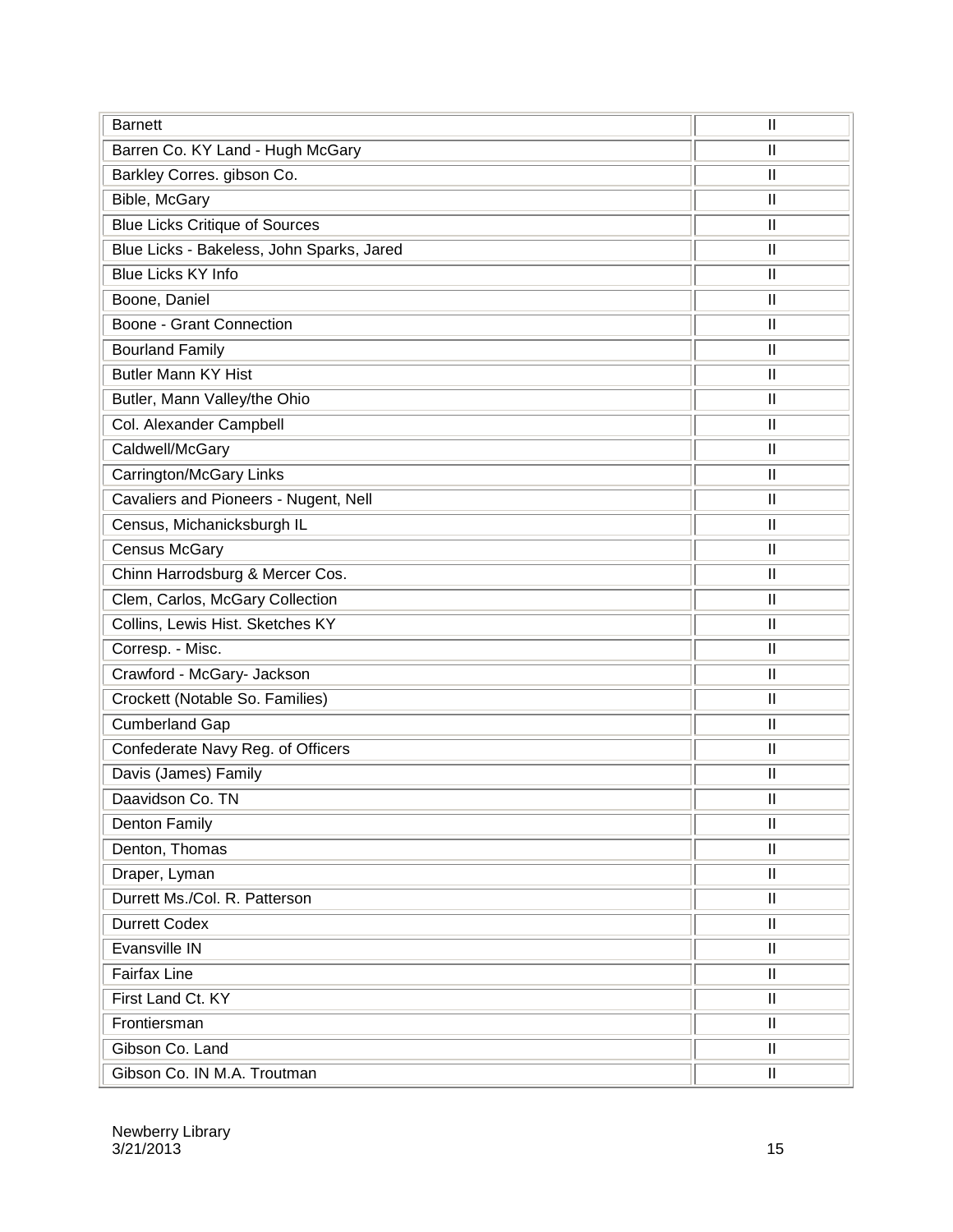| Green Family of Augusta Co. VA        | $\mathbf{I}$                                                                                                                                                                                                                                                                                                                                                                                          |
|---------------------------------------|-------------------------------------------------------------------------------------------------------------------------------------------------------------------------------------------------------------------------------------------------------------------------------------------------------------------------------------------------------------------------------------------------------|
| Green - Historic Families KY          | $\mathbf{I}$                                                                                                                                                                                                                                                                                                                                                                                          |
| Jas. Green & Wife to Benj. Kingsley   | $\mathbf{H}$                                                                                                                                                                                                                                                                                                                                                                                          |
| Harlan, Silas                         | $\mathbf{H}$                                                                                                                                                                                                                                                                                                                                                                                          |
| Hammon, Neal D                        | $\mathbf{I}$                                                                                                                                                                                                                                                                                                                                                                                          |
| Harrossburg KY Notes                  | $\mathbf{  }% =\mathbf{1}^{T}\mathbf{1}^{T}\mathbf{1}^{T}\mathbf{1}^{T}\mathbf{1}^{T}\mathbf{1}^{T}\mathbf{1}^{T}\mathbf{1}^{T}\mathbf{1}^{T}\mathbf{1}^{T}\mathbf{1}^{T}\mathbf{1}^{T}\mathbf{1}^{T}\mathbf{1}^{T}\mathbf{1}^{T}\mathbf{1}^{T}\mathbf{1}^{T}\mathbf{1}^{T}\mathbf{1}^{T}\mathbf{1}^{T}\mathbf{1}^{T}\mathbf{1}^{T}\mathbf{1}^{T}\mathbf{1}^{T}\mathbf{1}^{T}\mathbf{1}^{T}\mathbf{1$ |
| Jas. Harrod at KY                     | $\mathbf{I}$                                                                                                                                                                                                                                                                                                                                                                                          |
| Harrodsburg KY Brochures, Maps        | $\mathbf{I}$                                                                                                                                                                                                                                                                                                                                                                                          |
| Henderson Co. KY Taxable Property     | $\mathbf{I}$                                                                                                                                                                                                                                                                                                                                                                                          |
| Henderson Co. KY History              | Ш                                                                                                                                                                                                                                                                                                                                                                                                     |
| Hedge, Jay                            | $\mathbf{H}$                                                                                                                                                                                                                                                                                                                                                                                          |
| Henderson Co. KY Tax Lists            | $\mathbf{H}$                                                                                                                                                                                                                                                                                                                                                                                          |
| Higgin Old Stone Tavern               | Ш                                                                                                                                                                                                                                                                                                                                                                                                     |
| <b>History Early KY</b>               | $\mathbf{H}$                                                                                                                                                                                                                                                                                                                                                                                          |
| History of KY Before LA Purchase      | $\mathbf{I}$                                                                                                                                                                                                                                                                                                                                                                                          |
| Hopkins Co. KY Yearbook               | $\mathbf{  }% =\mathbf{1}^{T}\mathbf{1}^{T}\mathbf{1}^{T}\mathbf{1}^{T}\mathbf{1}^{T}\mathbf{1}^{T}\mathbf{1}^{T}\mathbf{1}^{T}\mathbf{1}^{T}\mathbf{1}^{T}\mathbf{1}^{T}\mathbf{1}^{T}\mathbf{1}^{T}\mathbf{1}^{T}\mathbf{1}^{T}\mathbf{1}^{T}\mathbf{1}^{T}\mathbf{1}^{T}\mathbf{1}^{T}\mathbf{1}^{T}\mathbf{1}^{T}\mathbf{1}^{T}\mathbf{1}^{T}\mathbf{1}^{T}\mathbf{1}^{T}\mathbf{1}^{T}\mathbf{1$ |
| Hopkins Co. KY                        | $\mathbf{H}$                                                                                                                                                                                                                                                                                                                                                                                          |
| Hopkins Co. KY Deeds                  | $\mathbf{I}$                                                                                                                                                                                                                                                                                                                                                                                          |
| Hopkins Co. KY Historical Society     | $\mathbf{  }% =\mathbf{1}^{T}\mathbf{1}^{T}\mathbf{1}^{T}\mathbf{1}^{T}\mathbf{1}^{T}\mathbf{1}^{T}\mathbf{1}^{T}\mathbf{1}^{T}\mathbf{1}^{T}\mathbf{1}^{T}\mathbf{1}^{T}\mathbf{1}^{T}\mathbf{1}^{T}\mathbf{1}^{T}\mathbf{1}^{T}\mathbf{1}^{T}\mathbf{1}^{T}\mathbf{1}^{T}\mathbf{1}^{T}\mathbf{1}^{T}\mathbf{1}^{T}\mathbf{1}^{T}\mathbf{1}^{T}\mathbf{1}^{T}\mathbf{1}^{T}\mathbf{1}^{T}\mathbf{1$ |
| Hopkins & Henderson Co. Maps          | $\mathbf{H}$                                                                                                                                                                                                                                                                                                                                                                                          |
| Hopkins Co. KY Land - McGary & Others | $\mathbf{I}$                                                                                                                                                                                                                                                                                                                                                                                          |
| Holman, Chas.                         | $\mathbf{I}$                                                                                                                                                                                                                                                                                                                                                                                          |
| Harrodsburg Mercer Co. Research Lib.  | $\mathbf{I}$                                                                                                                                                                                                                                                                                                                                                                                          |
| <b>Hubbell Correspondence</b>         | $\mathbf{I}$                                                                                                                                                                                                                                                                                                                                                                                          |
| IL Hist. Coll.                        | $\mathbf{I}$                                                                                                                                                                                                                                                                                                                                                                                          |
| Indian Trails & Maps KY               | $\mathbf{I}$                                                                                                                                                                                                                                                                                                                                                                                          |
| Indiana - First Public Land Survey    | $\mathbf{I}$                                                                                                                                                                                                                                                                                                                                                                                          |
| Jackson - McGary Connection           | $\mathbf{I}$                                                                                                                                                                                                                                                                                                                                                                                          |
| Jackson - Anti Article                | Ш                                                                                                                                                                                                                                                                                                                                                                                                     |
| Jackson, A. - Hugh Sr. Natchez Trace  | $\mathbf{H}$                                                                                                                                                                                                                                                                                                                                                                                          |
| Jackson, Andrew - Remini, Robert V.   | $\mathbf{II}$                                                                                                                                                                                                                                                                                                                                                                                         |
|                                       |                                                                                                                                                                                                                                                                                                                                                                                                       |
| KY Supreme Ct for Dist of 1785        | III                                                                                                                                                                                                                                                                                                                                                                                                   |
| KY Certif Bk (Land)                   | III                                                                                                                                                                                                                                                                                                                                                                                                   |
| <b>KY Ct Rec</b>                      | III                                                                                                                                                                                                                                                                                                                                                                                                   |
| KY Land Rec (pub)                     | Ш                                                                                                                                                                                                                                                                                                                                                                                                     |
| KY Hist - Kerr, Chas. ed.             | III                                                                                                                                                                                                                                                                                                                                                                                                   |
| Kentucky (Chinn) notes Hist.          | III                                                                                                                                                                                                                                                                                                                                                                                                   |
| <b>KY Court Appeals</b>               | III                                                                                                                                                                                                                                                                                                                                                                                                   |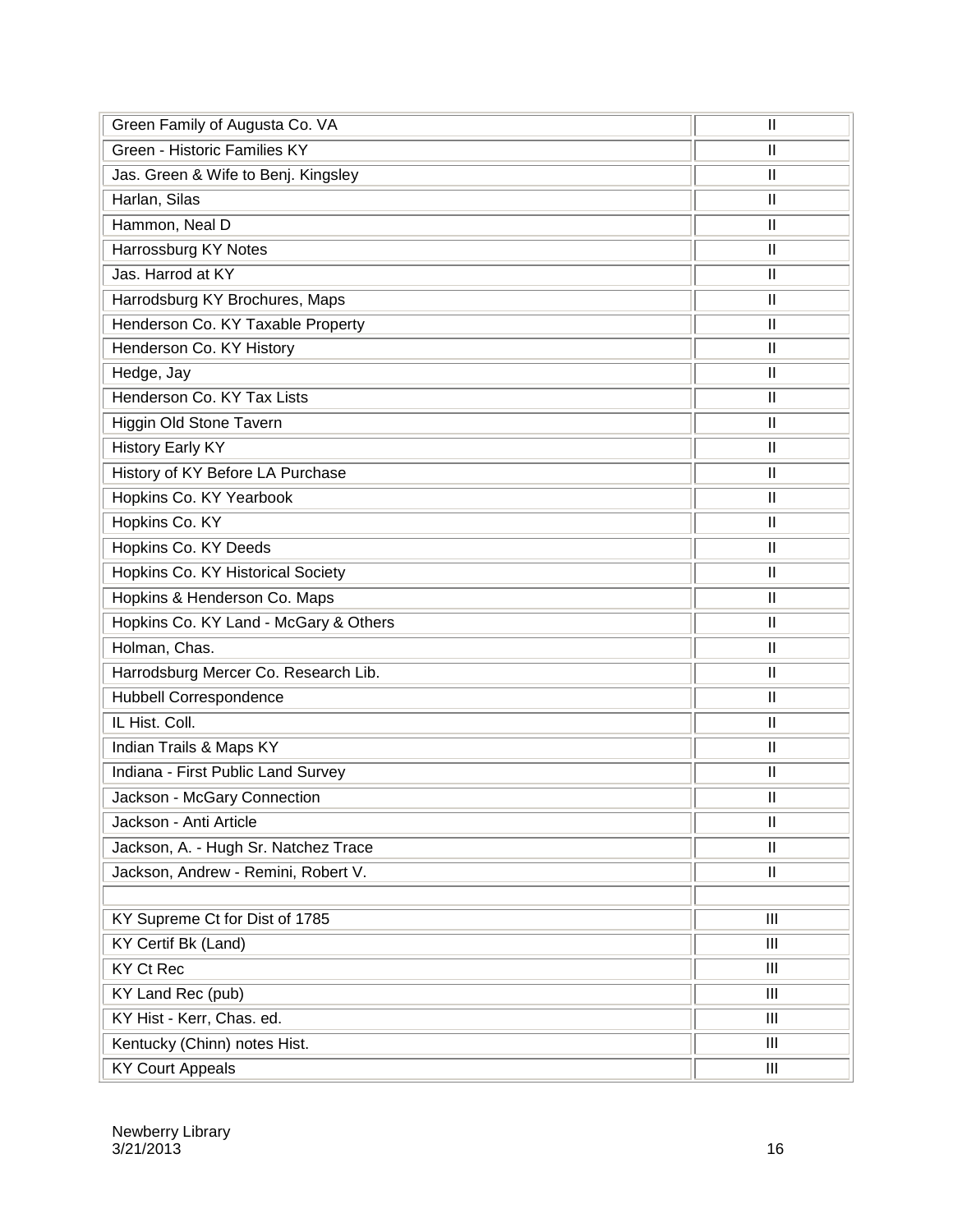| KY Gazette newspaper 1792-98                     | III                                |
|--------------------------------------------------|------------------------------------|
| KY Pioneers & Their Desc.                        | $\mathbf{III}$                     |
| KY Land Records near Harrodsburg                 | $\mathbf{III}$                     |
| Lincoln Co. KY                                   | $\mathbf{III}$                     |
| Littell's Law Index                              | $\mathbf{III}$                     |
| Benj. Logan by Talbert                           | $\mathbf{III}$                     |
| Lovejoy                                          | $\mathbf{III}$                     |
| Lexington Sesquicentennial 1925                  | $\mathbf{III}$                     |
| <b>MPH Analysis</b>                              | $\mathbf{III}$                     |
| Madisonville History                             | $\mathbf{III}$                     |
| Maps - Van Wyck SC                               | $\mathbf{III}$                     |
| Marriages - Rev. J.P. Howe                       | $\mathbf{III}$                     |
| Mercer Co. KY Deeds                              | $\mathbf{III}$                     |
| Mercer, Gen. Hugh                                | $\mathbf{III}$                     |
| Mercer Co. KY Ct. Rec.                           | $\mathbf{III}$                     |
| Mercer Co. KY Marr. Bonds                        | $\mathbf{III}$                     |
| Mercer Co. KY Misc. Ct Recs, Deeds               | $\mathbf{III}$                     |
| Mercer Co. KY Maps Harrodsburg & Shawnee Springs | $\mathbf{III}$                     |
| Mercer Co. KY Land Rec.                          | $\mathbf{III}$                     |
| Mercer Co. KY                                    | $\mathbf{III}$                     |
| McCullogh to McGary NC Land 1761                 | $\mathbf{III}$                     |
| McAfee, Robert                                   | $\mathbf{III}$                     |
| McGary-Crockett Connection                       | $\mathbf{III}$                     |
| McGary Cem. Rec.                                 | $\mathbf{III}$                     |
| McGary Chronology                                | $\mathbf{III}$                     |
| McGary, Donald                                   | III                                |
| McGary, Eliza                                    | $\mathbf{III}$                     |
| McGary, Grace Harmon                             | $\mathbf{III}$                     |
| <b>Hugh McGary Estate</b>                        | $\mathbf{III}$                     |
| Chronology, Hugh McGary Sr.                      | $\mathbf{III}$                     |
| Estate Sale, McGary Hugh Sr.                     | $\ensuremath{\mathsf{III}}\xspace$ |
| McGary, Hugh Will                                | $\mathbf{III}$                     |
| Hugh McGary, father & son                        | $\mathbf{III}$                     |
| Will - Hugh McGary Sr.                           | $\ensuremath{\mathsf{III}}\xspace$ |
| McGary, Hugh Jr. & William                       | $\ensuremath{\mathsf{III}}\xspace$ |
| McGary IGI                                       | $\mathbf{III}$                     |
| McGary, Jack L.                                  | $\mathbf{III}$                     |
| McGary, Jesse Murder Trial 1818 Evansville       | $\ensuremath{\mathsf{III}}\xspace$ |
| McGary, John                                     | $\mathbf{III}$                     |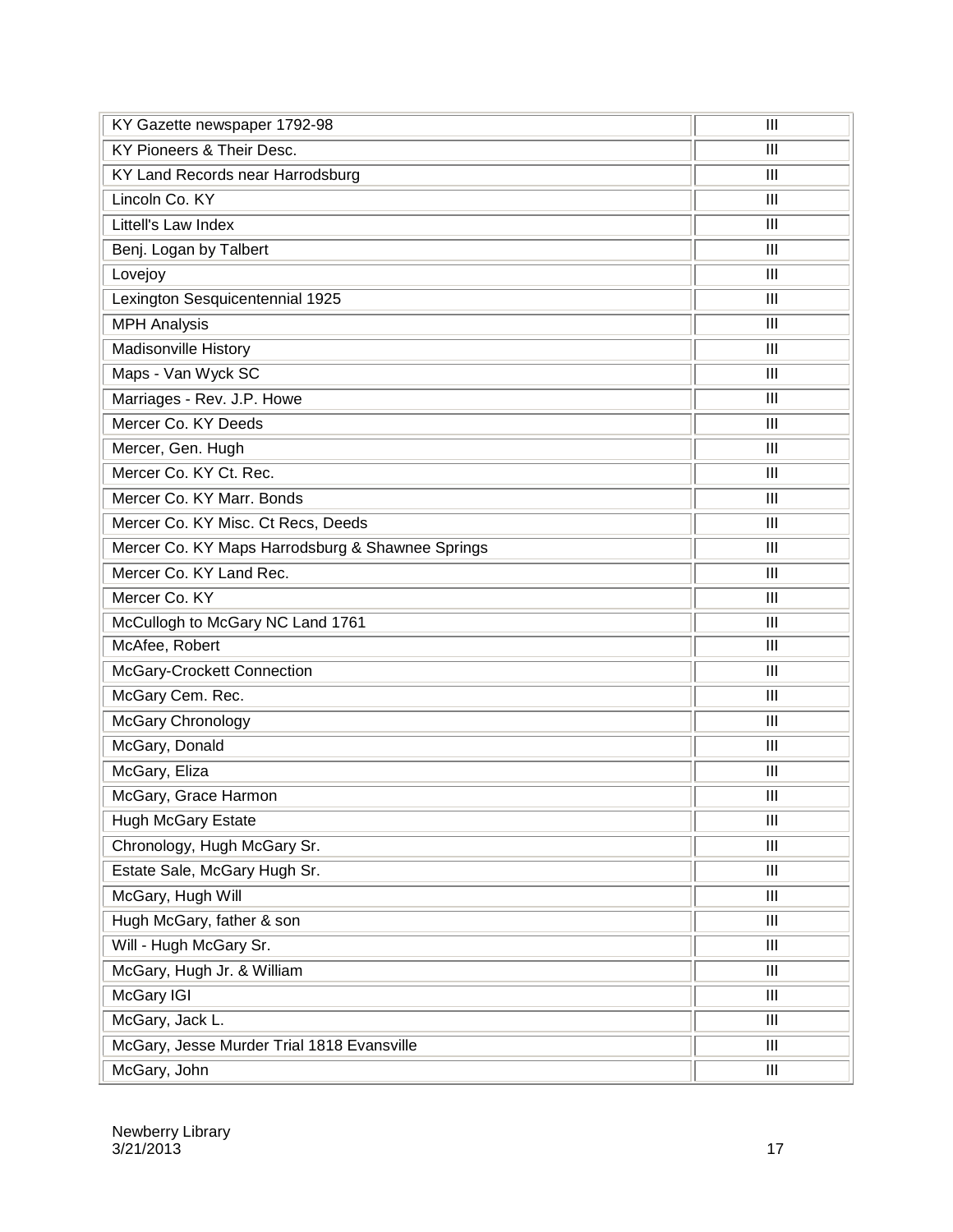| McGary Land MPHs Reconstruction       | III            |
|---------------------------------------|----------------|
| McGary - Kirk Marriage 1807           | III            |
| <b>McGary Lineage Chart</b>           | III            |
| McGary, Martin York Co. VA            | III            |
| McGary Misc info                      | III            |
| McGary Military Rec.                  | III            |
| McGary, Nancy                         | $\mathbf{III}$ |
| McGary-Powell Divorce Record          | III            |
| McGary-Pritchett Bible Data           | III            |
| McGary Sale of Slaves                 | $\mathbf{III}$ |
| McGary Sketch of Descendants          | III            |
| McGary-Sportsman Connection           | III            |
| <b>McGary TX Connection</b>           | III            |
| <b>Thomas McGary</b>                  | III            |
| McGary Book - latest draft            | III            |
| William R. McGary chronology          | III            |
| McGary(s) Vital Records               | III            |
| McGeary, Dr. Geo. B.                  | III            |
| Edward McGeary + John McG             | $\mathbf{III}$ |
|                                       |                |
| Misc. Notes by MPH                    | IV             |
| Montgomery Desc.                      | IV             |
| Montgomery Notable Fam.               | IV             |
| Montgomery, Crockett, McGary          | IV             |
| Montgomery Fam. Deeds                 | IV             |
| MO Chariton Co.                       | IV             |
| <b>MO Pioneer Families</b>            | IV             |
| Mounts Henry Montgomery Connection    | IV             |
| Montgomery Co. KY Maps                | IV             |
| Natchez Trace & Miss. Res.            | IV             |
| <b>NC SC Research</b>                 | IV             |
|                                       |                |
| Neatherly, Robert Land - Burke Co. NC | IV             |
| No. River Basin of VA                 | IV             |
| Notes on trip to Montgomery Co. VA    | IV             |
| Original Lists, Persons of Quality    | IV             |
| O'Malley Res.                         | IV             |
| <b>O'Malley Stockading</b>            | IV             |
| Published Sources, misc.              | IV             |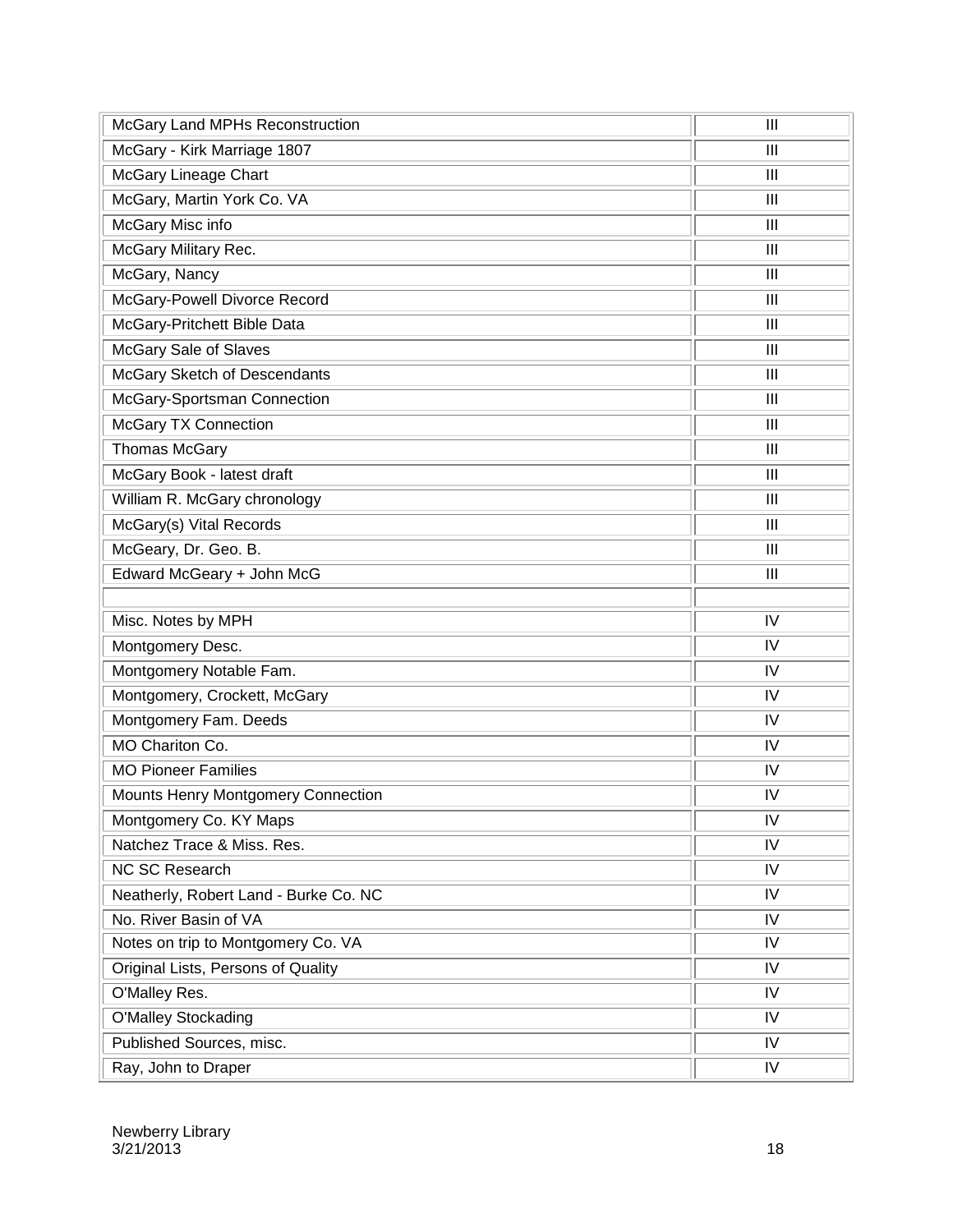| Ray, James Pension File                 | IV         |
|-----------------------------------------|------------|
| Robards, Lewis                          | IV         |
| O'Malley, Nancy                         | IV         |
| Ray, Jas. Descendants                   | IV         |
| <b>Robards Grant</b>                    | IV         |
| Rowan Co. NC Land Ownership Maps        | IV         |
| Rowan Co. NC                            | IV         |
| Rockingham, Augusta Co. VA              | IV         |
| Rockingham Co. VA Survey Maps           | IV         |
| Rockingham Co. VA Surveys Reconstructed | IV         |
| Sangamon Co. IL                         | IV         |
| Saunders, Willard                       | IV         |
| <b>Shawnee Springs</b>                  | IV         |
| Sketches - Early Catholic Hist in KY    | IV         |
| Slaves - Hugh McG Trader                | IV         |
| SC Records, SC Archives folder          | IV         |
| Stultz, VA Corr.                        | IV         |
| Swearingen v. Higgins 1787              | IV         |
| Terry, Agnes                            | IV         |
| Troutman Correspondence                 | IV         |
| Tax Lists & Censuses                    | IV         |
| Tax List Surrey Co. NC                  | IV         |
| <b>SWEM VA Hist Index</b>               | IV         |
| Trigg & McDowell, Shawnee Run           | IV         |
| Trabue, Col. Daniel Journal             | IV         |
| <b>VA History</b>                       | IV         |
| Vanderburg Co. History (IN)             | IV         |
| VA State Library                        | IV         |
| VA Statutes at Large                    | IV         |
| VA Calendar/State Papers                | IV         |
| VA Trip 5/84 - 4 Folders                | IV         |
| Walker, Mildred ancestors               | IV         |
| Warwick, town of, Mercer Co. KY         | IV         |
| <b>Weather 1779-80 KY</b>               | IV         |
| Wilkinson Spanish Plot 1789             | IV         |
| Winning the West, T. Roosevelt, pt. 3   | IV         |
| Wiseman Green Fam. Hist.                | IV         |
| DAB Who Was Who                         | IV         |
| Yocum, Mathias                          | ${\sf IV}$ |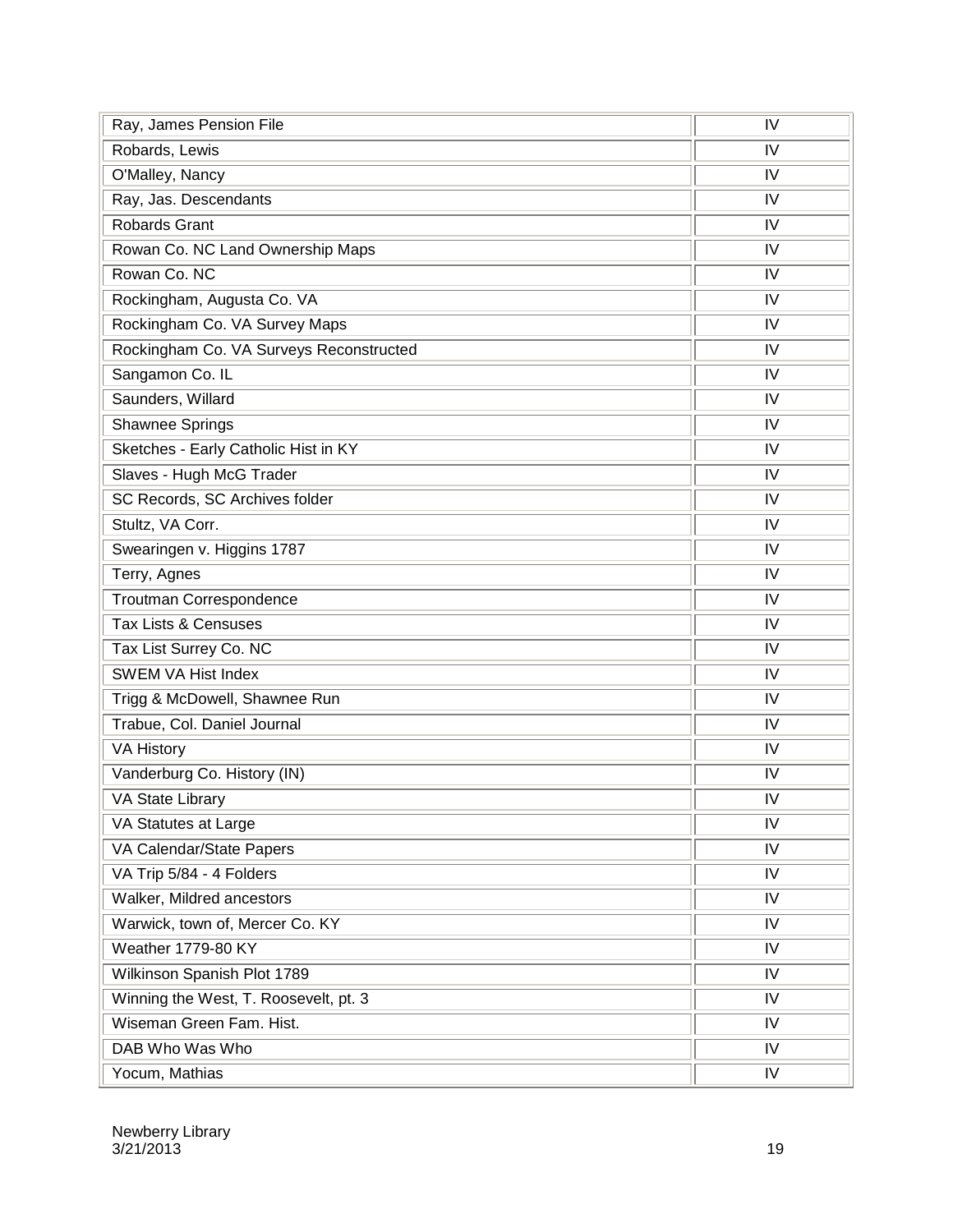| Yocum to Dennis, Land Mercer Co. KY               | IV                |
|---------------------------------------------------|-------------------|
|                                                   |                   |
| "Armstrongs of the Catawba" by Norma Todd Cansler | V                 |
| Armstrong - Analysis of Data                      | $\vee$            |
| Armstrong/Badollet Notes                          | $\vee$            |
| <b>Armstrong Census</b>                           | V                 |
| <b>Armstrong Collateral 1</b>                     | $\vee$            |
| <b>Armstorong Collateral 2</b>                    | $\vee$            |
| Armstrong Correspondence                          | $\vee$            |
| Armstrong Documents - Manumission, Probate, Deeds | $\vee$            |
| <b>Armstrong Family Data</b>                      | $\vee$            |
| Armstrong - Fayette Co. KY                        | $\vee$            |
| <b>Armstrong Andrew Hogue</b>                     | $\vee$            |
| Armstrong & John Gordon                           | $\vee$            |
| Armstrong - Knox Co. IN                           | $\vee$            |
| Armstrong Deeds - Knox, Vigo Cos.                 | $\vee$            |
| Armstrong Land Fayette & Lexington Cos. KY        | $\vee$            |
| Armstrong Lawrence Co. IL                         | $\vee$            |
| Armstrong Misc.                                   | $\vee$            |
| Armstrong Probate                                 | $\vee$            |
| Armstrong Upper IN Church                         | $\vee$            |
| Armstrong Vigo Co. IN                             | $\vee$            |
| <b>Armstrong Vincennes IN</b>                     | $\overline{\vee}$ |
| Armstrong VA                                      | $\vee$            |
| Armstrong, William - Will                         | $\vee$            |
| Armstrong, Wm Vigo, Prairie Cr Twp                | $\vee$            |
| Cavin, John                                       | V                 |
| Cruft, Gen. Charles                               | $\vee$            |
| Family Group Sheet - Armstrong & Others           | V                 |
| Fayette Co. KY - Deeds, Manumission               | V                 |
| Kelso - Armstrong (Dorcas)                        | $\overline{\vee}$ |
| Knox Co. IN Common Pleas Ct. 1796-99              | $\overline{\vee}$ |
| Knox Co. IN Armstrong Deeds                       | $\vee$            |
| Knox Co. IN Co. Histories                         | $\vee$            |
| Lexington KY History                              | $\vee$            |
| Maps - Terre Haute, Lawrenceville                 | V                 |
| Maps - Quad KY USGS                               | $\vee$            |
| McCord - Armstrong McDonald                       | $\vee$            |
| McClure Fam.                                      | V                 |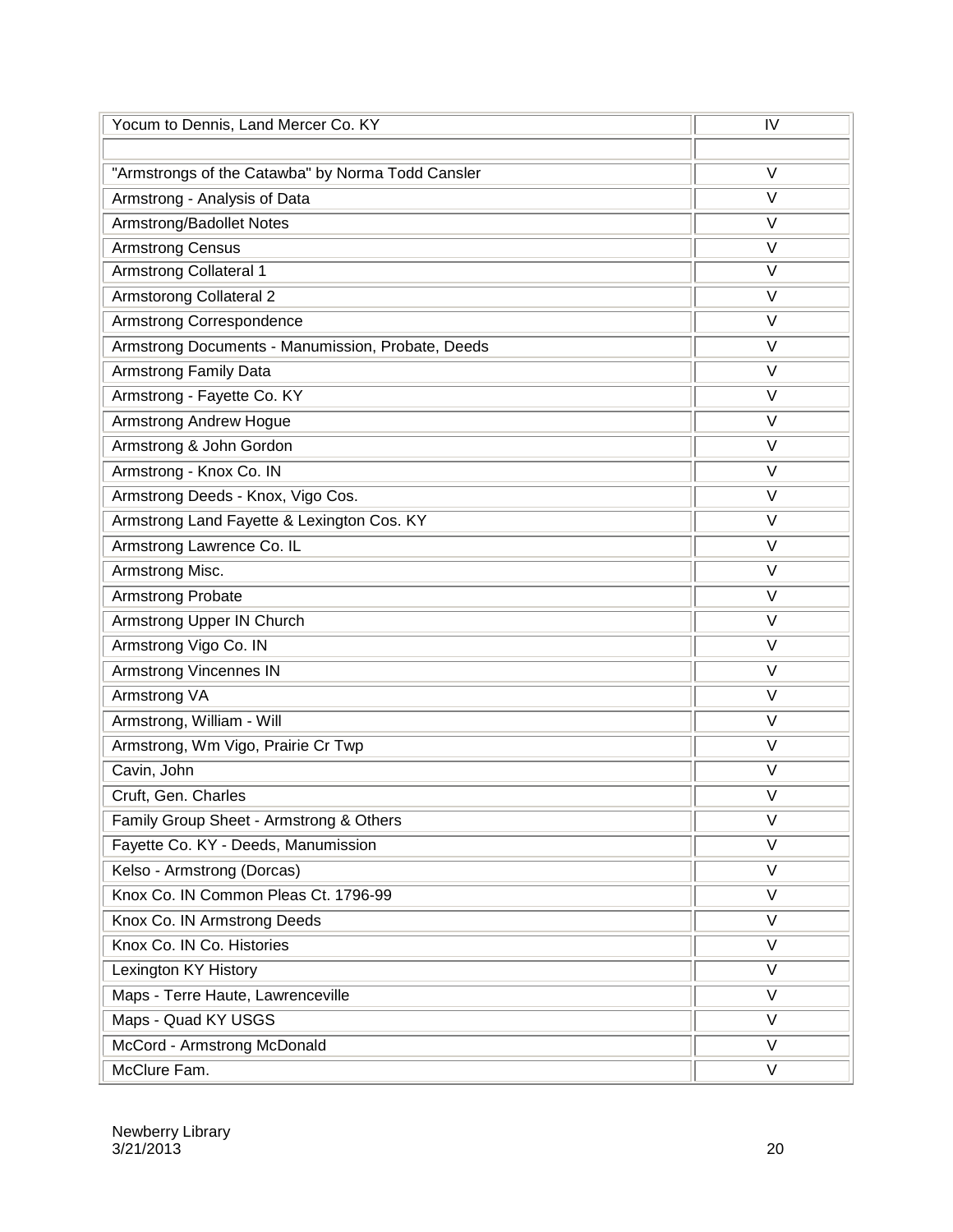| <b>McDonald Family</b>                                                                          | $\vee$ |
|-------------------------------------------------------------------------------------------------|--------|
| Rowan Co. NC Abstracts (part)                                                                   | V      |
| Southwest VA, Annals of                                                                         | $\vee$ |
| Vigo Co. IN Historical Indexes                                                                  | V      |
| Vigo Co. Land Records                                                                           | V      |
|                                                                                                 |        |
| "What I Know About Winchester: Recollections of William Greenleaf Russell,<br>1800-1891 vol. 2" | VI     |
| Beverley Patent, Orange & Augusta Cos. VA 1738-1815                                             | VI     |
| Cemetery Records - Manchester, Adams Cos. OH                                                    | VI     |
| Cemetery Records, Vincennes IN                                                                  | VI     |
| Clark, John C. Probate                                                                          | VI     |
| John Clark's Military Record                                                                    | VI     |
| Clark, John C., fam. rec.                                                                       | VI     |
| Jonathan Clark of Jefferson Co. KY 1750-1811                                                    | VI     |
| <b>Clark Probate</b>                                                                            | VI     |
| Census 1820-1830 Pickaway, Ross Cos. OH                                                         | VI     |
| Census - John C. Clark Knox Co. IN 1830 & 1840                                                  | VI     |
| Caldwell - Will & Probate                                                                       | VI     |
| Clark                                                                                           | VI     |
| Crockwell - Will                                                                                | VI     |
| History - Martin Co. IN                                                                         | VI     |
| History of Knox & Daviess Cos. IN                                                               | VI     |
| Kirkham Letter re Clark, McCutcheon                                                             | VI     |
| Kausler - Wise Family 1753-1975                                                                 | VI     |
| Kinnear Family                                                                                  | VI     |
| Land                                                                                            | VI     |
| McCutcheon & Finlay Letters OH Hist. Soc.                                                       | VI     |
| McCutcheon                                                                                      | VI     |
| McCutcheon-Caldwell Transcriptions                                                              | VI     |
| McCutcheon-Clark bible                                                                          | VI     |
| May Family History                                                                              | VI     |
| Newspaper Clips Clark & Badollet                                                                | VI     |
| Pickaway Co. OH                                                                                 | VI     |
| Ross Co. OH Hist. Soc.                                                                          | VI     |
| Ross Co. Gen. Soc.                                                                              | VI     |
| Tax Payer Lists, OH 1800-1810                                                                   | VI     |
| Wallace, John - Journal 1781-1802                                                               | VI     |
| Wise, Augustus Joseph - History                                                                 | VI     |
|                                                                                                 |        |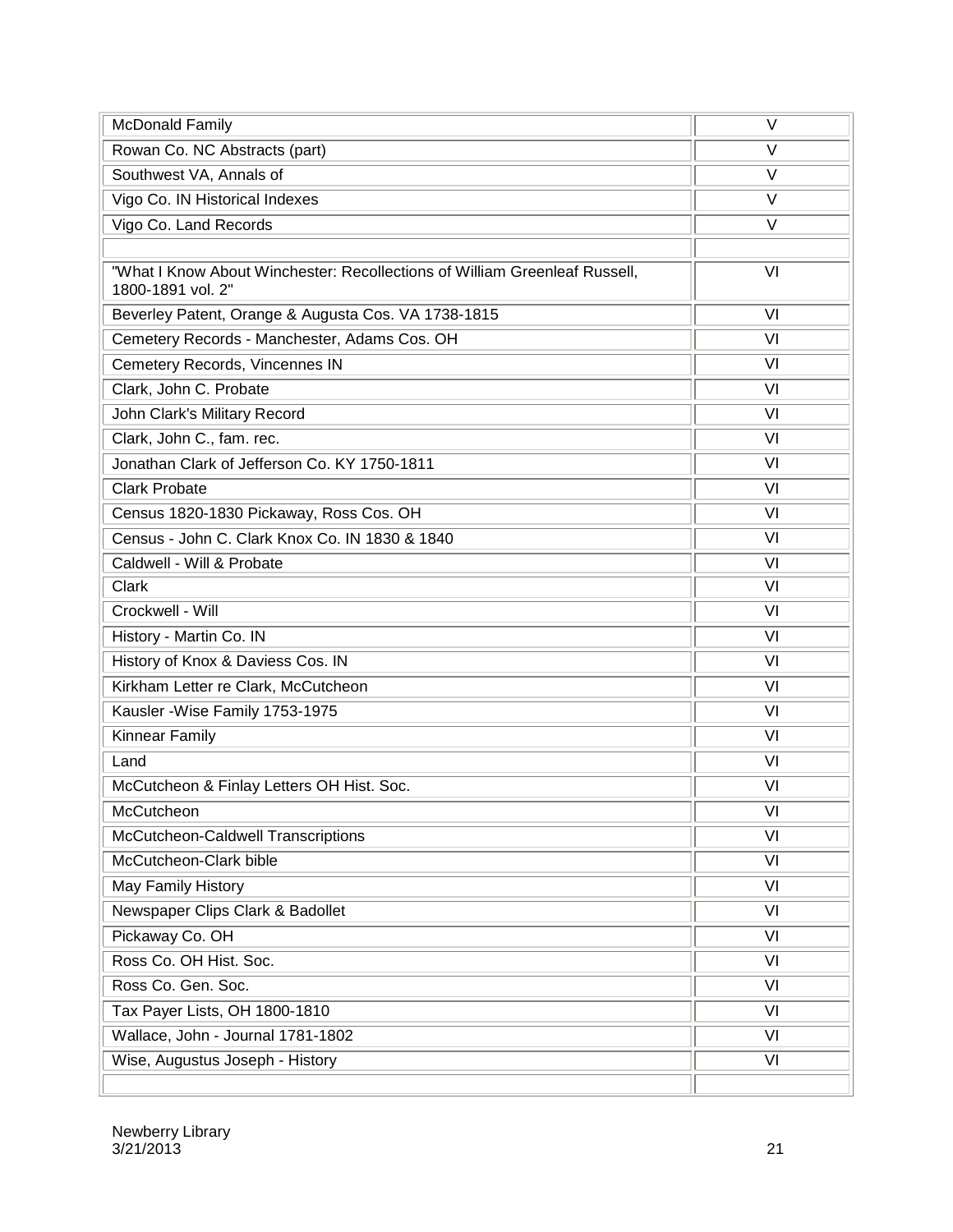| <b>Black Hawk War</b>                                                                                      | <b>Divider</b> |
|------------------------------------------------------------------------------------------------------------|----------------|
| <b>Badollet &amp; Related Lines</b>                                                                        | <b>Divider</b> |
| <b>Badollet Family</b>                                                                                     | <b>Divider</b> |
| Badollet, John                                                                                             | <b>Divider</b> |
| Badollet, May Adeline                                                                                      | <b>Divider</b> |
| <b>Badollet</b>                                                                                            | <b>Divider</b> |
| Badollet & Trip to Denver                                                                                  | <b>Divider</b> |
| <b>Bible Records</b>                                                                                       | <b>Divider</b> |
| Colorado Res. & Gen. Info.                                                                                 | <b>Divider</b> |
| Denver CO History                                                                                          | <b>Divider</b> |
| History of Edward, Lawrence, Wabash Cos. IL                                                                | <b>Divider</b> |
| <b>Albert Gallatin</b>                                                                                     | <b>Divider</b> |
| <b>Gilham Family</b>                                                                                       | <b>Divider</b> |
| Hannah & Badollet                                                                                          | <b>Divider</b> |
| Hanna - Family                                                                                             | <b>Divider</b> |
| Knox Co. IN & Vincennes                                                                                    | <b>Divider</b> |
| Letters, Gallitin                                                                                          | <b>Divider</b> |
| Marion Co. IL Records Vital to Genealogists                                                                | <b>Divider</b> |
| Misc info - Clark, McCutcheon                                                                              | <b>Divider</b> |
| Misc info - Caldwell, Perry, Jones, Badollet, Bitry                                                        | <b>Divider</b> |
| Newspaper Clippings - random info                                                                          | <b>Divider</b> |
| Scott, Thomas & James                                                                                      | <b>Divider</b> |
| Vincennes IN Newspaper clippings                                                                           | <b>Divider</b> |
|                                                                                                            |                |
| "Baruch Nussbaum & Fromina Eliel & Their Family, Researched & written by Mary<br>P. Hammersmith"           | <b>Binder</b>  |
| "The McGeary -McGary-McGarey-McGara Family Newsletter" 1981-1987                                           | <b>Binder</b>  |
| "The Genealogy of the McGeary - McGary - McGarey - McGara Family of<br>Pennsylvania, and Related Families" | <b>Binder</b>  |

### **Miles Family**

Papers, 1600's-early 1900's

Two Boxes

**Abstract:** This study, possibly compiled by Frederick B. Miles, contains five untitled folders including notes, pedigree charts, family group charts, news clippings and letters. These records vary from handwritten to typed, include several additional surnames, and credit some original sources. However, the study itself seems incomplete.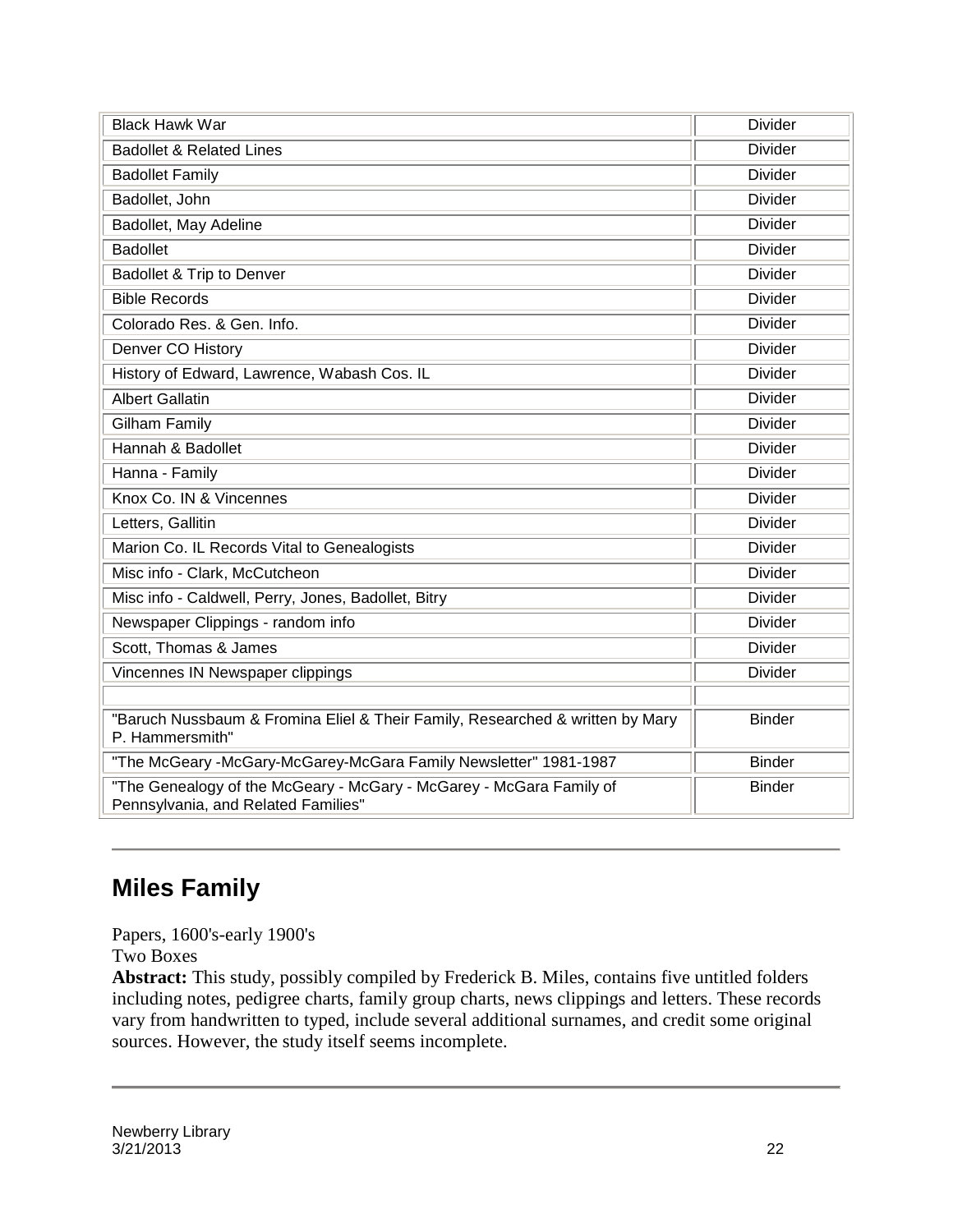### **Thomas Minor Family**

Papers, 1600's-early 1900's Eight Boxes

**Abstract:** Not all but most boxes include notes, news clippings, photographs and letters. First box contains maps, diary entries, Mayflower list, and programs from 1930 family reunion. The index documents all surnames in this study of the descendants of the people named in the box titles. The anonymous compiler credits many original sources, and demonstrates a relationship between Minor/Miner family and past President General Ulysses S. Grant.

| <b>Folder Title</b>                                                                               | <b>Box Number</b> |
|---------------------------------------------------------------------------------------------------|-------------------|
| Index, Thomas Minor (1608-1690) and Palmer Family                                                 |                   |
| John Minor (1635-1719) Parts 1-7                                                                  | Ш                 |
| John Minor (1635-1719) Parts 8 and 9;<br>Clement Minor (1637-1700) Parts 1-5                      | Ш                 |
| Clement Minor (1637-1700) Part 6;<br>Ephraim Minor (1642-1721) Parts 1-7                          | IV                |
| Ephraim Minor (1642-1721) Parts 8-10;<br>Minors of the Midwest and New York                       | V                 |
| Minors of Pennsylvania; Manasseh Minor (1647-?);<br>Hannah Minor (1655-1692); Joseph Minor Family | VI                |
| Minors: Marriages and Minors of New England and Canada                                            | VII               |
| Minors of Rhode Island, Vermont, Virginia, and Wisconsin;<br>John Minor and Grant Families        | VIII              |

### **Pennell Family**

Papers, late 1600's-1970's One Box

**Abstract:** Five folders compiled by Ira William Pennell. Total research contains notes, pedigree charts, family groups sheets, news clippings, obituaries, wills and maps.

| <b>Folder Title</b>                                       | <b>Folder Number</b> |
|-----------------------------------------------------------|----------------------|
| Pennell family                                            |                      |
| <b>Collectanea: Pennell family from Earliest Times</b>    |                      |
| Pennill                                                   | s.                   |
| Descendants of Pierce Butler Pennell Sr. (Riley, Pennell) | 4                    |
| Major General Ralph McTyeire Pennell and Some Relatives   | b                    |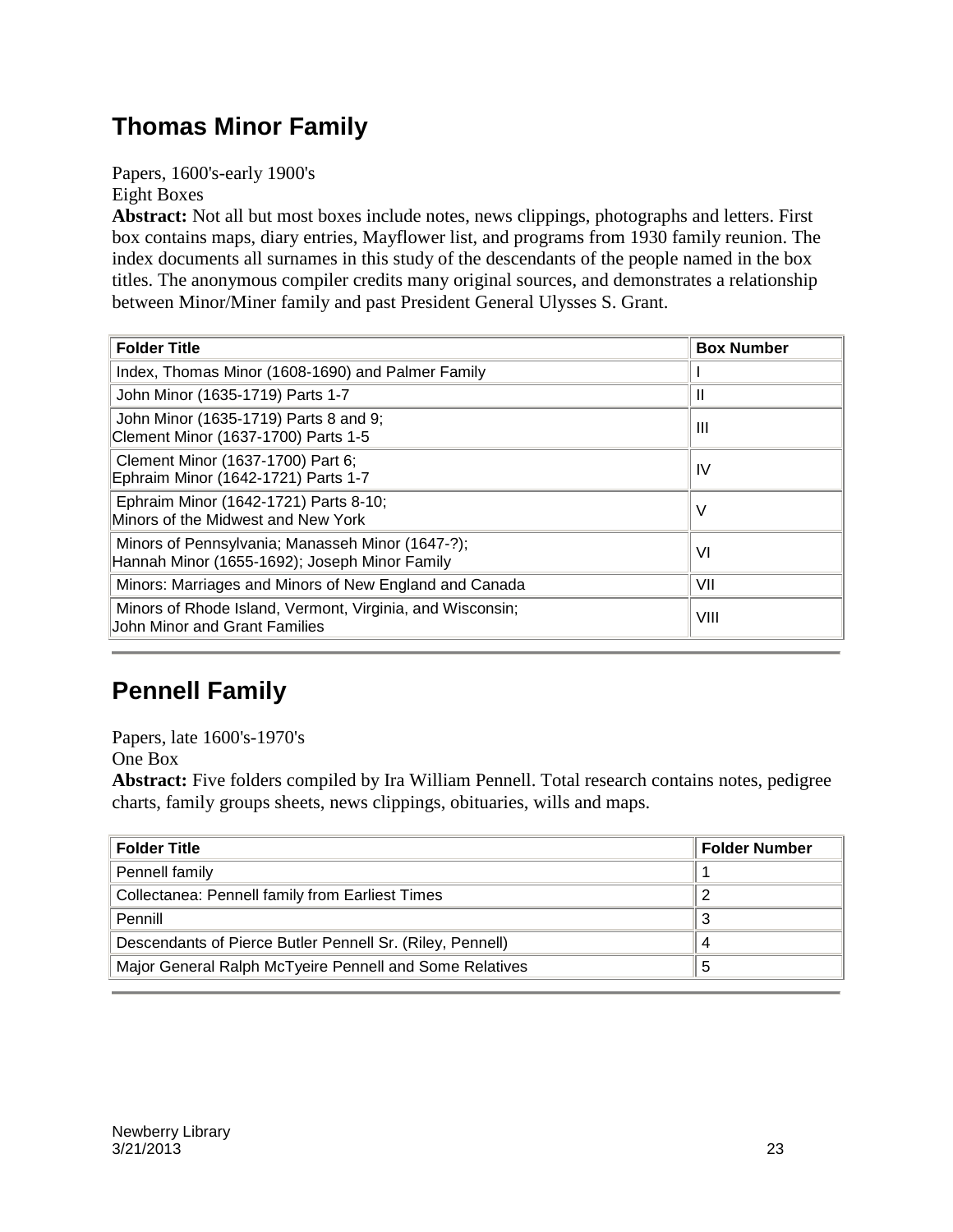### **Proctor Family**

Papers, 1600's-1900's One Box

**Abstract:** Each folder contains some of the following items: notes, certificates, baptismal records, cemetery records, wills, photographs, letters, family groups sheets, surname index, bibliography (of research sources), and a table of contents.

| <b>Folder Title</b>                                                             | <b>Folder Number</b> |
|---------------------------------------------------------------------------------|----------------------|
| The Proctor-Schiele Genealogy: 1546-1977<br>by Albert Carlton Proctor           |                      |
| Descendants of Robert Proctor (1624-1697)<br>by Florence Elsworth Schiele, 1986 |                      |
| Research Notes of F.E. Schiele                                                  | J.                   |

#### **Reasoner Family**

Papers, 1700's-1900's

Three Boxes

**Abstract:** "History and Genealogy of the Reasoner and Allied Families" compiled by Colonel Mathew Aaron Reasoner. Most folders include notes, letters (personal and correspondence), family group sheets, photographs, news clippings, maps, and indexes to the research.

| <b>Folder Title</b>    | Box/Folder<br><b>Number</b> |
|------------------------|-----------------------------|
| Garrett correspondence | 1/1                         |
| Series II, vol. 1      | 1/2                         |
| Benjamin Reasoner      | 1/3                         |
| Sources of information | II/4                        |
| Supplement             | II/5                        |
| Vol. 1-a               | III/6                       |
| Correspondence         | III/7                       |

### **Reid and Manierre Family**

Papers, 1700's-1900's Six Boxes

**Abstract:** Contains a thirteen folder study entitled "Ancestral Trails." First few folders are more of a family scrapbook than genealogical research. The first twelve untitled folders were complied by Julie Manierre Mann and include notes, pedigree charts, family groups sheets, certificates, news clippings, photographs, letters, music production programs, postcards, and telegrams. The last folder is "The Memoirs of Honorable George Manierre."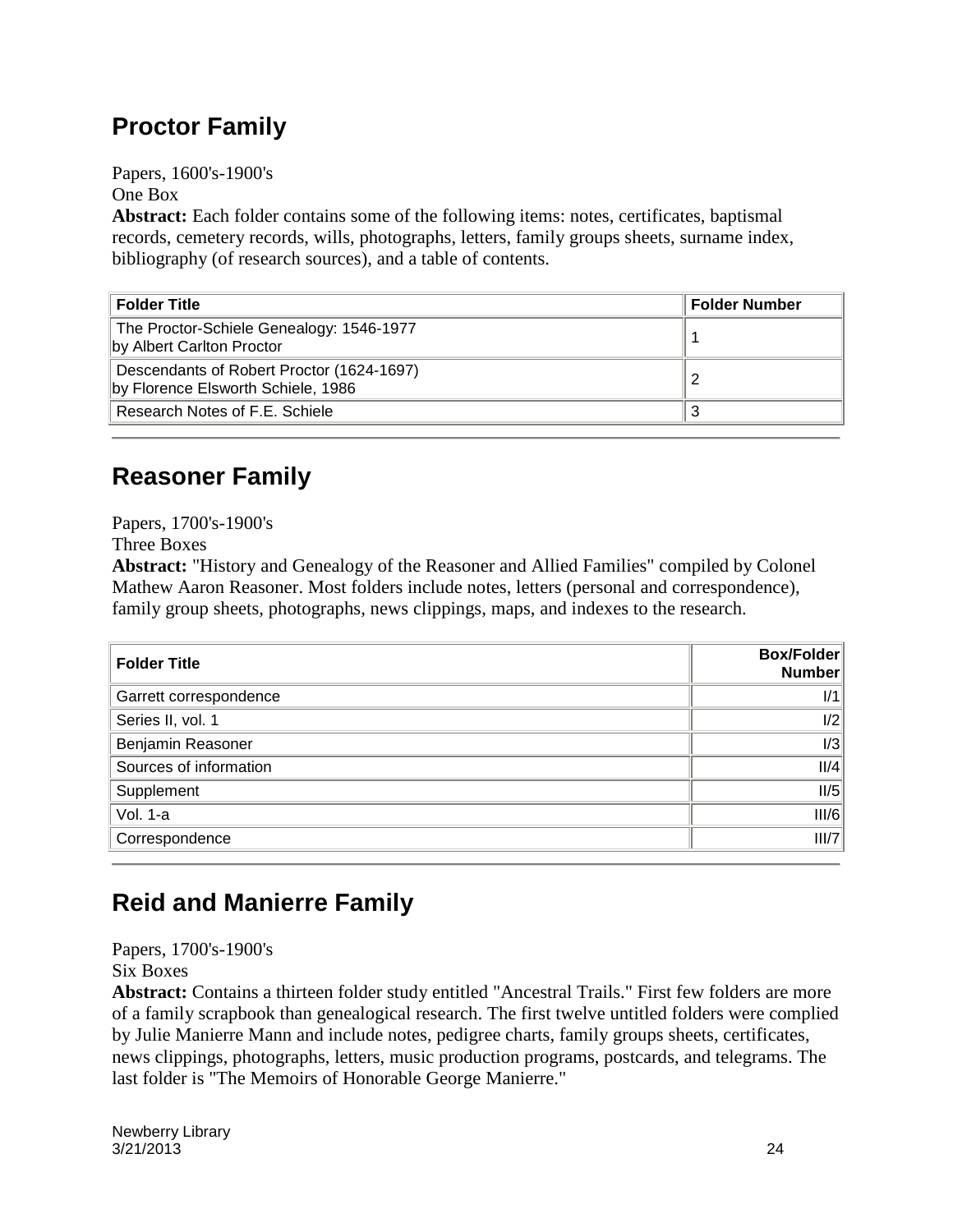#### **Rumsey Family**

Papers, 1600's-1900's

8 Boxes

Abstract: Personal research by a number of Rumsey family members. The collection contains 55 binders of genealogies that trace numerous Rumsey family lines. Included are photographs, news clippings, estate inventories, court documents, maps, account book excerpts, letters, contracts, claims of creditors, wills, deeds, marriage and death certificates, census records, church congregation records, military service records, pension records, veteran records, original letters, census records and sealed estate documents. There are also excerpts from published histories, genealogies, and obituaries. In addition, four binders contain family member indexes, including geographical indexes.

| <b>Contents</b>                                                                                                                                                                     | <b>Box</b>     | <b>Binder</b>  |
|-------------------------------------------------------------------------------------------------------------------------------------------------------------------------------------|----------------|----------------|
|                                                                                                                                                                                     | 1              | 1              |
| Descendants of Robert Rumsey of Fairfield Connecticut 1-31                                                                                                                          |                | $\overline{2}$ |
| Descendants of Robert Rumsey of Fairfield Connecticut 34-61                                                                                                                         |                | 3              |
| Descendants of Robert Rumsey of Fairfield Connecticut 62-88                                                                                                                         |                | $\overline{4}$ |
| Descendants of Robert Rumsey of Fairfield Connecticut 92-110                                                                                                                        |                | 5              |
| Descendants of Robert Rumsey of Fairfield Connecticut 111-166                                                                                                                       |                | 6              |
| Descendants of Robert Rumsey of Fairfield Connecticut 168-215                                                                                                                       |                | $\overline{7}$ |
| Descendants of Robert Rumsey of Fairfield Connecticut 216-260                                                                                                                       |                | 8              |
| Descendants of Robert Rumsey of Fairfield Connecticut 261-321                                                                                                                       | $\overline{2}$ | 9              |
| Descendants of Robert Rumsey of Fairfield Connecticut 324-414                                                                                                                       |                | 10             |
| Descendants of Robert Rumsey of Fairfield Connecticut 415-466                                                                                                                       |                | 11             |
| Descendants of Robert Rumsey of Fairfield Connecticut 467-531                                                                                                                       |                | 12             |
| Descendants of Robert Rumsey of Fairfield Connecticut 532-592                                                                                                                       |                | 13             |
| Descendants of Robert Rumsey of Fairfield Connecticut 594-704                                                                                                                       |                | 14             |
| Descendants of Robert Rumsey of Fairfield Connecticut 707-734                                                                                                                       |                | 15             |
| Descendants of Robert Rumsey of Fairfield Connecticut 800-975                                                                                                                       |                | 16             |
| Descendants of Robert Rumsey of Fairfield Connecticut 976-1046                                                                                                                      | 3              | 17             |
| Descendants of Robert Rumsey of Fairfield Connecticut 1047-1263                                                                                                                     |                | 18             |
| Descendants of Robert Rumsey of Fairfield Connecticut 1463-2435                                                                                                                     |                | 19             |
| Descendants of Robert Rumsey of Fairfield Connecticut 1215-1462                                                                                                                     |                | 20             |
| "Genealogy of the Rumsey Family by James G. Rumsey, from copy loaned by Mrs.<br>Julian S. Rumsey"                                                                                   |                | 21             |
| "Rumsey Genealogical Data mostly by James G. Rumsey ca. 1867, typed by<br>Martha J. Rumsey and Gertrude F. Rumsey 1947-"                                                            |                | 22             |
| Ancestry of Henry Doude                                                                                                                                                             |                | 23             |
| "Descendants of Simon Rumsey of Southold, Ling Island, and his only son Simon of<br>Orange County, New York: A Genealogy in Progress" by Jean Rumsey (1961<br>revised in 1900) 1-57 |                | 24             |
| "Descendants of Simon Rumsey" 60-98                                                                                                                                                 |                | 25             |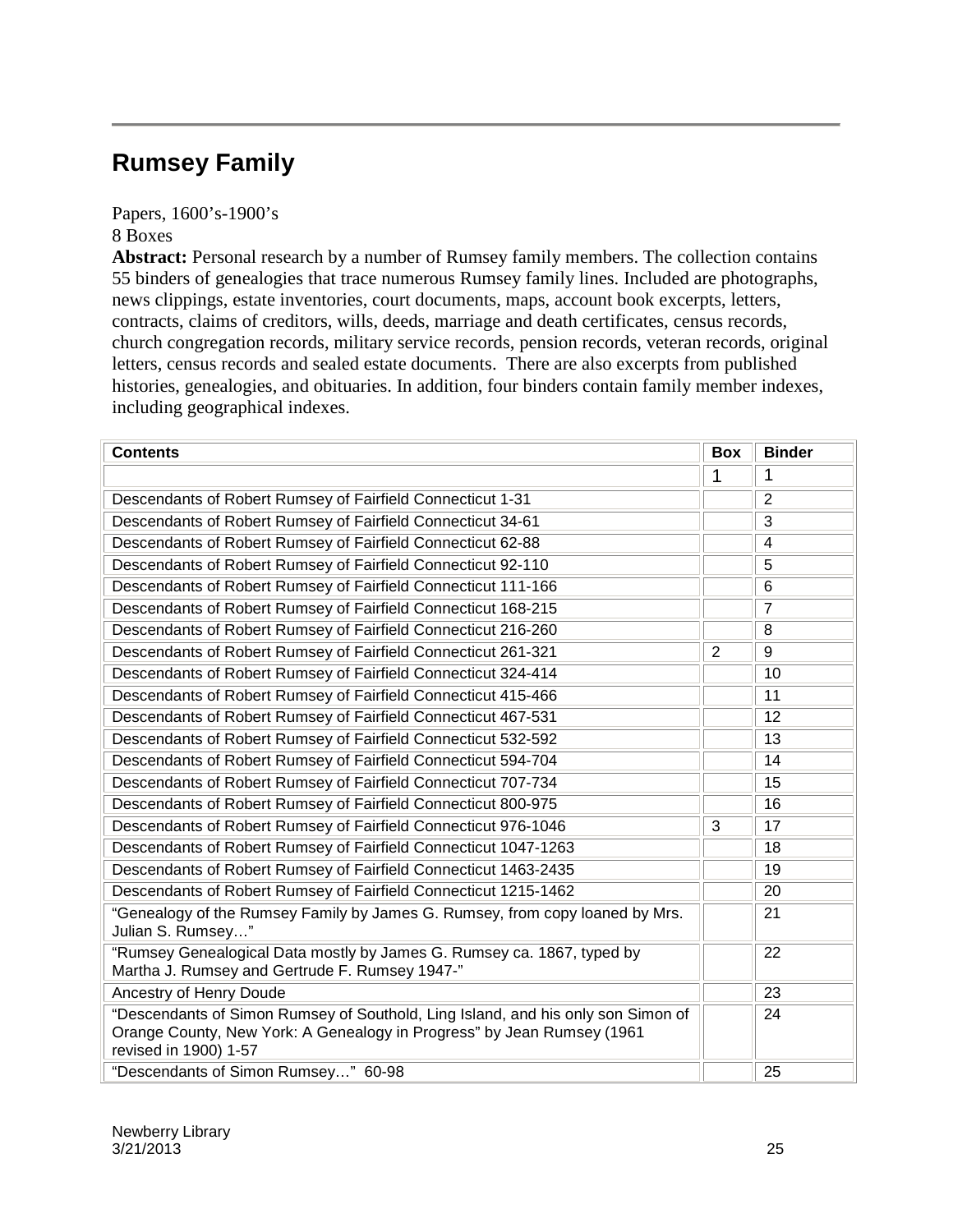| "Descendants of Simon Rumsey" 99-139                                                                                                                 | 4              | 26          |
|------------------------------------------------------------------------------------------------------------------------------------------------------|----------------|-------------|
| "Descendants of Simon Rumsey" 148-229                                                                                                                |                | 27          |
| "Descendants of Simon Rumsey" 6 <sup>th</sup> Gen 60-61                                                                                              |                | 28          |
| "Descendants of Simon Rumsey" 6 <sup>th</sup> Gen 62-63                                                                                              |                | 29          |
| "Descendants of Simon Rumsey" 6 <sup>th</sup> Gen 64-65, 70, 73, 75, 80                                                                              |                | 30          |
| "Descendants of Simon Rumsey" 6 <sup>th</sup> Gen 82, 86                                                                                             |                | 31          |
| "Descendants of Simon Rumsey" 6 <sup>th</sup> Gen 89                                                                                                 |                | 32          |
| "Descendants of Simon Rumsey" 6 <sup>th</sup> Gen 93-95, 98                                                                                          |                | 33          |
| "Descendants of Simon Rumsey" 6 <sup>th</sup> Gen 99, 101, 103                                                                                       | 5              | 34          |
| "Descendants of Simon Rumsey" 6 <sup>th</sup> Gen 107, 111-112                                                                                       |                | 35          |
| "Descendants of Simon Rumsey" 6 <sup>th</sup> Gen 113-114                                                                                            |                | 36          |
| "Descendants of Simon Rumsey" 6 <sup>th</sup> Gen 117, 123, 130                                                                                      |                | 37          |
| "Descendants of Simon Rumsey" 6 <sup>th</sup> Gen 132                                                                                                |                | 38          |
| "Descendants of Simon Rumsey" 6 <sup>th</sup> Gen 133, 136-137                                                                                       |                | 39          |
| "Descendants of Simon Rumsey" 6 <sup>th</sup> Gen 138-140, 142-143                                                                                   |                | 40          |
| "Descendants of Simon Rumsey" 6 <sup>th</sup> Gen 144-145, 147-150, 152                                                                              |                | 41          |
| "Descendants of Simon Rumsey" 6 <sup>th</sup> Gen 157-158, 161-162, 170, 173, 175                                                                    |                | 42          |
| "Descendants of Simon Rumsey" 6 <sup>th</sup> Gen 181, 183-184, 195, 197-198, 202, 210,<br>214-215                                                   | 6              | 43          |
| "Descendants of Simon Rumsey" 6 <sup>th</sup> Gen 221, 224, 227, 228 with bibliography<br>and index of other surnames (A-D)                          |                | 44          |
| Index of surnames E-Z                                                                                                                                |                | 45          |
| Index of Rumsey first and middle names. It cross-indexes first name, middle name,<br>birth year, parents or maiden name, marriage, and family number |                | 46          |
| Geographical index that contains places of birth, marriage, death, and residence of<br>Rumsey family descendants                                     | $\overline{7}$ | 47          |
| Index of "Miscellaneous Branches: Unattached and Late-Comers"                                                                                        |                | 48          |
| Unidentified Rumsey Binder from directories and birth indexes                                                                                        |                | 49          |
| "Charles Rumsey of Cecil County, Mary land: A Tentative Genealogy of his<br>descendants"                                                             |                | 50          |
| Variety of papers about James Rumsey, inventor of the steamboat                                                                                      |                | 51          |
| "Descendants of John and Mary Rumsey of Virginia and Missouri"                                                                                       |                | 52          |
| Miscellaneous Rumseys genealogies, Ben-JWJ                                                                                                           |                | 53          |
| Miscellaneous Rumsey genealogies, Jas-Sam                                                                                                            |                | 54          |
| Miscellaneous Rumsey genealogies Wat-ThR                                                                                                             |                | 55          |
| Miscellaneous Rumsey genealogies, Tho                                                                                                                |                | Pamphlet    |
| "Old Sturbridge Village" (published 1964)                                                                                                            |                | Pamphlet    |
| "Colorful Glimpses of Mystic Seaport" (includes map and postcard, published 1968)                                                                    |                | Pamphlet    |
| "Niagara Frontier" (Summer of 1975)                                                                                                                  |                | Pamphlet    |
| "From the Potomac to the Thames: Being the Progress of one James Rumsey<br>$(1743 - 1792)$ "                                                         |                | <b>Book</b> |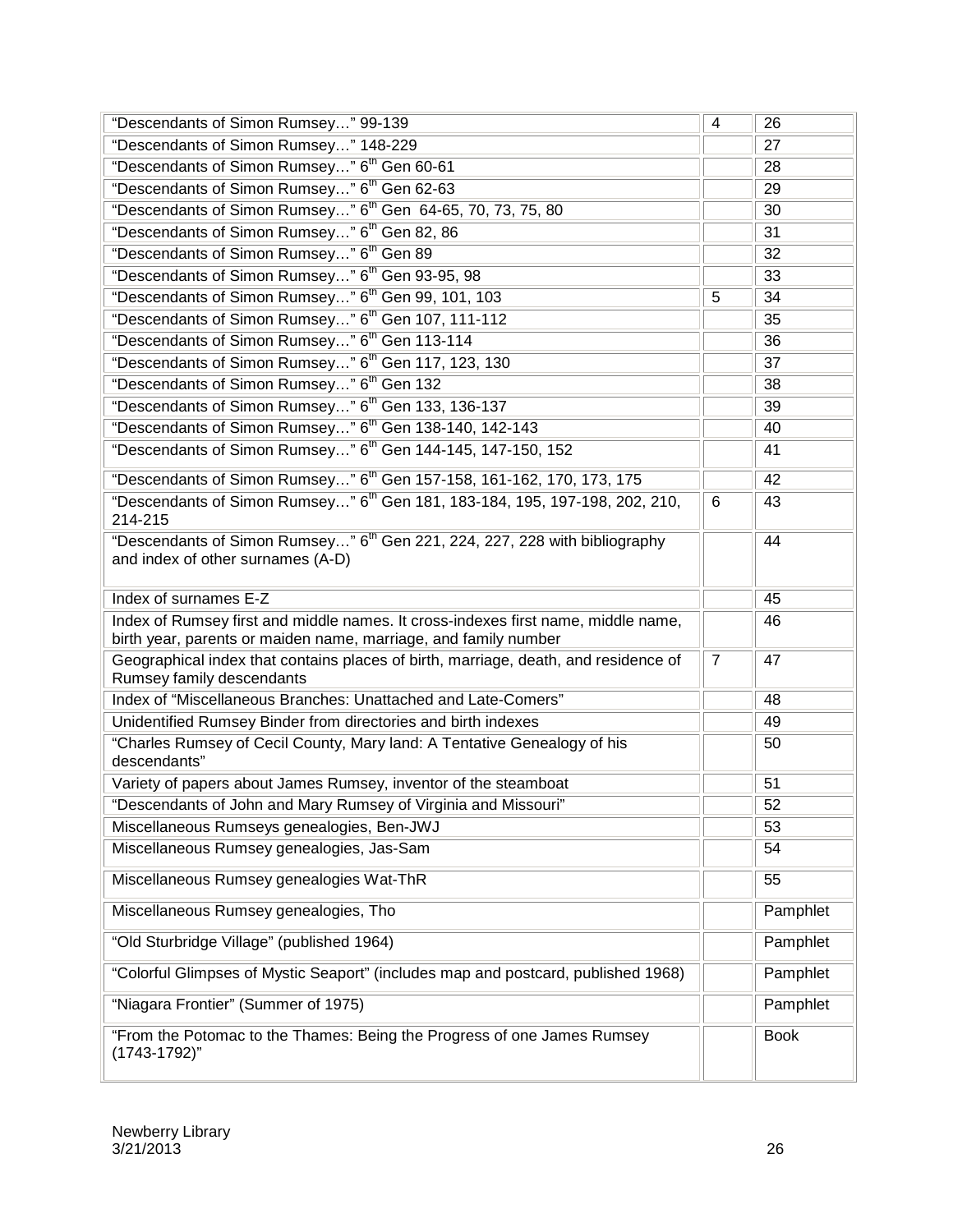| L.M. Rumsey MFG. Co's: Illustrated Catalogue of Plumbers, Gas & Steam Fitters, |  |
|--------------------------------------------------------------------------------|--|
| Machinists, Engine Builders, and Railroad Supplies Consisting of Brass Goods   |  |

#### **Stark Family**

Papers, 1800's-1900's One Box **Abstract:** Six untitled folders containing family groups sheets. Credits no author.

### **Tripp Family**

Papers, 1800's - 1900's One Box **Abstract:** Two folders: number one contains notes and photocopies of original research; number two contains pedigree charts and notes.

| <b>Folder Title</b>                                                                               | <b>Folder Number</b> |
|---------------------------------------------------------------------------------------------------|----------------------|
| Descendants of James: Son of John Tripp<br>by George L. Randall                                   |                      |
| Descendants of Charles Tripp and Fanny Foster;<br>The Ring Family. by Richard Charles Tripp, 1974 |                      |

#### **Wagner Family**

Papers, 1700's-1900's One Box **Abstract:** Research notes by Orval W. Diehl in 1974. Includes an introductory letter, a table of contents, and an index.

#### **Walker Family**

Papers, late 1500's-early 1900's One Box

**Abstract:** First folder contains letters, pedigree charts, handwritten notes, news clippings, photographs, and maps. Second folder contains typed notes.

| ∣ Folder Title                 | <b>Folder Number</b> |
|--------------------------------|----------------------|
| Genealogy of the Walker Family |                      |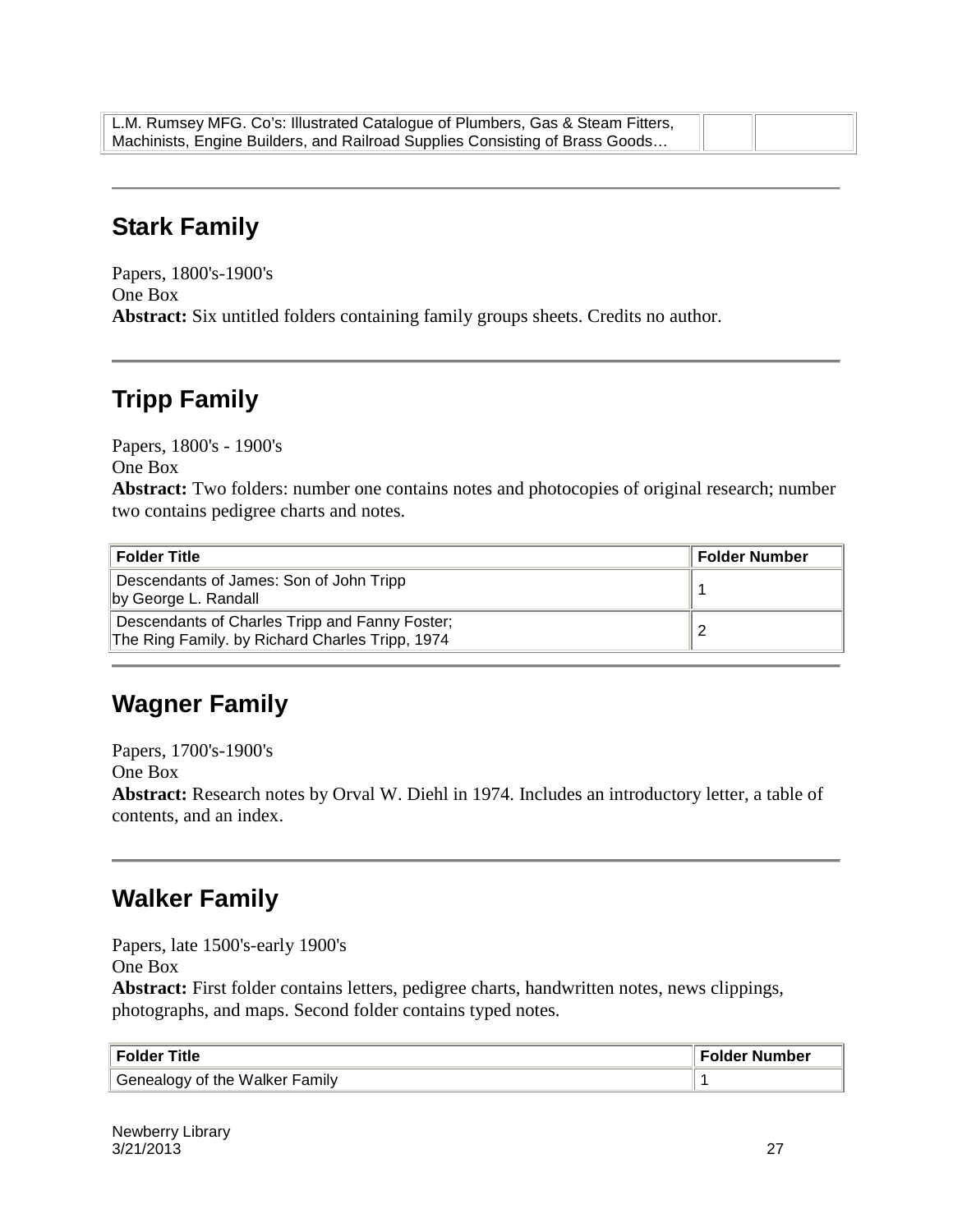#### **Walker, Richard Bordeaux. "Cutting Stevens Calef and His Wife Martha Howard Paine: Their Ancestors and Descendants"**

Papers, late 1600's-1900's

One Box

**Abstract:** Source materials gathered by Richard Bordeaux Walker from the 1960's to the 1990's for his book, "Cutting Stevens Calef and his wife Martha Howard Paine," published by Richard Bordeaux Walker, Kettering, Ohio, 1989. Box of 119 folders contains research notes, bibliographical information, a book addenda (1999), personal correspondence, birth, marriage, death, and burial records, photographs with negatives, funeral cards, newspaper articles, and copies of published articles.

Folder number 23 contains a previously compiled genealogy. Folders 32 to 100 are arranged alphabetically and primarily contain correspondence and questionnaire-type information sheets. Folders 103 to 110 contain correspondence written after the publication of the book, and information on collateral lines. Folders 113 to 119 contain photographs arranged by family name.

| <b>Folder Title</b>                                | <b>Folder Number</b> |
|----------------------------------------------------|----------------------|
| Allen, Richard Sanders                             | 32                   |
| America Genealogical Index                         | 4                    |
| Averill, Olive Calef                               | 33                   |
| Averill, Raymond C.                                | 34                   |
| Banks, Chas. E. "Topographical Dictionary of 2885" | 5                    |
| Banwell, Linton F.                                 | 35                   |
| Berg, H. Joline Calef                              | 36                   |
| <b>Birth certificates</b>                          | 28                   |
| Boardman, Anne Calef                               | 37                   |
| Boardman, Anne Calef. "Robert Calef of Boston"     | 6                    |
| Books sent                                         |                      |
| Brooke-Little, J. P.                               | 38                   |
| Bushby, William                                    | 39                   |
| Butler, Jean Fuller                                | 103                  |
| Calef Genealogy list of sources                    | 3                    |
| Calef, Barbara                                     | 40                   |
| Calef, Cora A. Reader                              | 41                   |
| Calef, Ernest Paine                                | 42                   |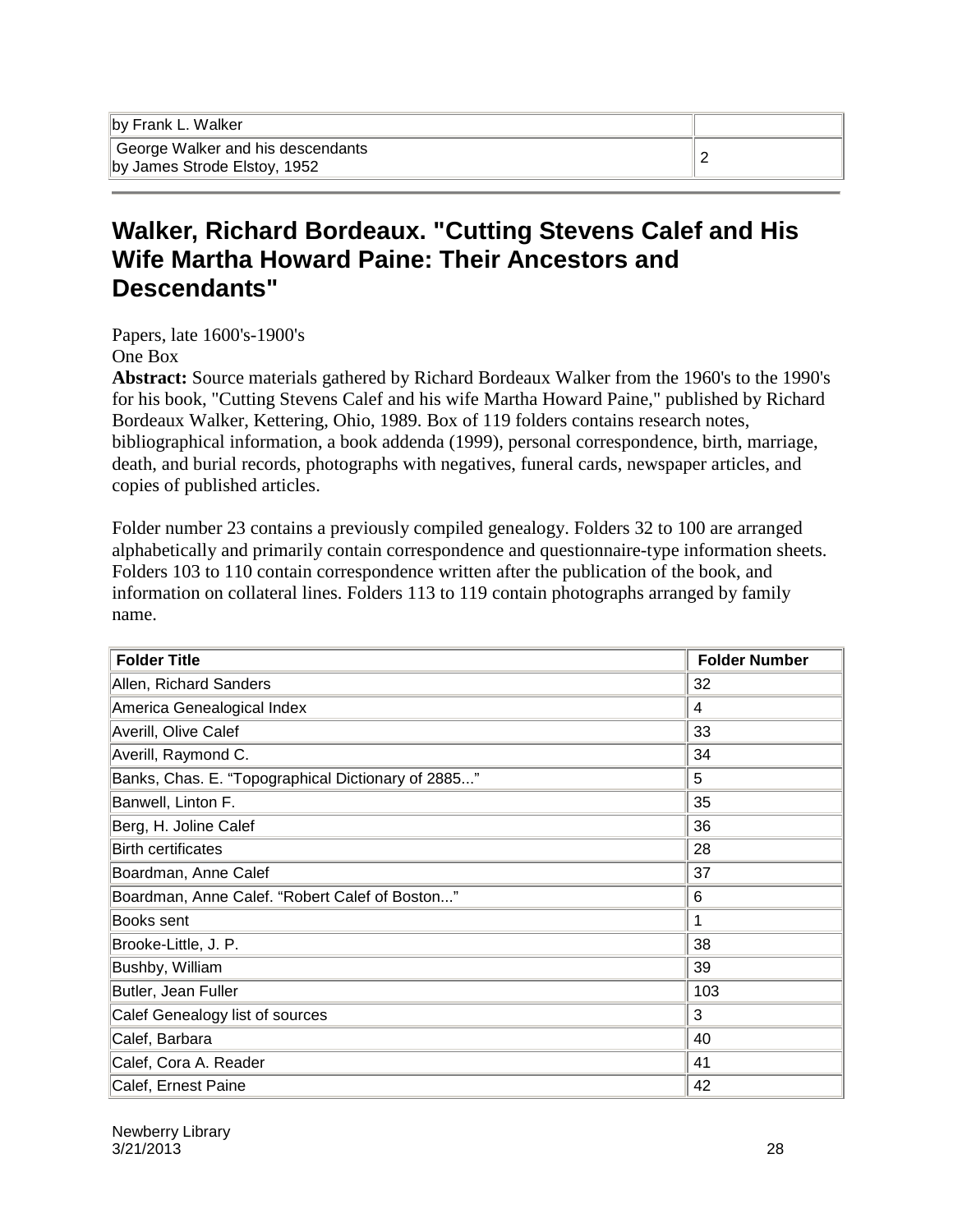| Calef, Ezra P.                               | 43             |
|----------------------------------------------|----------------|
| Calef, F. Clark + Wilma                      | 46             |
| Calef, Fred C. Sr.                           | 45             |
| Calef, Fred W.                               | 47             |
| Calef, Gerald                                | 48             |
| Calef, Hiram - Descendants, Collateral Line  | 111            |
| Calef, Lucile                                | 49             |
| Calef, Mahlon H.                             | 50             |
| Calef, Mahlon. "The Calefs"                  | 23             |
| Calef, Miss Martha                           | 51             |
| Calef, Mrs. F. Bradford                      | 44             |
| Calef, Richard T., Collateral Line           | 110            |
| Calef, Richard Wm.                           | 52             |
| Calef, Wesley, Collateral Line               | 109            |
| Calef, Will S.                               | 53             |
| Califf combined ancestry                     | $\overline{7}$ |
| Califf, Chas C.                              | 54             |
| Cassidy, Emily H.                            | 104            |
| Census (1790 New Hampshire)                  | 8              |
| Child, Hamilton                              | 9              |
| Cilker, Elsie G. C.                          | 55             |
| Colonial + Rev. Lineages of America, Vol. 13 | 10             |
| Date, O. Dorothy Steyaert                    | 56             |
| Death certificates                           | 30             |
| DeYoung, LaVena B. (Calef)                   | 105            |
| Duryea, Edna Hartley                         | 57             |
| Ellis, Sharon Calef                          | 58             |
| Fredenburg, F. E. Calef                      | 59             |
| Fribbs, Laura Howells                        | 60             |
| Fry, Mrs. Robert                             | 61             |
| Funeral oration + memories of Ira C. Calef   | 25             |
| Hale, Muriel H.                              | 62             |
| Hansen, Chadwick                             | 106            |
| Hartley, Darline R.                          | 63             |
| Hartley, Donald E.                           | 64             |
| Hartley, George L.                           | 65             |
| Heads of Families, Vermont                   | 11             |
| Heath, C. W. "The Calefs of Washington, VT"  | 26             |
| Heath, C. W. Jr.                             | 67             |
| Heath, Clark W. Sr.                          | 66             |
| Heath, Lucy Allen                            | 68             |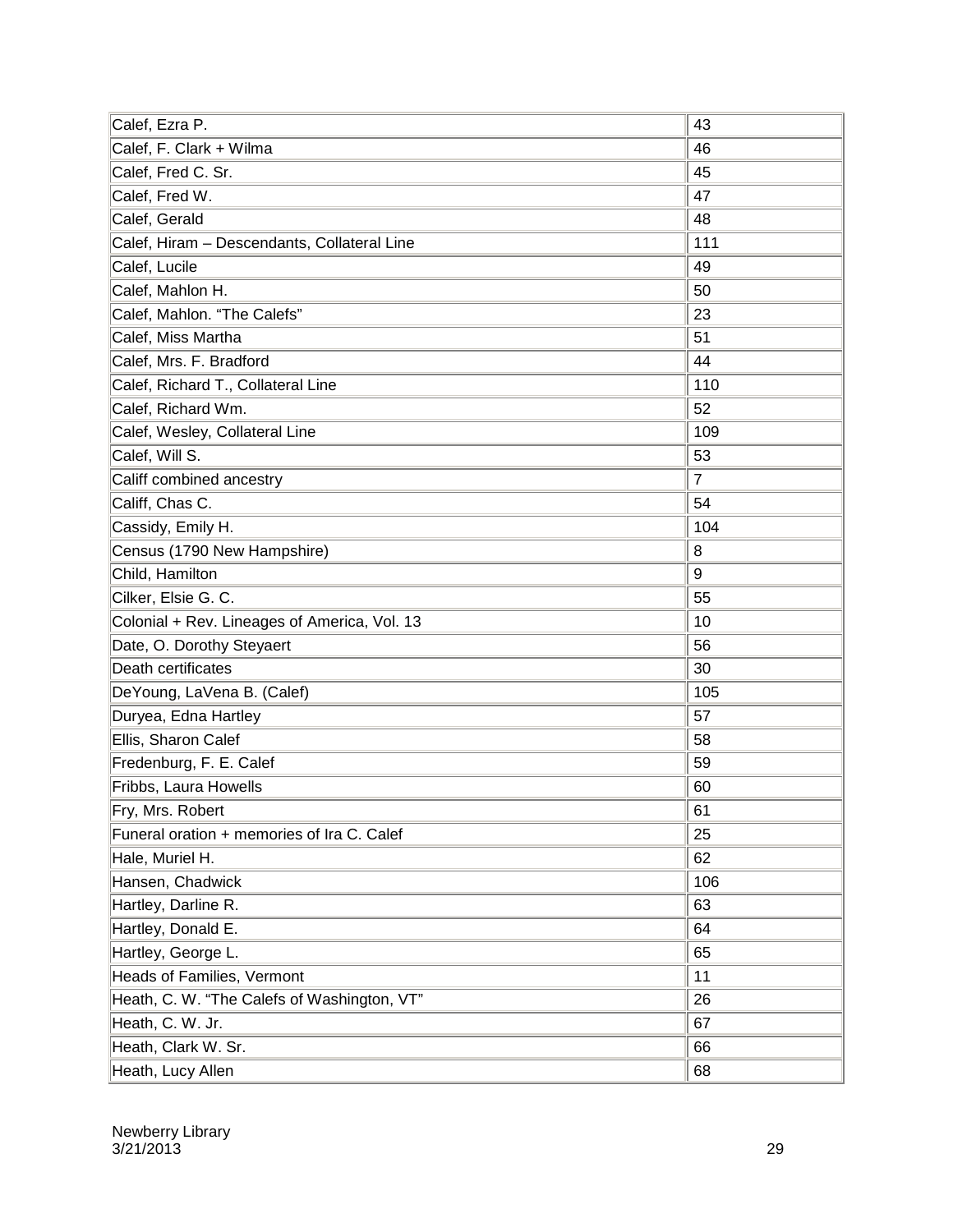| Heininger, Calef E.                         | 69             |
|---------------------------------------------|----------------|
| Helmink, Doreen Banwell                     | 70             |
| Herman, Karen Park                          | 71             |
| History of Woodstock, Connecticut           | 12             |
| Howells, Eliz. Calef                        | 72             |
| Howells, Richard D.                         | 73             |
| Howells, Robert                             | 74             |
| Hubbard, Beatrice C.                        | 75             |
| <b>Interview Notes</b>                      | 102            |
| Jones, Ella Calef                           | 76             |
| Jones, Loren Calef                          | 77             |
| Kaye, Gennell Calef                         | 78             |
| Lawrence, Louise Calef                      | 79             |
| Lineage Book, National Society of the DAR   | 13             |
| Marriage certificates                       | 29             |
| Marshfield City Directory (OR)              | 14             |
| Metcalf, State Papers of New Hampshire      | 15             |
| Moriarity, G. A., The Calfe or Calef Family | 16             |
| Mountford, Lura W. Allen                    | 80             |
| Needham, Chas. Jr.                          | 81             |
| Needham, Paul A.                            | 82             |
| New Century Cyclopedia of Names             | 112            |
| Newspaper articles                          | 27             |
| Nichols, John S.                            | 83             |
| Nichols, Thomas M. M.D.                     | 84             |
| Other certificates, etc.                    | 31             |
| Park, Chas. L. II                           | 85             |
| Patterson, Clint                            | 107            |
| Peterson, Jane Calef                        | 86             |
| Photographs - Calef                         | 113            |
| Photographs - Elsie Calef Cilker            | 115            |
| Photographs - Fred C. Calef family          | 116            |
| Photographs - Harry R. Calef family         | 114            |
| Photographs - Reader                        | 117            |
| Photographs - Will S. Calef family          | 118            |
| Photos for Calef book                       | 119            |
| Post-publication addenda                    | $\overline{2}$ |
| Raffensperger, History of Henry             | 17             |
| Reader, Augusta T.                          | 87             |
| Reader, Wilton K.                           | 88             |
| Research on Calef Family, by C. C. Califf   | 24             |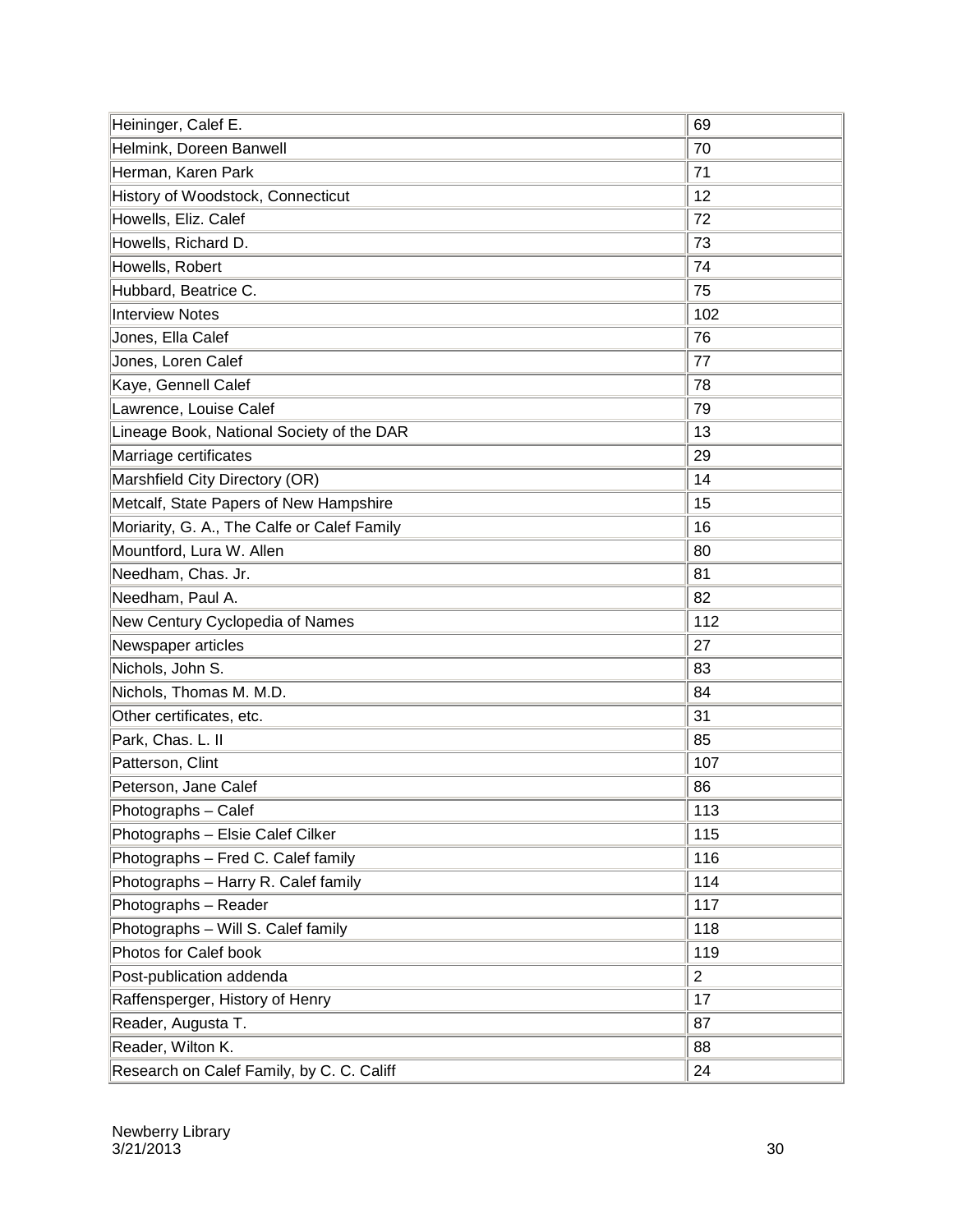| Rood, Orla                                             | 89  |
|--------------------------------------------------------|-----|
| Savage, James. "A Genealogical Dictionary of the First | 18  |
| Separk, Lucy Allen                                     | 90  |
| Sioux Valley Genealogical Society, Sioux Falls, SD     | 91  |
| Slade, Mary B.                                         | 92  |
| Smallpage, F. N.                                       | 93  |
| Stearns' History of New Hampshire                      | 19  |
| Steyaert, Chas. A.                                     | 94  |
| Stout, Margaret Calef                                  | 95  |
| <b>Telephone Call Notes</b>                            | 101 |
| <b>Vermont Historical Gazeteer</b>                     | 20  |
| Walker, LaVerne Calef                                  | 96  |
| Walker, Richard B.                                     | 97  |
| Walp, James C.                                         | 98  |
| Walp, Ronald L.                                        | 99  |
| Walter, John F.                                        | 108 |
| Whittier, J. G. "Calef in Boston, 1692"                | 21  |
| Willett, Rosalie Calef                                 | 100 |
| Wilson, Gov. Stanley C., town of Washington (VT)       | 22  |

#### **Walker, Richard Bordeaux. "Daniel Gregory and His Wife Sarah Lamont: Their Ancestors and Descendants"**

Papers, 1840's-1990's Two Boxes

**Abstract:** Source materials compiled by Richard Bordeaux Walker for his book, "Daniel Gregory and his wife Sarah Lamont: Their Ancestors and Descendants," published by Richard Bordeaux Walker, Kettering, Ohio, 1997. Two boxes of 404 folders contain bibliographical information and a 1999 addenda (Folders 1-4), copies of published works and research notes (Folders 5-62,403,404), previously compiled genealogies (63-69), newspaper articles, photographs, and certificates (70-72), personal correspondence and questionnaires (73-392), interview notes (373,395), census records (394), and cemetery notes and photographs (396-402).

| <b>Folder Title</b>                                         | <b>Box/Folder</b><br>Number |
|-------------------------------------------------------------|-----------------------------|
| 1992 Gregory Book Donees                                    | I/2                         |
| 2nd Edition Book Donees                                     | I/3                         |
| Abel, Marily (Kizer)                                        | I/73                        |
| Abel, Marilyn K. 5 May 1991 Printout of Family Group Sheets | 1/63                        |
| Adams County History (Iowa)                                 | I/5                         |
| Adams, Mrs. D. J.                                           | 1/74                        |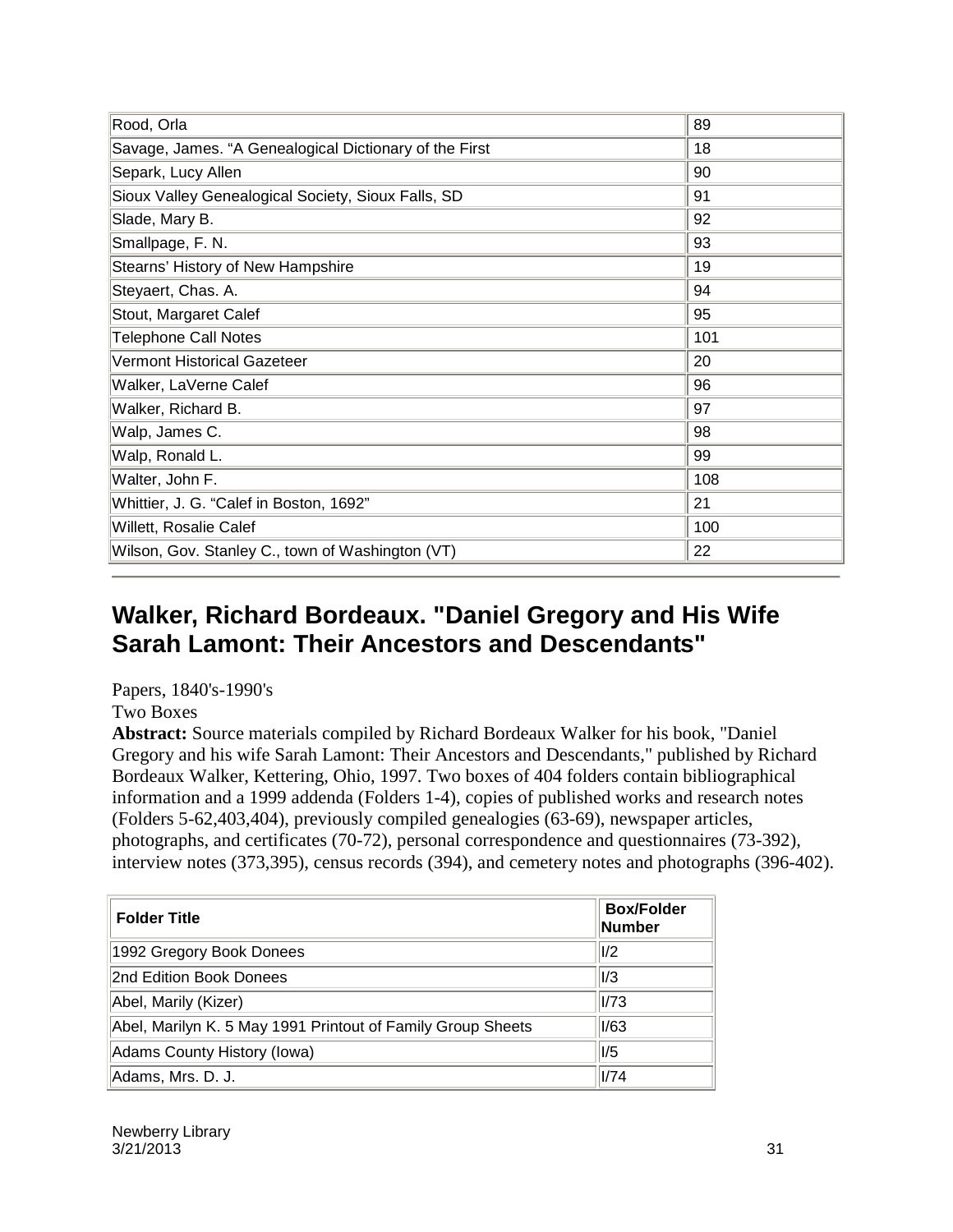| Allison, Shirley (Poulton)                                                    | I/75        |
|-------------------------------------------------------------------------------|-------------|
| Anderson, Brenda (Calef)                                                      | I/76        |
| Anderson, Iris (Wildman)                                                      | 1/77        |
| Andrews, Adele, "Descendants of John Lamont"                                  | I/64        |
| Arnold, Jeanne (Roszhart)                                                     | I/78        |
| Ashtabula Co. Gen. Soc.                                                       | I/79        |
| Atlas of Auglaize County, Ohio, H. G. Howard, 1880                            | I/6         |
| Atlas, Marshall County, Illinois                                              | I/T         |
| Atwood History, by William Atwood and 4 pg. History<br>by Lola Atwood Overman | 1/65        |
| Auglaize County, Ohio, cemetery inscriptions                                  | I/8         |
| Baiard, Cindy                                                                 | <b>I/80</b> |
| Baker, Darrell                                                                | I/81        |
| Baker, Irene (Nitz)                                                           | I/82        |
| Bansley, Kimberley                                                            | I/83        |
| Barker, Irene F. (Jones)                                                      | I/84        |
| Bartels, Rebecca (Batz)                                                       | I/85        |
| Barth, Daniel                                                                 | I/86        |
| Barth, Kenneth                                                                | <b>I/87</b> |
| Batz, Izetta (Morgan)                                                         | I/88        |
| Bauer, Shelby Rae (Pierre)                                                    | I/89        |
| <b>Behler</b>                                                                 | <b>I/90</b> |
| Behrens, David K.                                                             | I/91        |
| Behrens, Juanita (Morgan)                                                     | <b>I/92</b> |
| Berg, H. Joline (Calef)                                                       | <b>I/93</b> |
| Biographical Record of Bureau, Marshall + Putnam Co., IL                      | I/9         |
| Bird, Anita (Jones)                                                           | I/94        |
| Black, Charlotte, re: Sugar Creek Cemetery                                    | I/95        |
| Blackburn, Elsie L.                                                           | <b>I/97</b> |
| Blackburn, Everett N.                                                         | 1/96        |
| Bogart, Carla (Hall)                                                          | 1/98        |
| Boli, W. Jill                                                                 | 1/99        |
| Bolt, Vicki Sue (Russell)                                                     | I/100       |
| Bond, James Lee                                                               | I/101       |
| Bond, Joan (Minniear)                                                         | I/102       |
| Bonewit, Teresa (Bolt)                                                        | I/103       |
| Boose, J. F., History of Marshall County Cemeteries                           | I/10        |
| Bowersock, Angela                                                             | I/104       |
| Braker, Michelle                                                              | I/105       |
| Brodie, Glennis (Young)                                                       | I/106       |

Newberry Library  $3/21/2013$   $32$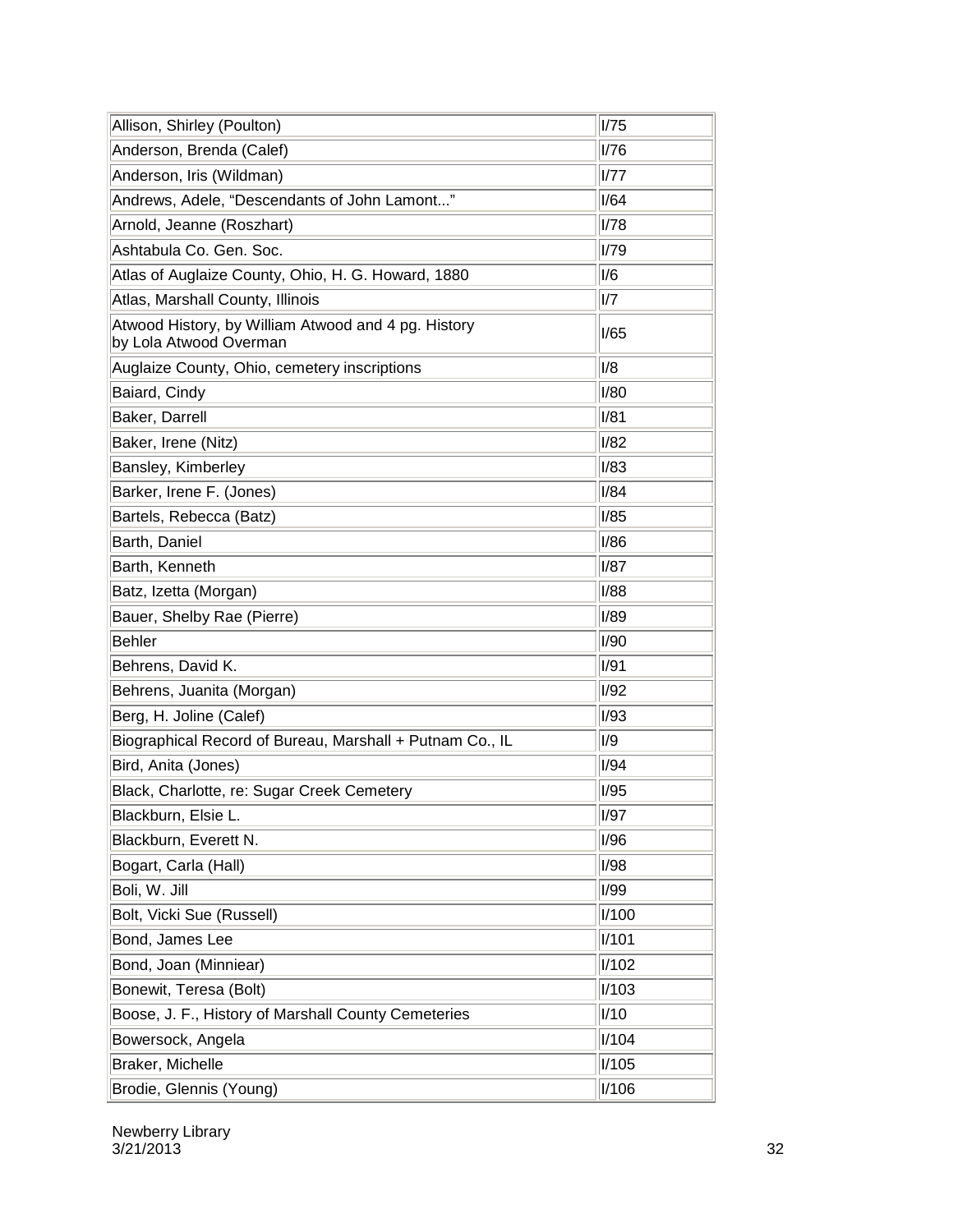| Brown, Candace                                                  | I/107         |
|-----------------------------------------------------------------|---------------|
| Brown, Nancy (Worrell)                                          | I/108         |
| Brumbaugh, G. M., Maryland Records                              | 1/11          |
| Buchanan County History, 1983, article                          | I/12          |
| Burgner, Mary C.                                                | I/109         |
| Burke, Mary                                                     | I/110         |
| Burt and Hawthorne, Past and Present of Marshall                | I/13          |
| Calef, Travis N.                                                | <b>I/111</b>  |
| Carby, Mary (Makris)                                            | <b>I/112</b>  |
| Carlisle, Owen John                                             | I/113         |
| Carlisle, Richard L., Sr.                                       | I/114         |
| Carlson, Nadine                                                 | I/115         |
| Carlson, Shari (Young)                                          | I/116         |
| Carlstedt, Tracee L. (Wheeler)                                  | <b>I/117</b>  |
| Census of Pioneer Women of Ashtabula County, Ohio               | I/14          |
| Census of Wabash County, IN, 1840, 1850, 1860, 1870             | I/15          |
| Census Records (1770's-1920 Midwest states)                     | <b>II/394</b> |
| Certificates                                                    | I/72          |
| Chambers, Cora                                                  | I/118         |
| Chapman, Charlotte (Morrison Nichols)                           | I/119         |
| City Directories, Huntington, IN, 1892-93, 1895-96, (1899-1900) | I/16          |
| City Directory 1951, Richmond, IN                               | 1/17          |
| Clanton, Dorothy (Miars)                                        | I/120         |
| Clawson, C. W.                                                  | 1/66          |
| Clawson, Ivan A.                                                | I/121         |
| Clawson, Terry L.                                               | I/122         |
| Cochran, Cora (Gregory)                                         | I/123         |
| Colling, M. (re: J. Lamont)                                     | I/124         |
| Conway, Wilma                                                   | I/125         |
| Cornish, Robert Calef                                           | I/126         |
| Croninger, Marcie                                               | I/127         |
| Crow, Bradley K.                                                | I/128         |
| Crow, Charles and Peg                                           | I/129         |
| Crow, Herman C., Jr.                                            | I/130         |
| Crow, Paul Steven                                               | I/130         |
| Crow, William H.                                                | I/132         |
| Crowder, Phylis                                                 | I/133         |
| Crowe, Charles                                                  | I/134         |
| Cummins, Ardath (Baker)                                         | I/135         |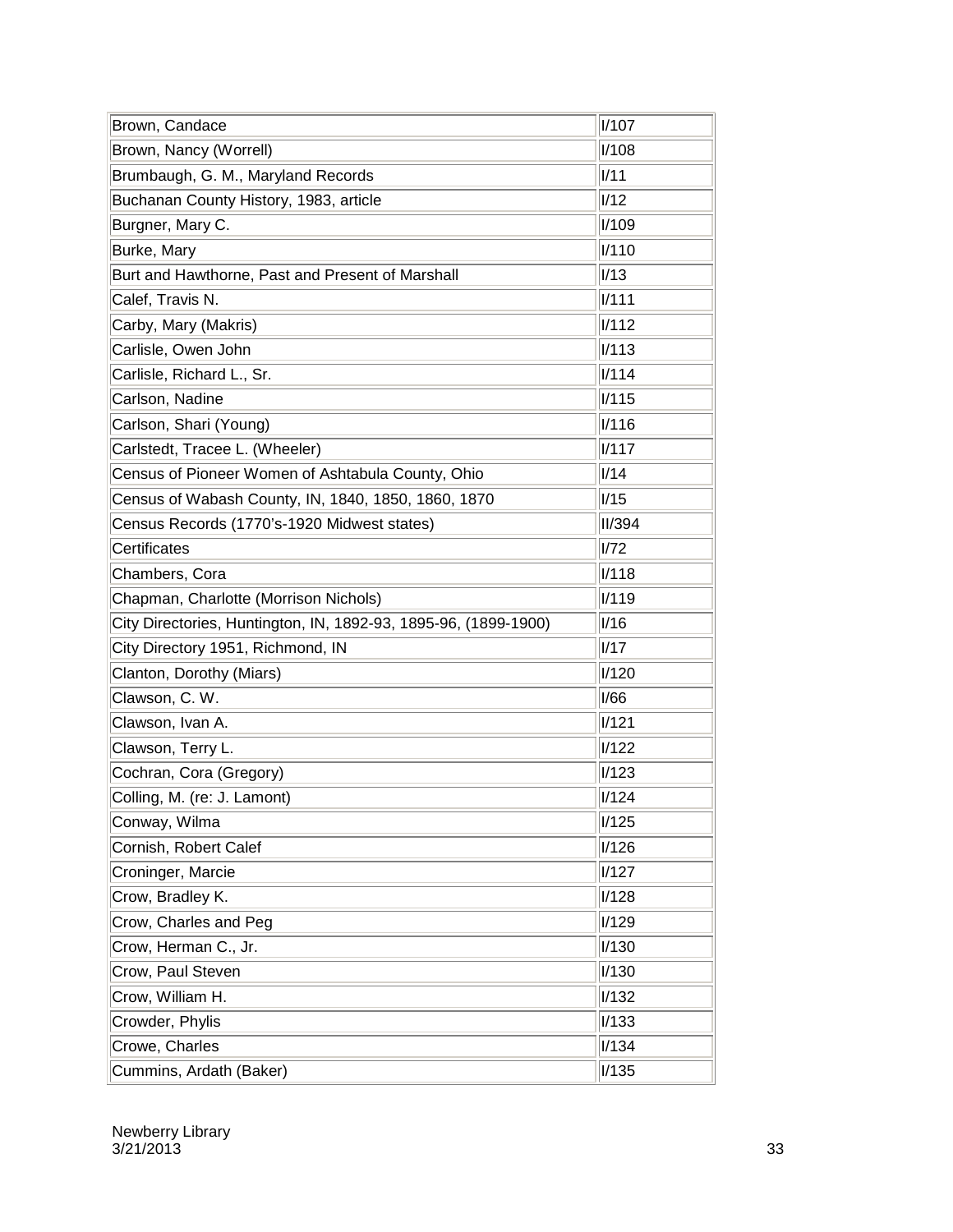| Damiano                                                    | I/136        |
|------------------------------------------------------------|--------------|
| Dant, M.                                                   | <b>I/137</b> |
| Davidson, Katherine                                        | I/138        |
| Donahoo, Lela Clawson                                      | I/139        |
| Dosher, Patsy                                              | I/140        |
| Dryden, Naomi                                              | I/141        |
| Edgerton, Marcia                                           | I/142        |
| Eichhorn, Robert G.                                        | I/143        |
| Eichhorn, Thomas L.                                        | I/144        |
| Ellsworth, Spencer, Records of the Olden Times             | I/18         |
| <b>Fallen Timbers Ances-tree</b>                           | I/19         |
| <b>Fillmore County Story</b>                               | I/20         |
| Flavell and Clint, Ohio Area Key                           | 1/21         |
| Ford, Don, "Cemetery Inscriptions, Atchison Co., Kansas"   | 1/22         |
| Ford, Henry A. History of Putnam and Marshall Counties     | I/23         |
| Franssen, Marty Harrison                                   | I/145        |
| Futhey, Louise J.                                          | I/146        |
| Gaskill, Gregory A. and Jeffrey W.                         | I/147        |
| Gaskill, Sandra (Schuller)                                 | I/148        |
| Gibson, Alice (Loomis)                                     | I/149        |
| Gibson, Dean Eugene                                        | I/150        |
| Gibson, Madge (Loomis)                                     | I/151        |
| Gibson, Michael Dean                                       | I/152        |
| Gibson, Troy D.                                            | I/153        |
| Graeser, Alberta                                           | I/154        |
| Grassley, E. Margene (Crow)                                | I/155        |
| Greenlees, Mrs. R. M.                                      | I/156        |
| <b>Gregory Family Genealogical Sources</b>                 | 1/1          |
| Gregory, Audrey                                            | I/157        |
| Gregory, David Edward                                      | I/158        |
| Gregory, Grant, Ancestors and Descendants of Henry Gregory | I/24         |
| Gregory, Robert Law                                        | I/159        |
| Guede, Cindy                                               | I/160        |
| Habel, Rebecca                                             | I/161        |
| Hageman, Karen (Blackburn)                                 | I/162        |
| Hall, Bruce Alan                                           | I/163        |
| Hall, Darlene                                              | I/164        |
| Halsey, Harold                                             | I/165        |
| Hamann, Kevin C.                                           | I/166        |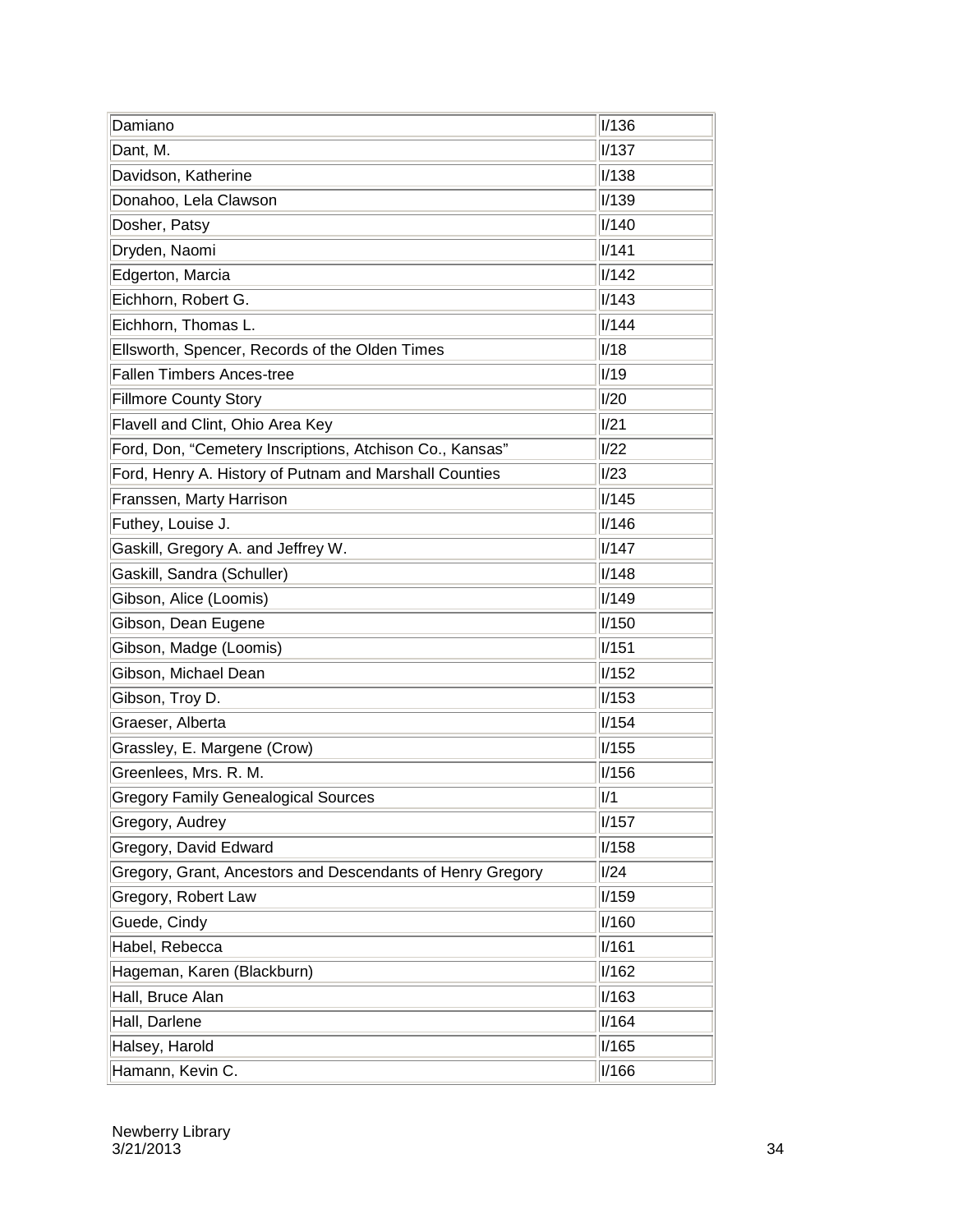| Hamann, Roberta                                                            | I/167         |
|----------------------------------------------------------------------------|---------------|
| Hammon, Mary Oressa                                                        | I/168         |
| Hammon, Scott B.                                                           | I/169         |
| Hampp, Ethel DeLong                                                        | <b>I/170</b>  |
| Harris, Sandra                                                             | I/171         |
| Harrison, Donald R. + Mrs. D. R.                                           | I/172         |
| Harrison, Robert L.                                                        | I/173         |
| Hartley, E. F. C., Birthday                                                | I/67          |
| Hartley, Paul L.                                                           | I/174         |
| Harvey, Donald                                                             | II/175        |
| Harvey, John Jr.                                                           | <b>II/176</b> |
| Harvey, Timothy W.                                                         | II/177        |
| Hattan, Guy                                                                | II/178        |
| Hattan, Lois                                                               | II/179        |
| Hattan, Shirley                                                            | <b>II/180</b> |
| Hawn, Marilyn (Carlisle)                                                   | II/181        |
| Head, Gregory A.                                                           | <b>II/182</b> |
| Head, LaVerne                                                              | <b>II/183</b> |
| Headapohl, Hazel (Crow)                                                    | II/184        |
| Heltzel, Grace                                                             | II/185        |
| Henning, E. Hugh                                                           | <b>II/186</b> |
| <b>Henry Cemetery</b>                                                      | <b>II/396</b> |
| Herr, Gloria                                                               | II/187        |
| Higgins, Hildat., Marriage Records, Wells County, IN,<br>1899-1974, Vol. 4 | I/25          |
| History of Allen County, Ohio                                              | I/26          |
| History of Ashtabula County, 1878                                          | I/27          |
| History of Auglaize County, OH, 1979                                       | I/28          |
| History of Wabash County, Indiana, 1884                                    | $\sqrt{1/29}$ |
| Holler, H. George                                                          | I/188         |
| Holler, Imelda - Records of Blackburn Family                               | I/68          |
| Holler, Imelda                                                             | <b>II/189</b> |
| Holler, James Dean                                                         | <b>II/190</b> |
| Holler, Jody E.                                                            | <b>II/191</b> |
| Holler, Ray Phillip                                                        | <b>II/192</b> |
| Holler, Vernon G.                                                          | <b>II/193</b> |
| Holler, Wilbur J.                                                          | <b>II/194</b> |
| Horsman, War of 1812                                                       | I/30          |
| Hudson, Helen Hutchins                                                     | <b>II/195</b> |
| Huntington Co., Indiana Marriage Applications, 1909-1945, Keefer           | I/31          |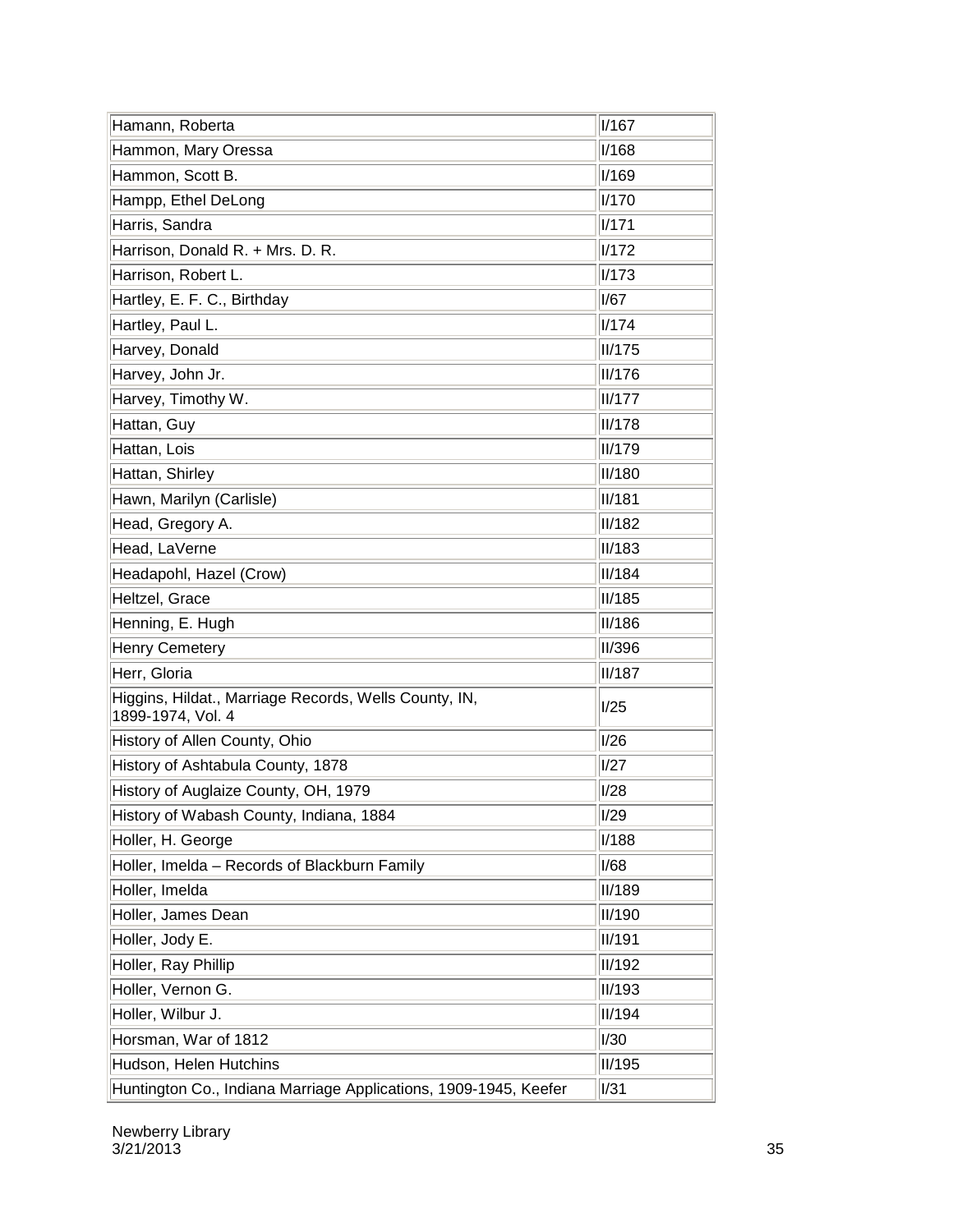| Ifft, Nancy, Dominey Library, Fairbury, IL                                                          | II/196      |
|-----------------------------------------------------------------------------------------------------|-------------|
| Index of Names of Persons and Firms, Huntington, Indiana, 1941                                      | <b>I/37</b> |
| Index of Obituaries Published in Bluffton,<br>Indiana Newspapers, 1866-1910                         | 1/32        |
| Index to Birth Records, Huntington Co., IN, 1875-1920, V. 2                                         | I/33        |
| Index to Birth Records, Wells Co., IN, 1883-1920                                                    | I/34        |
| Index to Death Records, Huntington Co., IN, 1882-1920                                               | I/35        |
| Index to Marriage Records, Wells Co., IN 1837-1920, Vol. 2                                          | I/36        |
| Index to Supplemental Record, Marriage Transcript,<br>Huntington County, Indiana, 1882-1920, Vol. 2 | I/38        |
| Ipox, Denzil Arkie Jr.                                                                              | II/197      |
| Ipox, Loretta (Minear)                                                                              | II/198      |
| Isaac, Majore                                                                                       | II/199      |
| Jackson, Marsha                                                                                     | II/200      |
| Jacksonville Public Library, Jacksonville, IL                                                       | II/201      |
| Jacobs, Burl                                                                                        | II/202      |
| Jacobs, Dorothy                                                                                     | II/203      |
| Johnson, J. A.                                                                                      | II/204      |
| Johnson, Tina                                                                                       | II/205      |
| Jones, Helen (Jacobs)                                                                               | II/206      |
| Jones, John William Jr.                                                                             | II/207      |
| Jordan, Margaret LoEllen                                                                            | II/208      |
| Kaiser, Michael Alfred                                                                              | II/209      |
| Kaiser, Ruth O.                                                                                     | II/210      |
| Kampf, Thelma                                                                                       | II/211      |
| Kantner, Tracy (Hall)                                                                               | II/212      |
| Kern, Rhonda                                                                                        | II/213      |
| Kilday, Klinton D.                                                                                  | II/214      |
| King, Lawrence Eugene                                                                               | II/216      |
| King, Monna                                                                                         | II/217      |
| Kinter, Sandra                                                                                      | II/218      |
| Kirby, Beverly A.                                                                                   | II/219      |
| Kizer, K. Keith                                                                                     | II/220      |
| Kizer, Margaret Pauline                                                                             | II/221      |
| Kizer, Mrs. Neil                                                                                    | II/222      |
| Kizer, Thomas A.                                                                                    | II/223      |
| Kizer, Wallace L.                                                                                   | II/224      |
| Klimpling, Sandra                                                                                   | II/215      |
| Koenig, Mary Jean                                                                                   | II/225      |
| Kohlerlawn Cemetery, Nampa, ID                                                                      | II/226      |

Newberry Library  $3/21/2013$  36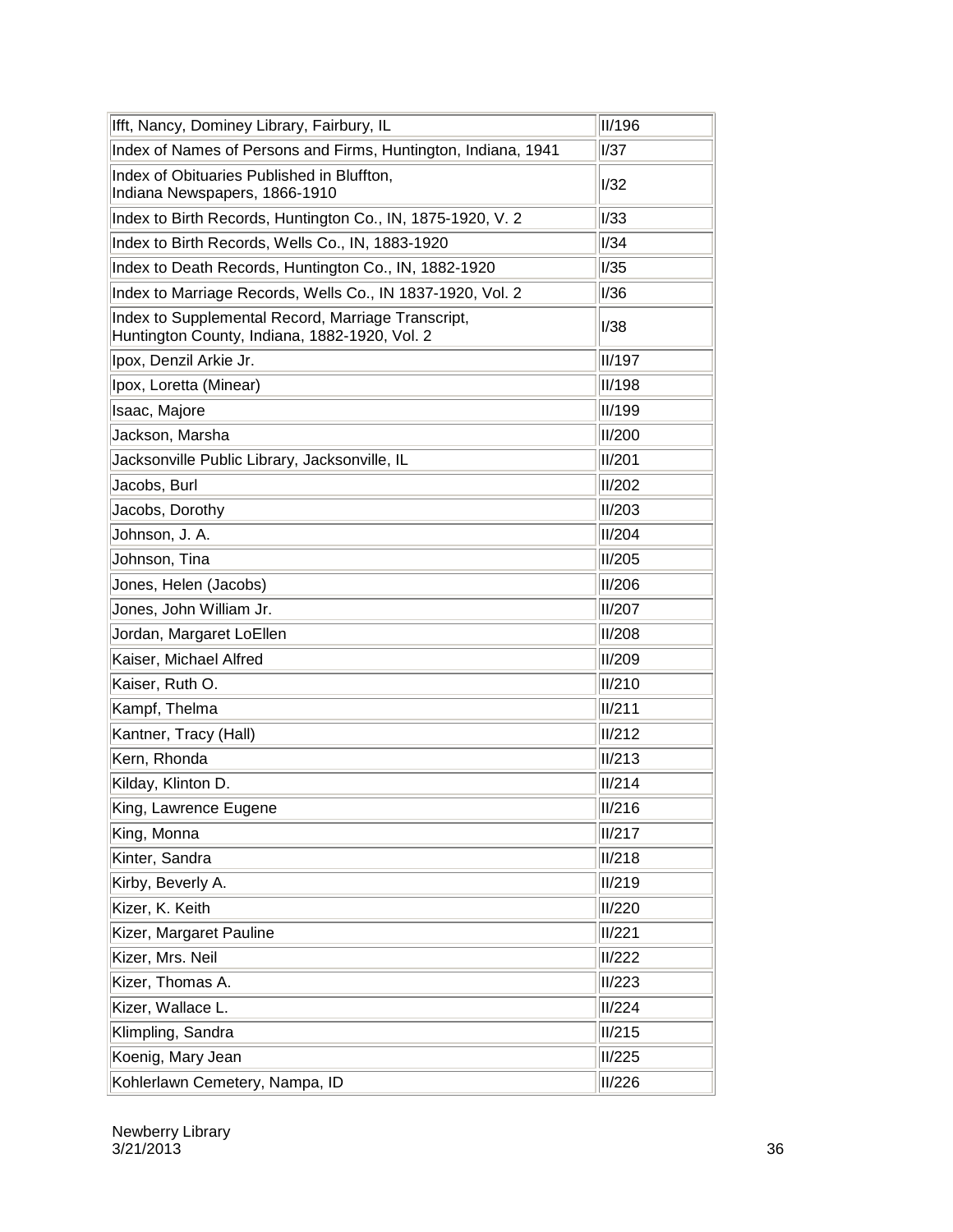| Kronvall                                          | II/227 |
|---------------------------------------------------|--------|
| Kumerow, Tammi                                    | II/228 |
| Lamont, Corliss, "The Thomas Lamonts in America"  | I/39   |
| LaPorte, Linda (Poulton)                          | II/229 |
| Layman, Naomi                                     | II/230 |
| Leming, Karen                                     | II/231 |
| Lermond, Mae Nell (Jacobs)                        | II/232 |
| Lermond, William B.                               | II/233 |
| Lewman, Elizabeth (Nitz)                          | II/234 |
| Lexington (NE) Gen. Soc., John Wallace, President | II/235 |
| Loughran, Carole                                  | II/236 |
| Lundberg, Elaine                                  | II/237 |
| Lynne, Abbey                                      | II/238 |
| Mak, Barbara                                      | II/239 |
| Makris, George N.                                 | II/240 |
| Mark, Sonya (re: Head)                            | II/242 |
| Marriages, Huntington County, Indiana, 1883-1900  | I/40   |
| Martin, Joanne                                    | II/243 |
| Martinez, Renee                                   | II/244 |
| Mason, Dorothy (Gregory)                          | II/241 |
| Mawdsley, Doris F. (Worrel)                       | II/245 |
| Mawdsley, William R., Jr.                         | II/246 |
| May, C. Geraldine                                 | II/247 |
| Maycroft, Rose                                    | II/248 |
| Mayne, Gerald                                     | II/249 |
| Mayne, Merrill M.                                 | II/250 |
| McCain, Everd Douglas                             | II/251 |
| McCartney, Georgann                               | II/252 |
| McClain, Sherri (Schmidt)                         | II/253 |
| McDaniel, Harold Jr.                              | II/254 |
| McKee, Golda (Jones)                              | II/255 |
| McMurray, History of Auglaize County, 1923        | I/42   |
| Meismer, Beverly Ann                              | I/256  |
| Meismer, Jerry Joe                                | II/257 |
| Menke, Ruth                                       | II/258 |
| Mersch, Evelyn                                    | II/259 |
| Miller, Richard                                   | II/260 |
| Miller, Sheryl (Blackburn)                        | II/261 |
| Miller, Teresa                                    | II/262 |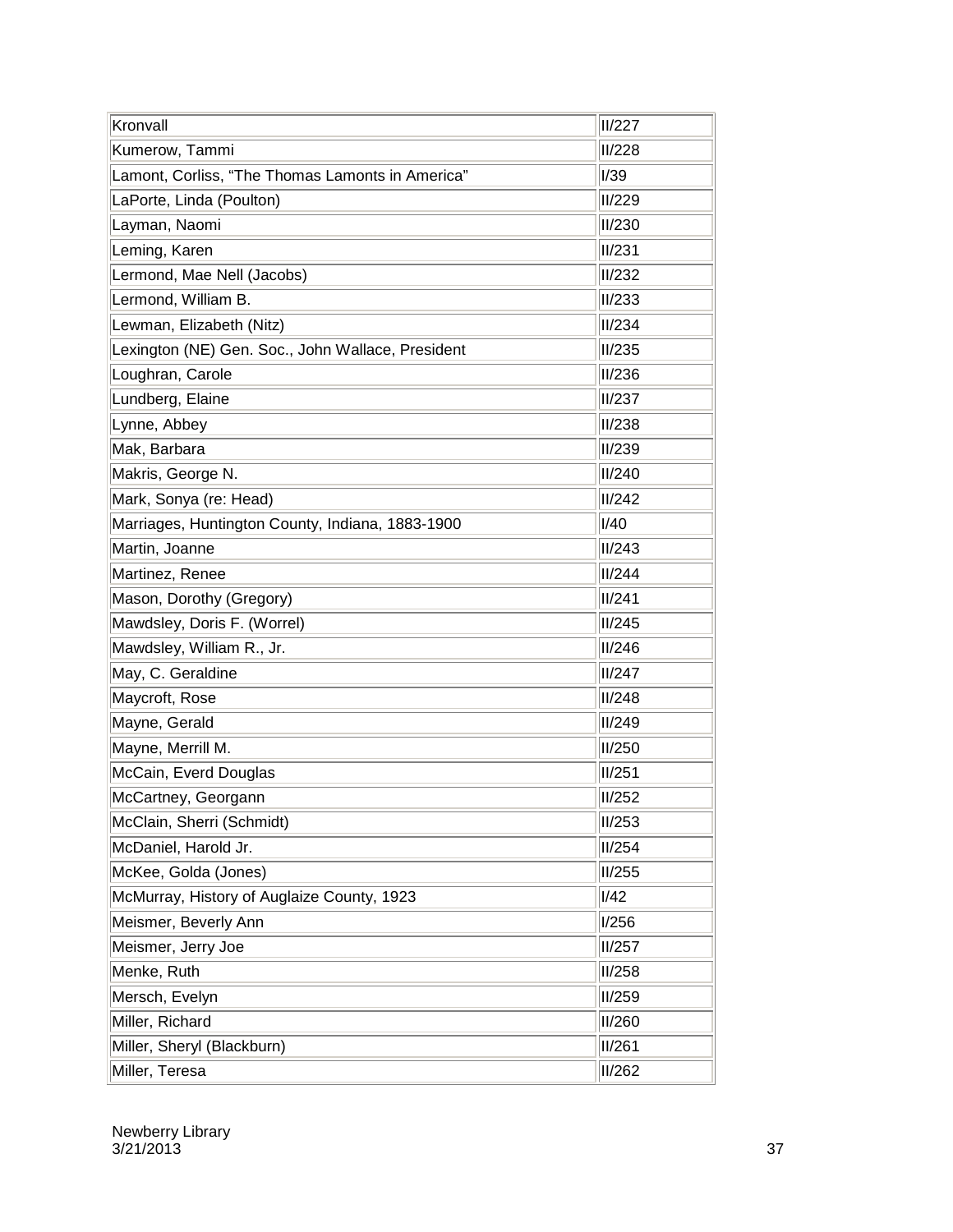| Miller, Verla                                                       | II/263        |
|---------------------------------------------------------------------|---------------|
| Minear, Dale A.                                                     | <b>II/265</b> |
| Minear, Mrs. Basil E.                                               | II/264        |
| Minniear Family, by Ingabee Brineman Minniear                       | I/43          |
| Minniear, Donald E.                                                 | <b>II/266</b> |
| Minniear, Harry R.                                                  | <b>II/267</b> |
| Minniear, Jerald                                                    | II/268        |
| Minniear, Joseph C.                                                 | II/269        |
| Minniear, Mrs. Merlin (June)                                        | II/270        |
| Minniear, Richard L.                                                | II/271        |
| Monteith, Ella E.                                                   | II/272        |
| Moore, Oral Lester                                                  | II/273        |
| Morgan, Rita                                                        | II/274        |
| Morris, Wendy (Parrott)                                             | II/275        |
| Morrison, B. Sue (Nichols)                                          | II/276        |
| Myers, Peggy                                                        | II/277        |
| New Bremen, Ohio, 1833-1983                                         | I/44          |
| Newspaper articles                                                  | I/70          |
| <b>Nighswonger Cemetery</b>                                         | <b>II/397</b> |
| Nino, Lisa (Kilday)                                                 | II/278        |
| Nitz, Floyd Harold                                                  | II/279        |
| Nollette, Eunice                                                    | II/280        |
| Nolte, Marjorie (Kaiser)                                            | II/281        |
| Notes of Interviews                                                 | <b>II/395</b> |
| O'Day, Dorothy, Peoria Genealogical Society                         | II/282        |
| Oakwood Cemetery, Metamora, IL                                      | II/398        |
| Obituaries and Survivors, Vol. 3, Grant Co., IN Gen. Club           | I/45          |
| Ogren, Valerie                                                      | II/283        |
| Oliver, Nancy (Barker)                                              | II/284        |
| Onstead, Mona                                                       | <b>II/285</b> |
| Ostertag                                                            | <b>II/286</b> |
| Other Cemetery Notes (Ft. Amanda, Graceland, Woodland<br>Cemeteries | II/402        |
| Overman, L. G.                                                      | <b>II/287</b> |
| Overman, Paul D.                                                    | <b>II/288</b> |
| Owens, Teresa                                                       | <b>II/289</b> |
| Palmer, Bascom W., Jr.                                              | <b>II/290</b> |
| Palmer, Nancy                                                       | <b>II/291</b> |
| Parrott, Brian M.                                                   | <b>II/292</b> |
| Parrott, Linda (Nitz)                                               | II/293        |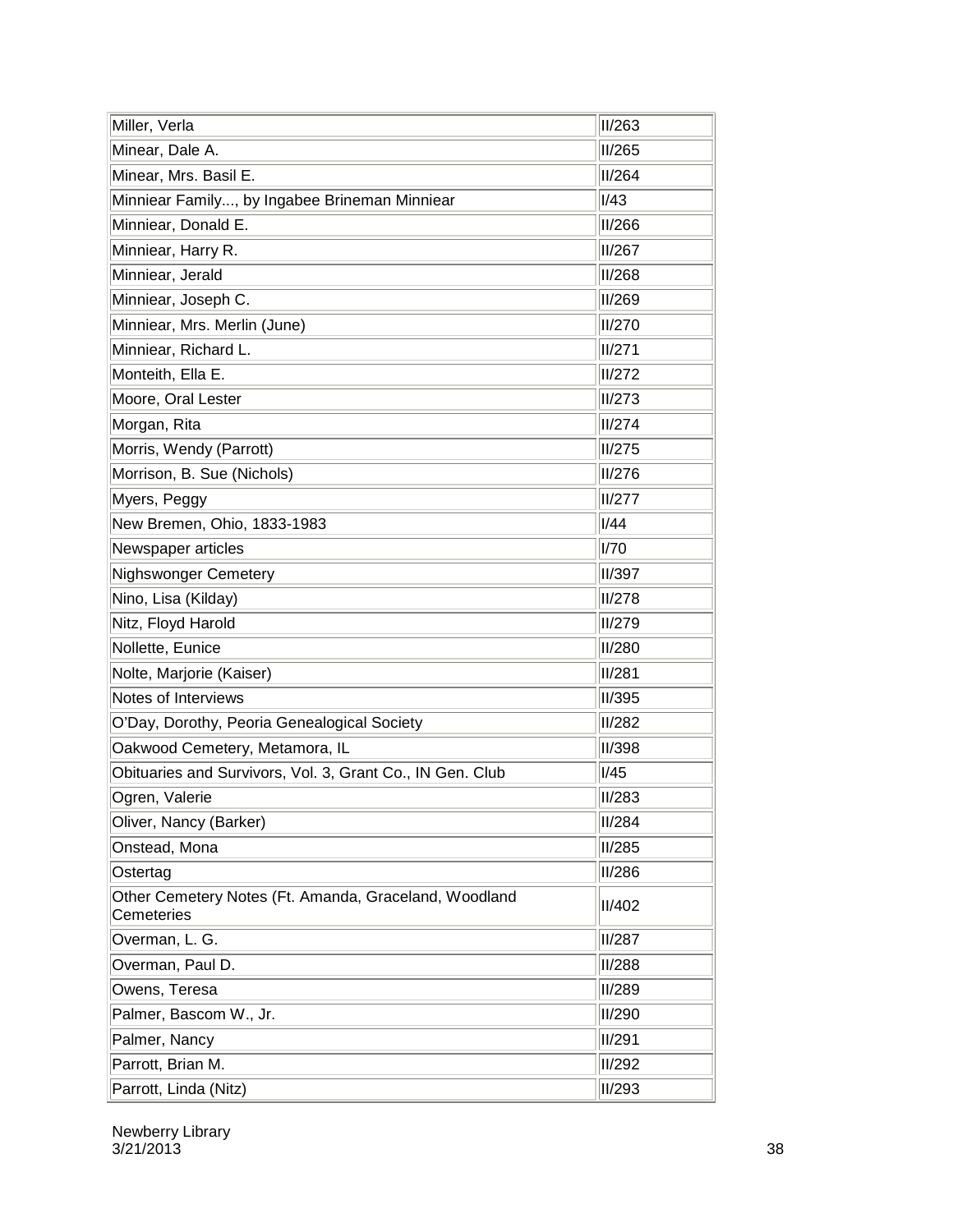| Pate, M. G., The Pioneer Village of Gibson Co., 1940                           | I/46                   |
|--------------------------------------------------------------------------------|------------------------|
| Peine, Nancy (Tripp)                                                           | II/294                 |
| Perry, Edith                                                                   | II/295                 |
| Phillips, Karen (Poulton)                                                      | II/296                 |
| Photographs                                                                    | 1/71                   |
| Pina, Rhonda (Hall)                                                            | II/297                 |
| Place, Bryan                                                                   | II/298                 |
| Place, Carl                                                                    | II/299                 |
| Place, Dean W.                                                                 | II/300                 |
| Place, Ira + Marjorie                                                          | II/301                 |
| Place, Pamela                                                                  | II/302                 |
| Place, Riva B. (Mrs. Merlin)                                                   | II/303                 |
| Plat Map, Jefferson Twp, Huntington Co., IN, 1895                              | <b>I/47</b>            |
| Poeland, Anna                                                                  | II/304                 |
| Polk's City Directories                                                        | I/48                   |
| Pope, Jerri                                                                    | II/305                 |
| Porter, Cheryl                                                                 | II/306                 |
| Portrait + Biographical Record of Auglaize, Logan, and Shelby Co.,<br>OH       | I/49                   |
| Portrait + Biographical Record of Ford Co., IL, 1892                           | I/50                   |
| Post publication addenda                                                       | I/4                    |
| Potts, Mary June (Jones)                                                       | II/307                 |
| Poulton, Clifford B.                                                           | II/308                 |
| Poulton, Cora (Gregory)                                                        | II/309                 |
| Poulton, Donald R.                                                             | II/310                 |
| Poulton, Julie                                                                 | II/311                 |
| Poulton, Kenneth D.                                                            | II/312                 |
| Poulton, Mary Elizabeth                                                        | II/313                 |
| Poulton, William Frank                                                         | $\sqrt{\frac{1}{314}}$ |
| Powell, Mrs. Diane                                                             | II/315                 |
| Prairie Roots, Vol. XI, No. 3, p. 15, Peoria Co. (IL) Geneal. Soc.             | I/51                   |
| Price, D. Joan                                                                 | II/316                 |
| Raffensperger, Helen G., "Henry, Best Town in Illinois,"<br>by Adam Site, 1976 | 1/52                   |
| Raffesperger, Helen                                                            | II/317                 |
| Rampton, Emily Kay                                                             | II/318                 |
| Rampton, Emma Hutchins                                                         | II/319                 |
| Rampton, T. G., River Runners Guide to Brown's Canyon                          | 1/53                   |
| Rampton, Thomas G.                                                             | II/320                 |
| Rathke, Jerilyn                                                                | II/321                 |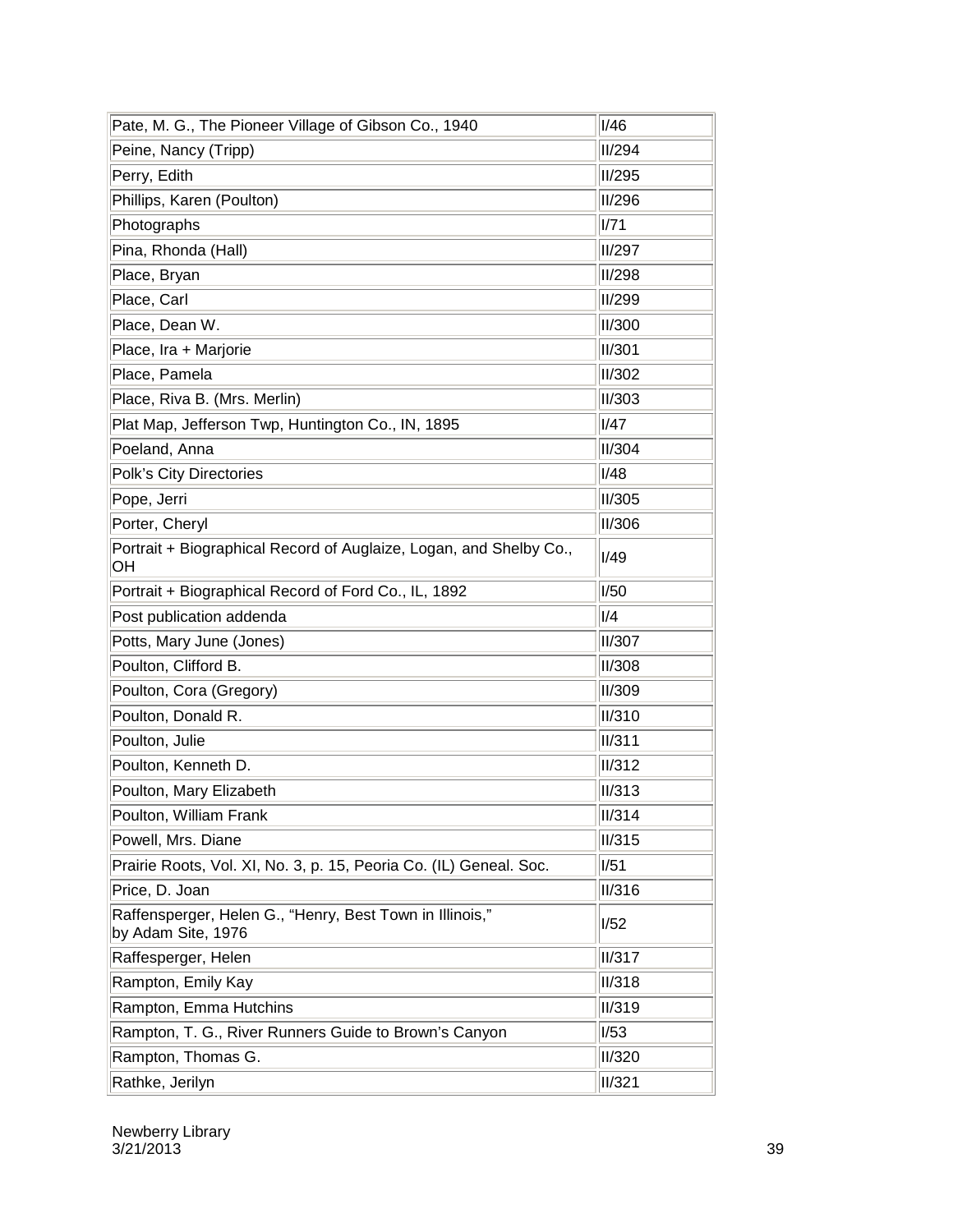|                                                                                  | II/322 |
|----------------------------------------------------------------------------------|--------|
| Ray, Rose E.<br>Records of Woodlawn Cemetery Assoc., Montpelier, IN, 1988        | 1/54   |
| Reed, Jeffrey                                                                    | II/323 |
| Reid, Gloria B.                                                                  | II/324 |
| Reynolds, Mary                                                                   | II/325 |
| Richey, Geraldine                                                                | II/326 |
| Roberts, Betty                                                                   | II/327 |
| Romine, R. K.                                                                    | II/328 |
| Rood                                                                             | II/329 |
| Ross, Carol Ann (Minniear)                                                       | II/330 |
| Rossetti, Cheryl                                                                 | II/331 |
| Ruder, Terri                                                                     | II/332 |
| Runyan, Jerald L.                                                                | II/333 |
| Rusler, Wm., ed., Standard History of Allen County, Ohio, Vol. 2,<br>1921        | I/55   |
| Russell, Roberta (Clawson)                                                       | II/334 |
| Russell, Ronald Lee                                                              | II/335 |
| Ryne, Willard H.                                                                 | II/336 |
| Samuelsen, Beverly Jeane (Kampf)                                                 | II/337 |
| Samuelsen, Ralph Craig                                                           | II/338 |
| Samuelsen, Rex Chad                                                              | II/339 |
| San Jose, IL Cemetery                                                            | II/399 |
| Schlosser, Virginia                                                              | II/340 |
| Schmidt, Kenneth                                                                 | II/341 |
| Schneidewind, J.                                                                 | II/342 |
| Schumacher, Frederick T.                                                         | II/343 |
| Schwieterman, Mrs. Lois C.                                                       | II/344 |
| Selquist, Alice                                                                  | II/345 |
| Sentiff, Wilma                                                                   | II/346 |
| <b>Sivers</b>                                                                    | II/404 |
| Slevin, Ruth M., Grant Co., IN, Marriage Records, Book 7-11, 1882-<br>1898       | I/57   |
| Slevin, Ruth M., Index of Grooms and of Brides,<br>Huntington Co., IN, 1837-1883 | 1/56   |
| Smith, Bethany K. (Crow)                                                         | II/347 |
| Smith, Betty                                                                     | II/348 |
| Smith, Cora                                                                      | II/349 |
| Smith, Glenn L.                                                                  | II/350 |
| Smith, Walter H.                                                                 | II/351 |
| Sommers, Vera L.                                                                 | II/352 |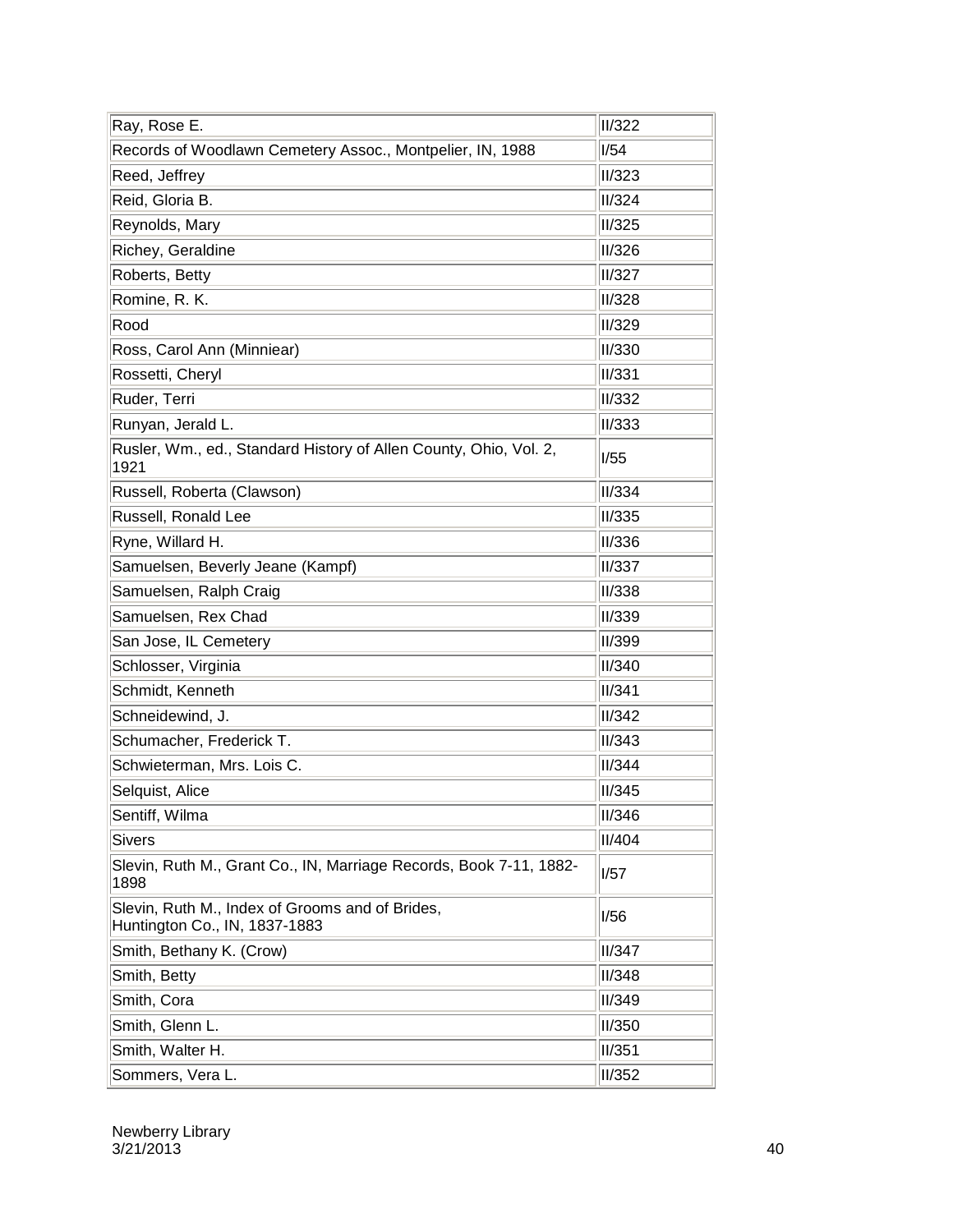| Spring Bay, IL Cemetery                                     | II/400        |
|-------------------------------------------------------------|---------------|
| Stephens, Huntington, IN Directory, 1899-1900               | I/58          |
| Steyaert, Chas. A., Sr.                                     | <b>II/353</b> |
| Stroup, Doris                                               | II/354        |
| <b>Sugar Grove Cemetery</b>                                 | II/401        |
| Sundry Genealogical Notes, re: Gregory                      | <b>II/403</b> |
| Suttle, Charles Scott                                       | <b>II/355</b> |
| Suttle, Phyliss                                             | II/356        |
| Telephone Notes, K. Hageman                                 | II/393        |
| The Lamont Clan, by H. McKechnie, 1938                      | I/41          |
| Thompson, Nellie (Haacke)                                   | <b>II/357</b> |
| Treece, Melanie                                             | II/358        |
| Tyner, Shirley (Potts)                                      | II/359        |
| Ulrich, Dorothe                                             | II/360        |
| Van Gordon, Dawn                                            | II/361        |
| Van Note, Joyce                                             | II/362        |
| Van Note, Sheree                                            | II/363        |
| <b>Vincennes Directory</b>                                  | I/59          |
| Walker Funeral Home Records, Montpelier, IN, 1912-1980      | I/60          |
| Walker, Tara (Gibson)                                       | II/364        |
| Wallace, Eva Lee                                            | <b>II/365</b> |
| Wallace, Rickie Lynn                                        | II/366        |
| Walton, Donzella                                            | II/367        |
| Wells Co., IN, Vital Statistics from Marriage Applications  | I/61          |
| Werner, Grace Wolpert                                       | II/368        |
| Westergaard, Wanda                                          | II/369        |
| Wheeler, Pat (Morrison)                                     | II/370        |
| Wheeler, Wendi R.                                           | II/371        |
| Wildman, Floyd W.                                           | <b>II/372</b> |
| Wilkins, Juanita                                            | <b>II/373</b> |
| Williams, Mary W.                                           | <b>II/374</b> |
| Williams, Norma (Morrison)                                  | <b>II/375</b> |
| Williamson, C. W., History of Western Ohio and Auglaize Co. | I/62          |
| Wilson, Paul A.                                             | <b>II/376</b> |
| Wolpert, Richard A.                                         | II/377        |
| Wolpert, Robert G.                                          | <b>II/378</b> |
| Wolpert, Wesley L.                                          | <b>II/379</b> |
| Wood, Debbie (Poulton)                                      | <b>II/380</b> |
| Woodall, Deborah                                            | II/381        |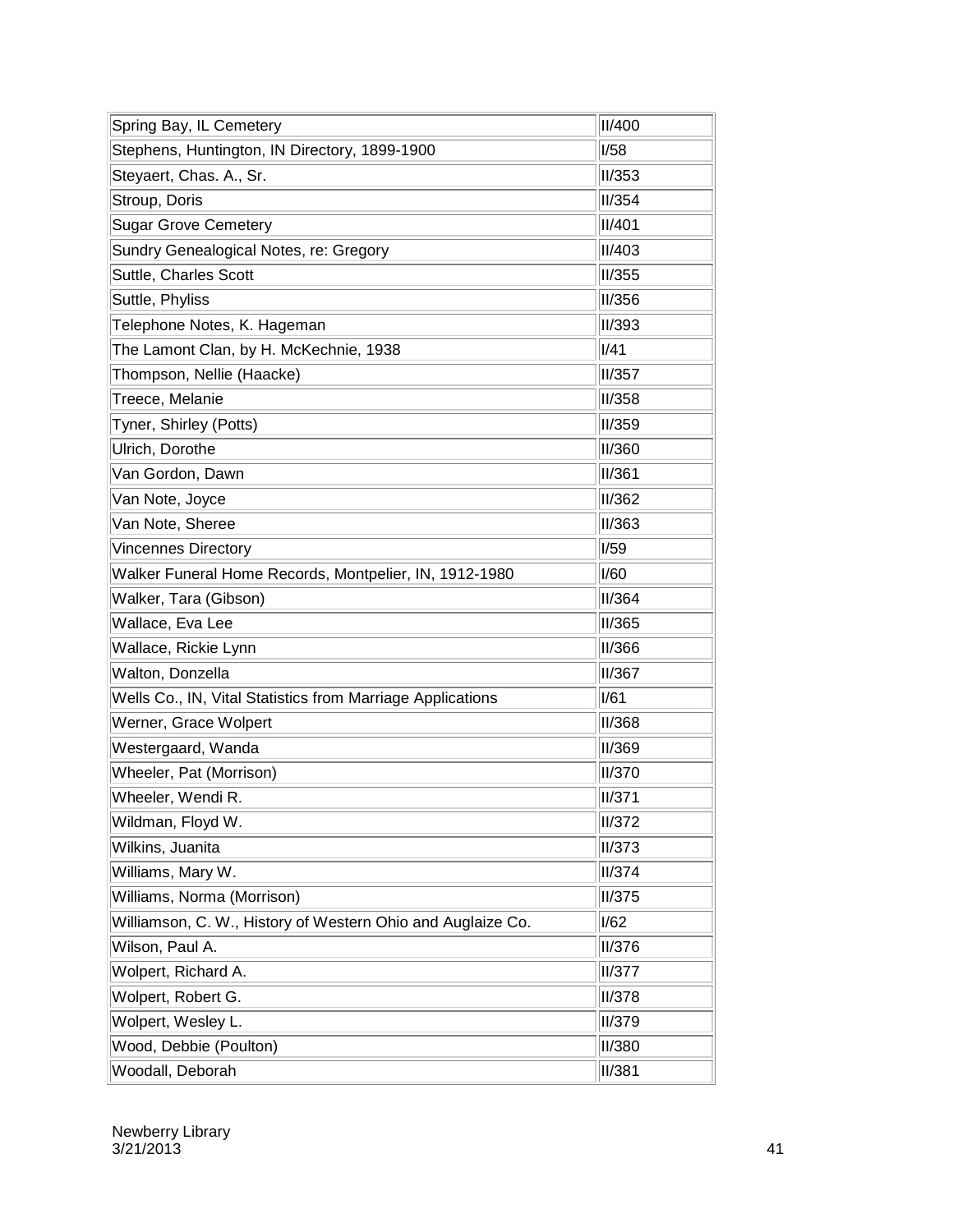| Worrell, Miss Margaret                                                     | <b>II/383</b> |
|----------------------------------------------------------------------------|---------------|
| Worrell, Mrs. Lowell                                                       | II/382        |
| Young, Chad R.                                                             | II/384        |
| Young, Dian (Reed)                                                         | <b>II/385</b> |
| Young, Edith (Walters)                                                     | <b>II/387</b> |
| Young, Mrs. Eugene Evan                                                    | II/388        |
| Young, Mrs. Roger David                                                    | <b>II/386</b> |
| Young, Susan (Carlisle)                                                    | II/389        |
| Young, Warren Robert                                                       | II/390        |
| Youngblood, Ancestors and Descendants of the Gregorys and the<br>Harrisons | I/69          |
| Youngblood, Meryl E.                                                       | II/391        |
| Young-Tatum, Susan                                                         | II/392        |

#### Walker, Richard Bordeaux. **"Joseph Theodor Burdeau Descendants with Allied Gwathmey, Moales and Walker Families"**

Papers, 1800's-1990's

One Box

**Abstract:** Source materials gathered by Richard Bordeaux Walker for his book, "Joseph Theodore Burdeau Descendants with allied Gwathmey, Moales, and Walker Families," published by Richard Bordeaux Walker, Kettering, Ohio, 1996. Box of 123 folders contains bibliographical information, research notes and copies of published articles, birth, marriage, death, burial, and military records, newspaper articles, pamphlets, photographs, and negatives. Folders 37-122 contain personal correspondence and family history questionnaires.

| <b>Folder Title</b>                            | <b>Folder</b><br>Number |
|------------------------------------------------|-------------------------|
| Adams, Dorinda Rust                            | 37                      |
| American Genealogical Biographical Index notes | 3                       |
| Archdiocese of New Orleans                     | 38                      |
| Atkins, Lillian Reed (Sally)                   | 39                      |
| Bayley, B., The Burdeau Family Heritage Book   | 4                       |
| Beckman, Edward D.                             | 40                      |
| Beckman, Julie M.                              | 41                      |
| Beckman, Louis Christopher                     | 42                      |
| Beckman, Peter H.                              | 43                      |
| Beckman, Vincent H. III                        | 45                      |
| Beckman, Vincent H. Jr.                        | 44                      |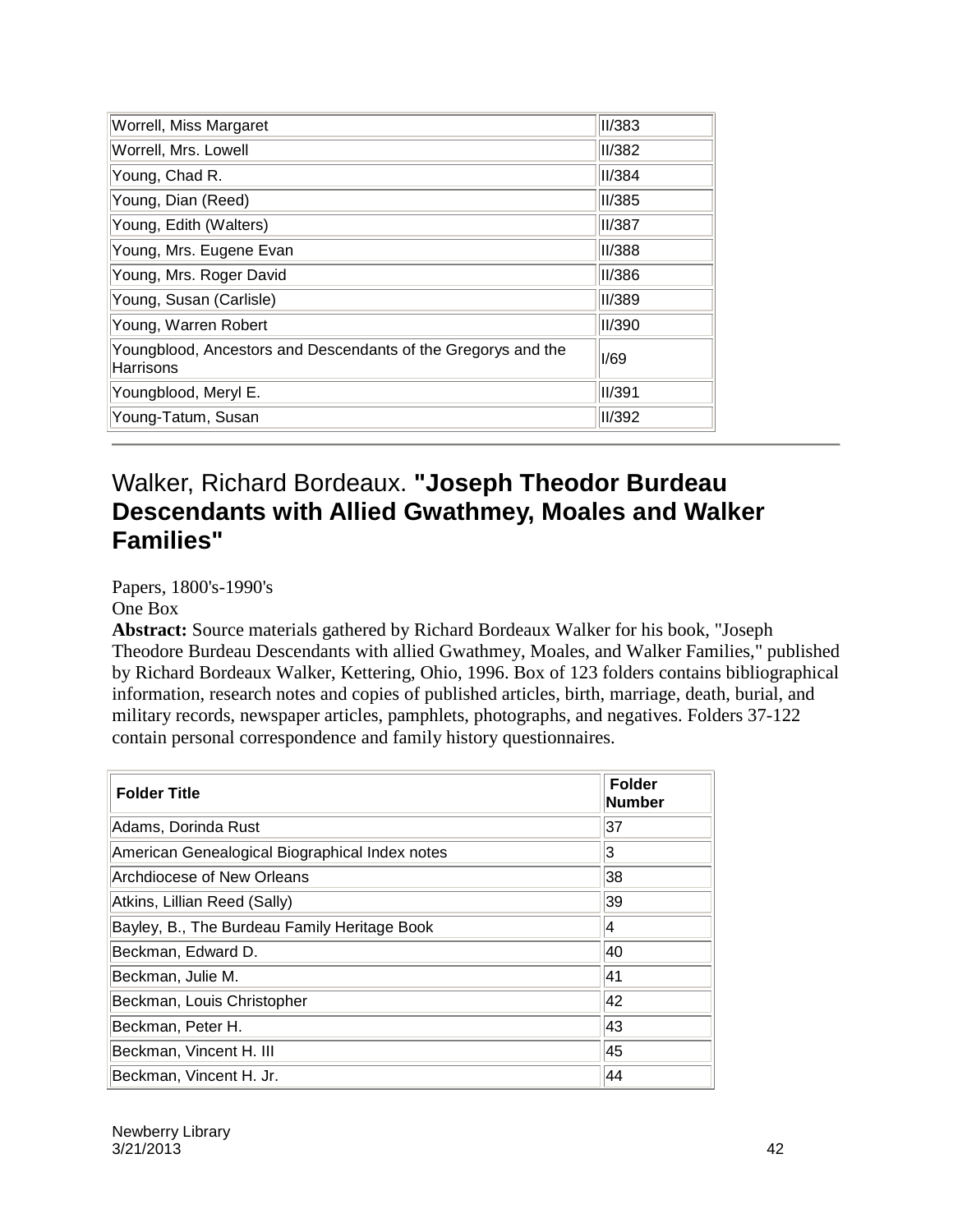| Bentley, J., Gwathmey Family Bible, KY Genealogist           | 5  |
|--------------------------------------------------------------|----|
| Berdeaux, S.                                                 | 46 |
| <b>Birth certificates</b>                                    | 30 |
| Bommarito, Eliz. (Beckman)                                   | 47 |
| Bryan M. Desloge                                             | 65 |
| Bull, C. Bartow                                              | 48 |
| <b>Bull, Daisy</b>                                           | 49 |
| Bull, David W.                                               | 50 |
| Burdeau, Cain                                                | 51 |
| Burdeau, David                                               | 52 |
| Burdeau, Edward K.                                           | 53 |
| Burdeau, Espy                                                | 54 |
| Burdeau, Ishmael                                             | 55 |
| Burdeau, Jos. Theo.                                          | 56 |
| Burdeau, Mary (Mrs. J. T.)                                   | 57 |
| Burdeau, Robert M.                                           | 58 |
| Carey, Carolyn                                               | 59 |
| Census research                                              | 36 |
| Charleston, SC directories, 1782 + 1785                      | 6  |
| Christovich, J. Eliz.                                        | 60 |
| Church Register, Washington Park Congregational, Chicago, IL | 17 |
| Clark, Leah (Haggerty)                                       | 61 |
| Cloey, Georgia                                               | 62 |
| Collins, Mrs. D.                                             | 63 |
| Cook, Lucie (Haggerty)                                       | 64 |
| Death certificates                                           | 32 |
| Desloge, Denis M.                                            | 66 |
| Desloge, Dismas S.                                           | 67 |
| Desloge, Edward A.                                           | 68 |
| Desloge, Edward O'Brien                                      | 69 |
| Desloge, George                                              | 70 |
| Desloge, Graciela M.                                         | 71 |
| Desloge, Louis F., Jr.                                       | 72 |
| Desloge, Michael Louis                                       | 73 |
| Desloge, Rosemary                                            | 74 |
| Desloge, Thomas B.                                           | 75 |
| Dorman, John F.                                              | 76 |
| Dubray, Julie (Desloge)                                      | 77 |
| Encyclopedia Britanica notes, re: Owen Gwalchmai             | 8  |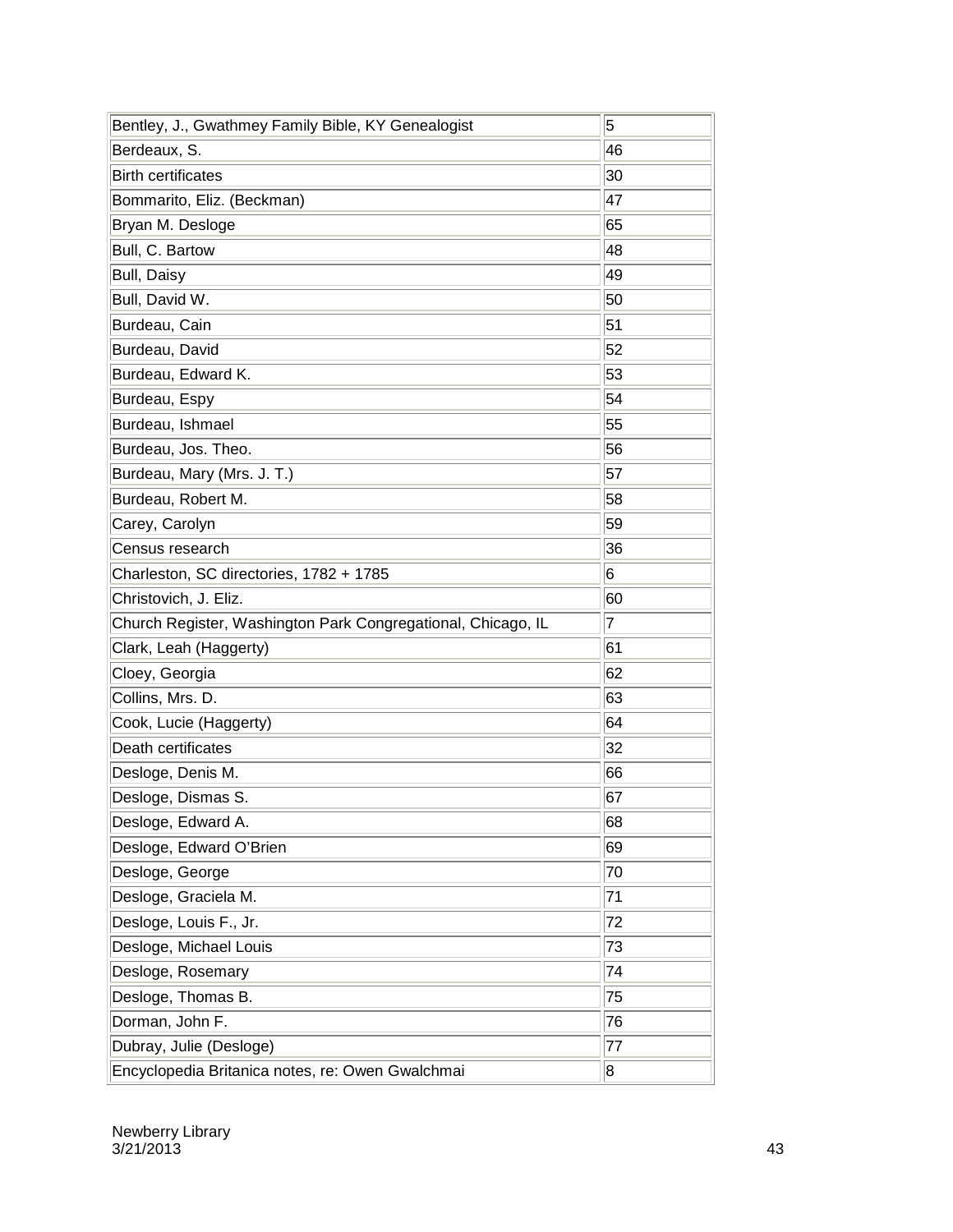| Gagnard, Loraine Walker                                          | 78  |
|------------------------------------------------------------------|-----|
| Gallagher, Fay Moales                                            | 79  |
| Genealogy by Microfilm Enterprises                               | 80  |
| Gray, Mary B.                                                    | 81  |
| Gwathmey, J. H., Twelve Virginia Counties, notes                 | 9   |
| Gwathmey, M. B., The Gwathmey Record, manuscript notes           | 25  |
| Gwathmey, Mr. John H.                                            | 82  |
| Gwathmey, Mrs. John Hastings                                     | 83  |
| Haggerty, Angela                                                 | 84  |
| Haggerty, Louis                                                  | 85  |
| Hatchett family - DAR                                            | 26  |
| Hayden, H. E., Virginia Genealogies, 1891, notes                 | 11  |
| Hughes, Lois T.                                                  | 86  |
| Index to Virginia Genealogies                                    | 12  |
| Jefferson County, KY Census, notes                               | 15  |
| Jefferson County, KY Deed Books, notes                           | 13  |
| Jefferson County, KY Marriages                                   | 14  |
| Johnson, Hazel Burdeau                                           | 87  |
| Jones, Caroline Gwathney                                         | 88  |
| Kelty                                                            | 89  |
| Kraft, Mrs. A. Christine                                         | 90  |
| Marriage certificates                                            | 31  |
| McCarley, Walter R.                                              | 91  |
| McIntyre, Holladay Rust                                          | 92  |
| Meslans                                                          | 93  |
| Newspaper articles                                               | 27  |
| Notes on interviews, etc.                                        | 123 |
| Old New Kent Co., M. H. Harris                                   | 10  |
| Other certificates                                               | 33  |
| Photo negatives                                                  | 29  |
| Photos                                                           | 28  |
| Post publication addenda and list of books sent and acknowledged | 2   |
| Rattikin, Maura (Desloge)                                        | 94  |
| Ratton, Georges                                                  | 95  |
| Reed, Chas. Espy                                                 | 96  |
| Register of KY State Historical Society, notes                   | 16  |
| Rust, Dionne Van Hessen, telephone call notes                    | 121 |
| Settle, Ellis R.                                                 | 98  |
| Settle, Faye (Mrs. D. C.)                                        | 99  |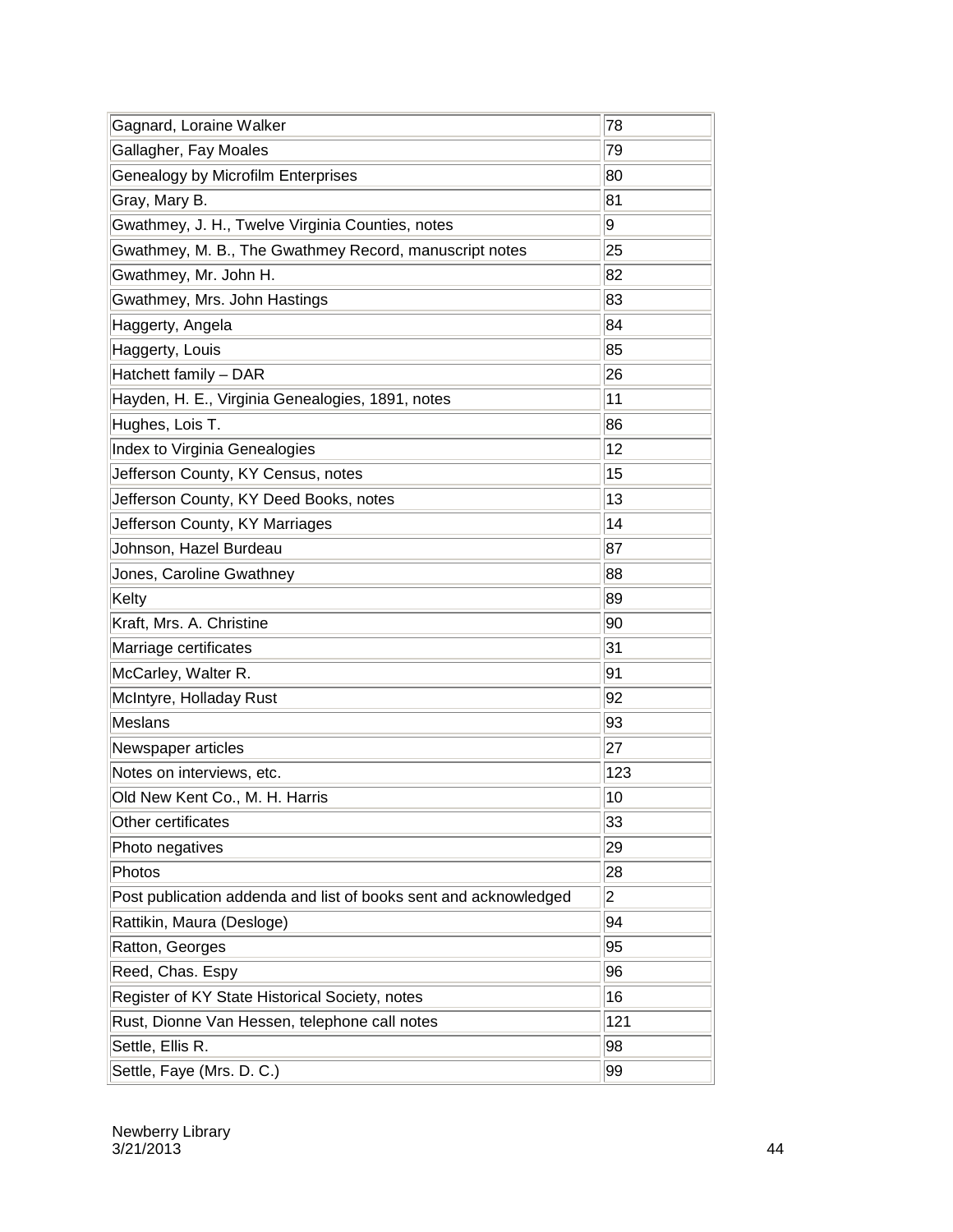| Sinclair, H., Port of New Orleans, notes                                                             | 17        |
|------------------------------------------------------------------------------------------------------|-----------|
| South Carolina Dept. of Archives and National Archives                                               | 34        |
| South Carolina Dept. of Archives Confederate Home,<br>Columbia, SC, records of Sarah Margaret Walker | 35        |
| Southern Living Magazine                                                                             | 18        |
| St. Louis Cathedral, New Orleans, LA                                                                 | 97        |
| Stadlin, Herbert                                                                                     | 100       |
| Stewart, Charles B.                                                                                  | 101       |
| Stewart, Frank B., Jr.                                                                               | 102       |
| Stewart, Mary (Mrs. Chas. B.)                                                                        | 103       |
| Taylor, Joan Burdeau                                                                                 | 104       |
| Thorne, Eugene Paul                                                                                  | 105       |
| Tinker, E. L., Creole City, It's Past and its People                                                 | 19        |
| Title page and source list from the book                                                             | $\vert$ 1 |
| Van Hessen, Fay Walker                                                                               | 106       |
| Van Hessen, Michele                                                                                  | 107       |
| Van Laanen, Maria del Rosario (Desloge)                                                              | 108       |
| Vexler, R. I., St. Louis, A Chronological                                                            | 20        |
| Walker, Archie                                                                                       | 109       |
| Walker, Burdeau (1)                                                                                  | 110       |
| Walker, Burdeau (2)                                                                                  | 111       |
| Walker, Fay Burdeau                                                                                  | 112       |
| Walker, L., The Walker Family                                                                        | 21        |
| Walker, Lawrence P.                                                                                  | 113       |
| Walling, Mrs. English                                                                                | 115       |
| Walling, William English                                                                             | 114       |
| Ward, John R.                                                                                        | 116       |
| Watson, Delores (Desloge)                                                                            | 117       |
| Watson, Nettie, of the Filson Club, Louisville, KY                                                   | 118       |
| Way's Packet Directory, 1848-1983                                                                    | 22        |
| Way's Steam Towboat Directory                                                                        | 23        |
| White, Alice Van Hessen                                                                              | 119       |
| Wood, Edith L.                                                                                       | 120       |
| Wood, Edith, Middletown Days and Deeds                                                               | 24        |
| Zantker, C. Eliz.                                                                                    | 122       |
|                                                                                                      |           |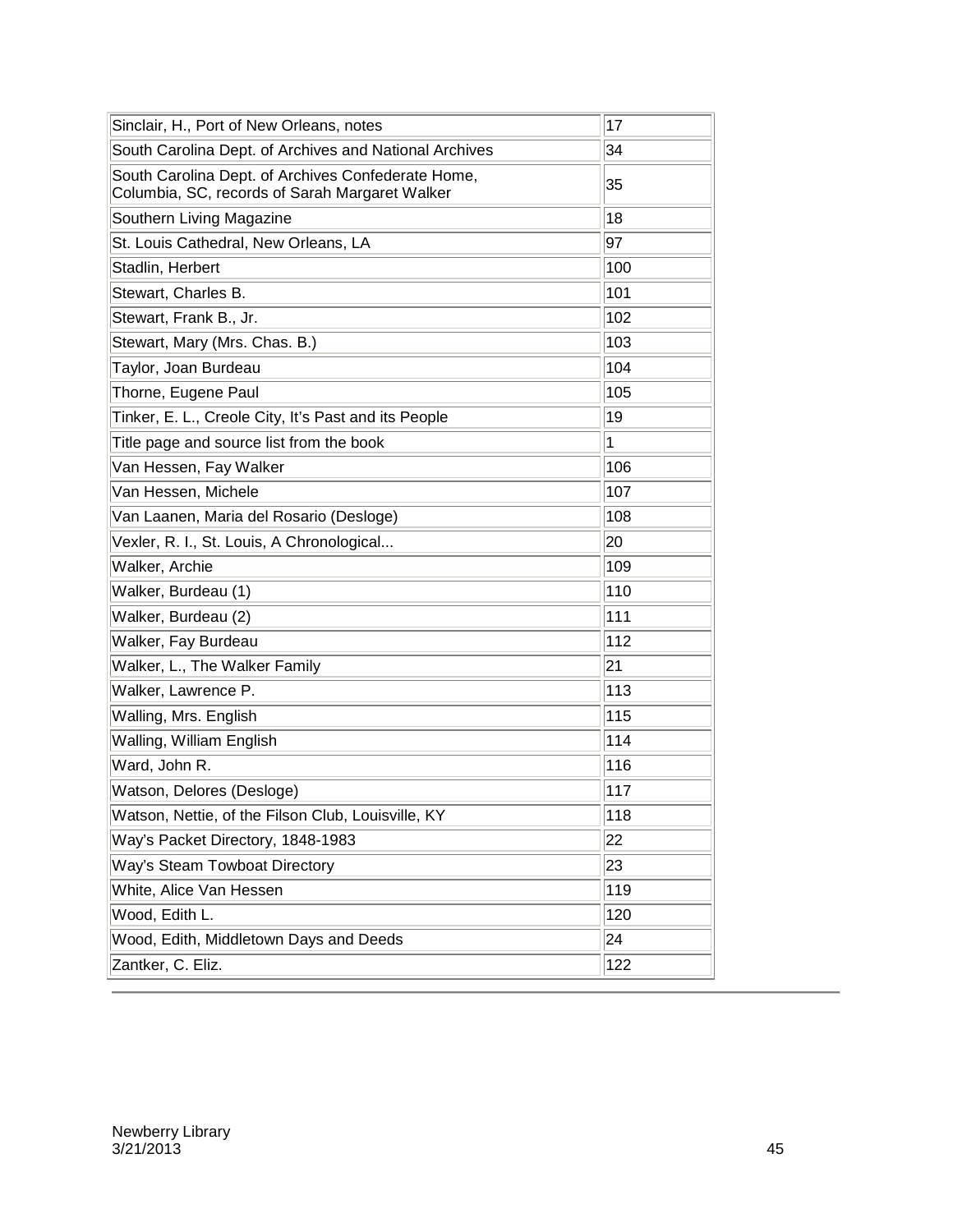#### **Walker, Richard Bordeaux. "Richard Cleveland and His Wife Elizabeth Mead"**

Papers, 1630's-1990's One Box

**Abstract:** Source materials gathered by Richard Bordeaux Walker from 1950's to 1990's for his book, "Richard Cleveland and his wife Elizabeth Mead: their ancestors and descendants," published by Richard Bordeaux Walker, Kettering, Ohio, 1998. Box of 180 folders contains bibliographical information, research notes, census records, birth, marriage, death, and burial records, newspaper articles (mostly obituaries), maps, photographs and negatives, and copies of published articles. Folders 28-176 primarily contain personal correspondence and family history questionnaires.

| <b>Folder Title</b>                                         | <b>Folder Number</b> |
|-------------------------------------------------------------|----------------------|
| "Memorial Record of the Counties of Faribault,  Minnesota"  | 19                   |
| Alpena (S.D.) Centennial Flashbacks, 1883-1983              | 3                    |
| American Genealogical Index notes                           | 4                    |
| Andreas, A. T. "History of Cook County, Illinois." 1884 5   | 5                    |
| Andreas, History of Kansas, Vol. 1, p.411                   | 6                    |
| Atchison Co. Community High School, Yearbook, Effingham, KS | $\overline{7}$       |
| Backlund, Michael William                                   | 28                   |
| Backlund, Patrick                                           | 29                   |
| Backlund, Richard S.                                        | 30                   |
| Baker, Marolyn                                              | 32                   |
| Baker, Winifred A.                                          | 33                   |
| Barron, Kelly Glenn                                         | 34                   |
| Belfield, Tressa                                            | 35                   |
| Benedict, Ruth                                              | 36                   |
| Bienvenu, Jessie                                            | 39                   |
| Bienvenue, André                                            | 37                   |
| Bienvenue, Dennis                                           | 38                   |
| Bienvenue, Stephen                                          | 40                   |
| <b>Birth certificates</b>                                   | 24                   |
| Blasen, Betty (Mrs. Geo. W.)                                | 41                   |
| Blasen, Viola (Mrs. Wesley)                                 | 42                   |
| Book mailing list                                           | 1                    |
| Bovell, David E.                                            | 43                   |
| Brammer, Richard G.                                         | 44                   |
| Brammer, Scott                                              | 45                   |
| Brammer, Tania                                              | 46                   |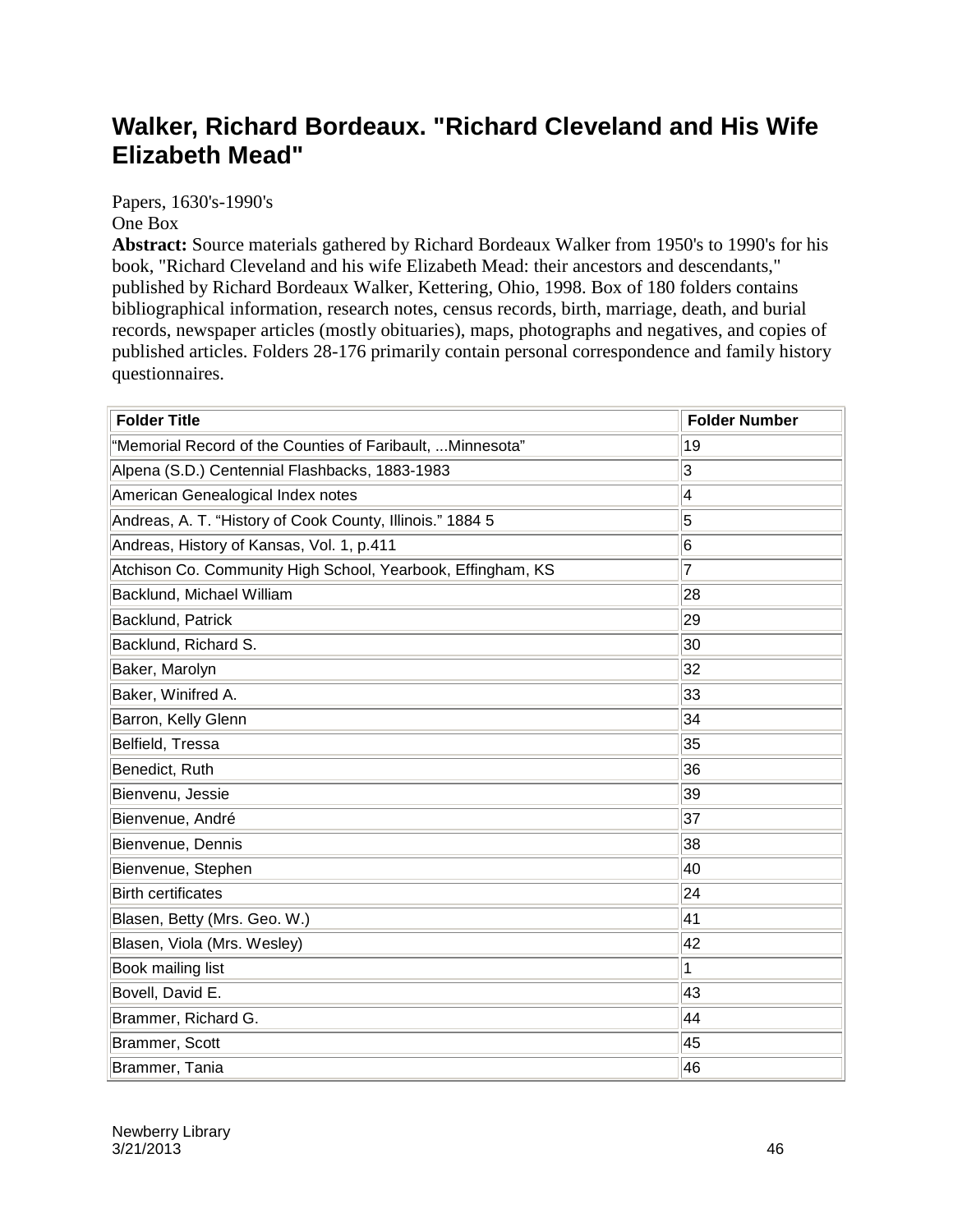| Brill, M. Brooks Cemetery, Homer Twp., Will Co., IL             | 11  |
|-----------------------------------------------------------------|-----|
| Brooke-Little, J. P.                                            | 47  |
| Burial, death, + cemeteries records, Barry County, Hastings, MI | g   |
| Burke, Eleanor (Cleveland)                                      | 48  |
| Burnison, K.                                                    | 49  |
| C. David Baker                                                  | 31  |
| Caraway, Nancy                                                  | 50  |
| Carr, Julie                                                     | 51  |
| Cemetery Books Index File, South Suburban Gen. + Hist. Soc.     | 20  |
| Census research                                                 | 180 |
| Chambers, Cora                                                  | 52  |
| Cleaveland, Mrs. Lee F.                                         | 56  |
| Cleaveland, Richard E.                                          | 57  |
| Cleaveland, Robert R.                                           | 58  |
| Cleaveland, Ronda S.                                            | 59  |
| Cleaveland, Terry Ray                                           | 60  |
| Cleaveland, Timothy J.                                          | 61  |
| Cleveland Family Chronicles Research Soc. (Vikki Cleveland)     | 12  |
| Cleveland Horace Gillette, notes from 3 books by                | 13  |
| Cleveland photos                                                | 23  |
| Cleveland, Ada A.(Stirling)                                     | 62  |
| Cleveland, Anthony M.                                           | 63  |
| Cleveland, Berneice (Mrs. Charles)                              | 53  |
| Cleveland, Constance J.                                         | 64  |
| Cleveland, Curtis L.                                            | 5   |
| Cleveland, Darrell E.                                           | 65  |
| Cleveland, Elmer E.                                             | 55  |
| Cleveland, Gregory Alan                                         | 66  |
| Cleveland, Gregory M.                                           | 67  |
| Cleveland, Helene (Mrs. Cecil)                                  | 68  |
| Cleveland, James R.                                             | 69  |
| Cleveland, John A.                                              | 70  |
| Cleveland, Leona (Mrs. Jos.)                                    | 71  |
| Cleveland, LeRoy T.                                             | 72  |
| Cleveland, M. Marcella (Mrs. Russell)                           | 74  |
| Cleveland, Mrs. LeRoy T.                                        | 73  |
| Cleveland, Orval + Betty Lou                                    | 75  |
| Cleveland, Pearl (Mrs. J. A.)                                   | 76  |
| Cleveland, Ruth E. R. (Mrs. Milton Winthrop)                    | 77  |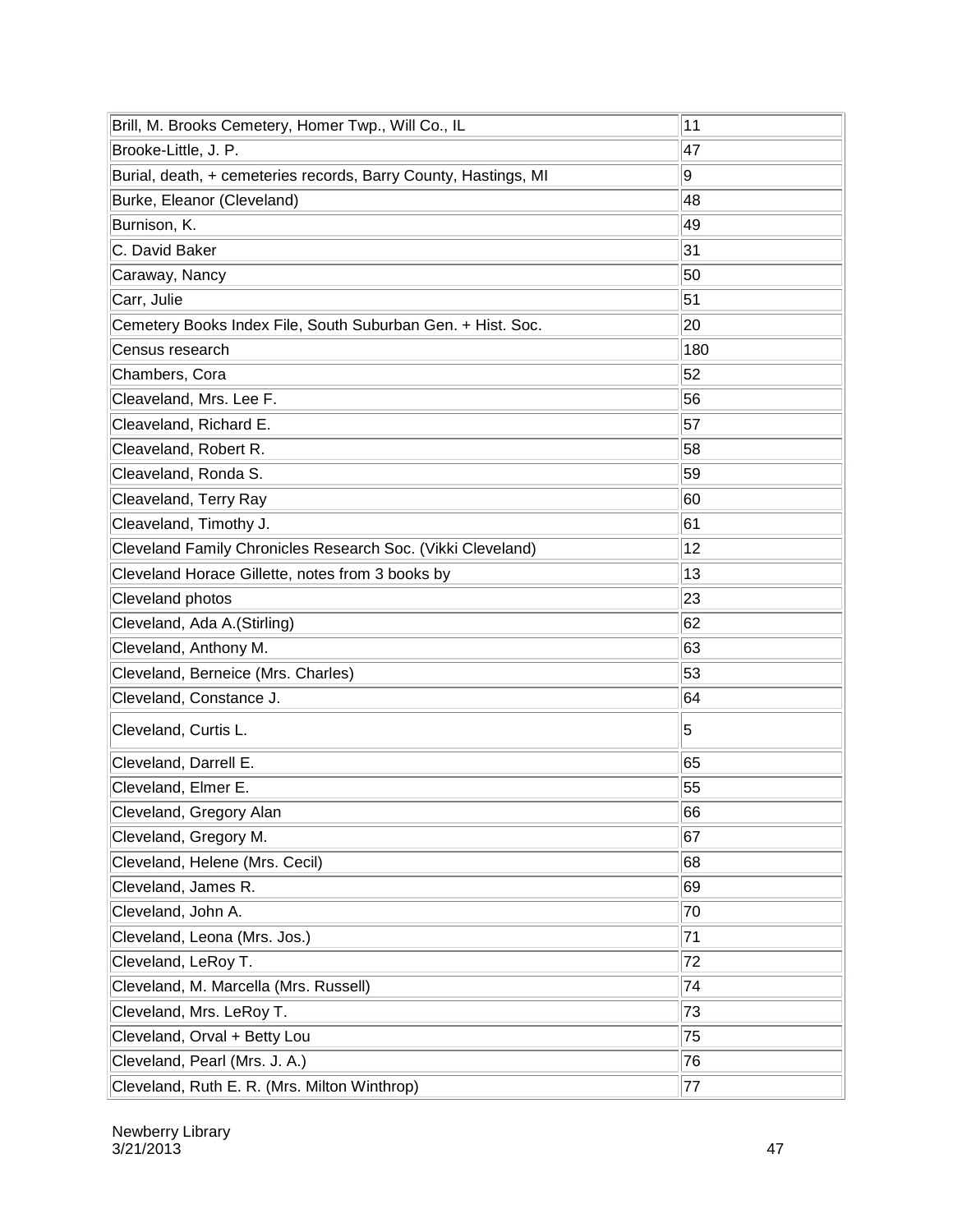| Cleveland, Scott J.                                      | 78  |
|----------------------------------------------------------|-----|
| Cleveland, William Allyn                                 | 79  |
| Cleveland, William James                                 | 80  |
| Conover, Walter K.                                       | 81  |
| Couzynse, Lucille                                        | 82  |
| Crafford, Teresa                                         | 83  |
| Death certificates                                       | 25  |
| Demos, Ruth (re: Backlund)                               | 84  |
| Demron, Kay, Rock Co. (WI) Hist. Soc.                    | 85  |
| <b>Detroit Public Library</b>                            | 86  |
| Donovan, Ida                                             | 87  |
| Donovan, Jeffrey A.                                      | 88  |
| Edmiston, Connie                                         | 89  |
| Edwards, Donald J.                                       | 90  |
| Elters, Barbara                                          | 91  |
| Elters, Kirk                                             | 92  |
| Feldpausch, Lenoir                                       | 93  |
| Fenton Hist. Soc. (F. TeCulver)                          | 94  |
| Ford, D. "Cemetery Inscriptions, Atchison County, KS     | 8   |
| Furrow, Barbara (Hastings Public Library)                | 95  |
| Gaylord, Bonnie (Perrin)                                 | 96  |
| Genovese, Julie (Regerson)                               | 97  |
| Getty, Barbara                                           | 98  |
| Glens, LaVerne                                           | 99  |
| Goeke, Jeannette                                         | 100 |
| Griffin, Wayne J.                                        | 101 |
| Guede, Mary Fern                                         | 102 |
| Halverson, F. D. "County Histories of the U.S."          | 21  |
| Hevrin                                                   | 103 |
| Hewson, Shirley Cleveland                                | 104 |
| Hischier, Darlyne Cleveland                              | 105 |
| Hischier, Kurt B.                                        | 106 |
| History of Will County, Illinois, 1878                   | 15  |
| Hmura, Merideth                                          | 107 |
| Holm, Erma Cleveland                                     | 108 |
| Homer Twp., Will Co., Ill. Plat maps, 1893 and 1909-1910 | 16  |
| Hood, Catherine Blasen                                   | 109 |
| Hornichak, Susan                                         | 110 |
| Howard, Vivian (Cleveland)                               | 111 |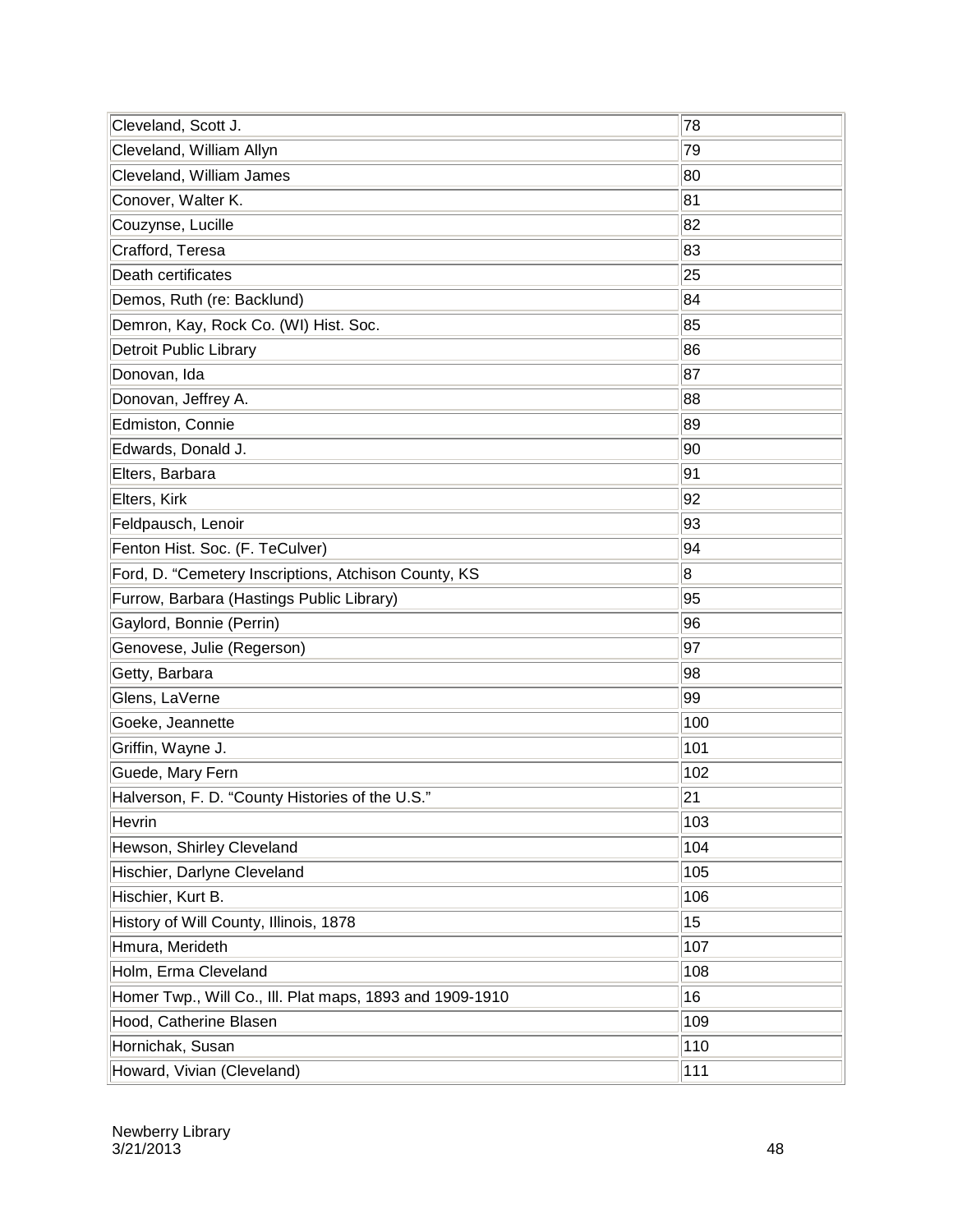| Huttenhoff, DeLoris Cleveland                                    | 112 |
|------------------------------------------------------------------|-----|
| Ingalls, S. "History of Atchison County, Kansas" 1916            | 10  |
| James, Anita Cleveland                                           | 113 |
| Johnson, June                                                    | 114 |
| Kalb, Corrine                                                    | 115 |
| Larson, Ann M.                                                   | 116 |
| LeMere, Dale                                                     | 117 |
| LeMere, Verna                                                    | 118 |
| Lemley, Judith Blasen                                            | 119 |
| Lemont, Illinois, It's History                                   | 17  |
| Lewis, Ruth Z.                                                   | 120 |
| Low, Mrs. George J.                                              | 121 |
| Macauley, Hilda                                                  | 122 |
| Macauley, John Robert                                            | 123 |
| Macauley, Warren + Ethel                                         | 124 |
| Mackey, Pat Perrin                                               | 125 |
| Marriage certificates                                            | 26  |
| Mave, August. History of Will Co., IL, 1928                      | 18  |
| Miller, Anna (Cleaveland)                                        | 126 |
| Miller, Gary L.                                                  | 127 |
| Miller, Mildred (Doig)                                           | 128 |
| Moore, Ada C. Backlund                                           | 129 |
| Moore, Evelyn Marshall                                           | 130 |
| Neumeyer, Cora                                                   | 131 |
| Newspaper articles                                               | 22  |
| Newton, Esther                                                   | 132 |
| Notes on interviews, etc.                                        | 177 |
| Olson, Alvilde                                                   | 133 |
| Olson, Judith                                                    | 134 |
| Other certificates                                               | 27  |
| Paulson, Eliz.                                                   | 135 |
| Pemberton, Randall                                               | 136 |
| Pfannkuche, Craig                                                | 137 |
| Pleasant Hill Cemetery Record, Frankfort Area Historical Society | 14  |
| Post-publication addenda                                         | 178 |
| Pruett, Elizabeth                                                | 138 |
| Querio, Catherine (Cleveland)                                    | 139 |
| Repaal, Peggy                                                    | 140 |
| Rogerson, Gregory John                                           | 141 |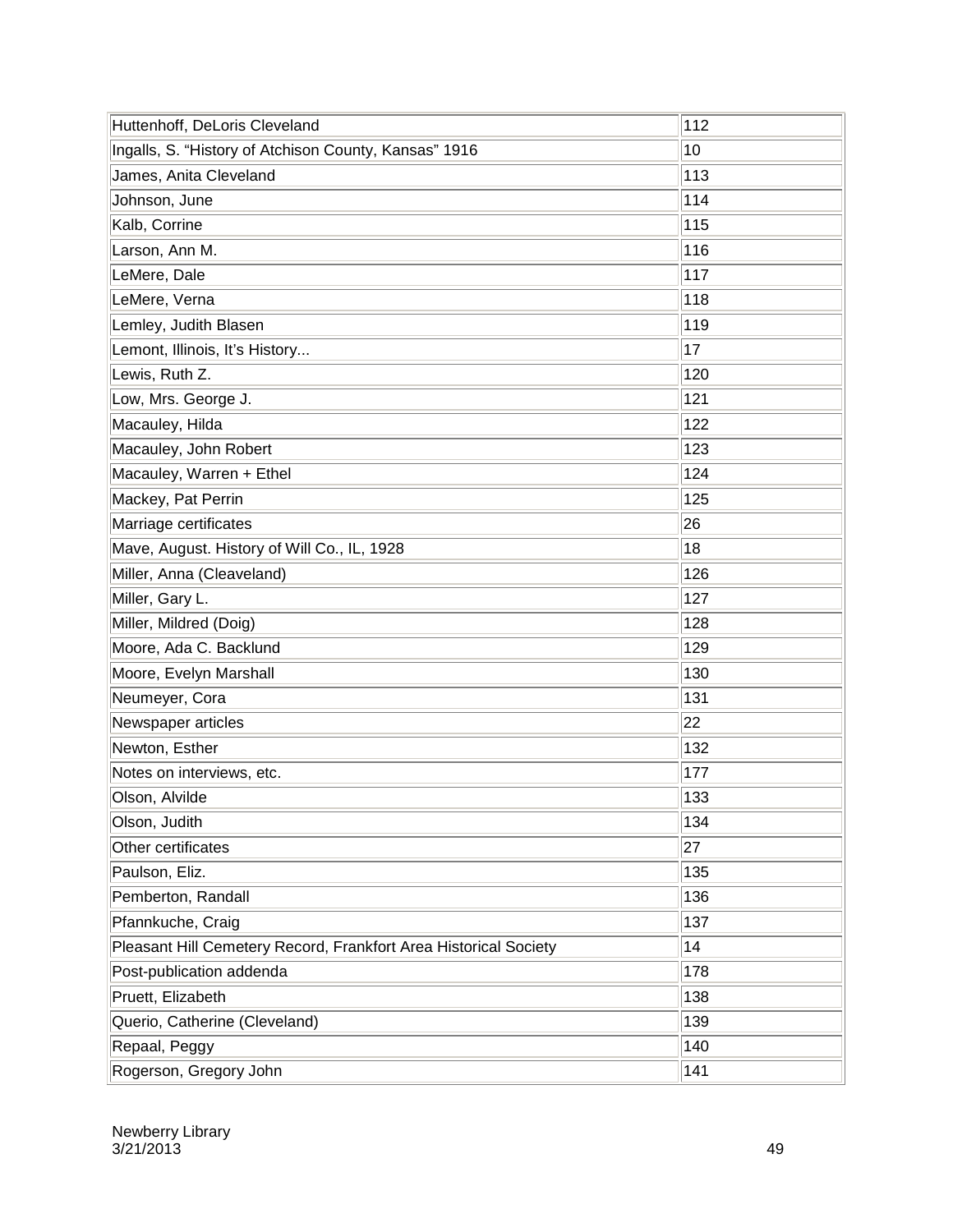| Rogerson, I. Joan                                | 142         |
|--------------------------------------------------|-------------|
| Rogerson, Mark Scott                             | 143         |
| Rush, Oneida                                     | 144         |
| Seeley Genealogical Society                      | 145         |
| Seeley, Walter S.                                | 146         |
| Serviss, Wm., of Clinton County, MI, Hist.+ Gen. | 147         |
| Shedenhelm, Georgia                              | 148         |
| Shepherd, Gary L.                                | 149         |
| Shepherd, Lawton L. "Lee"                        | 150         |
| Shepherd, Leonard J.                             | 151         |
| Sheridan, June G.                                | 152         |
| Shongo, John                                     | 153         |
| Smith, Joseph Paul                               | 154         |
| So. Suburban Gen.+ Hist. Society                 | 155         |
| Sources for post-publication addenda             | 179         |
| Spaulding, Holly (Tripp)                         | 156         |
| Spilde, Evalynn                                  | 157         |
| Stark Co. Chap., O.G.S.                          | 158         |
| Stirling, Sherry                                 | 159         |
| Stonebrook, Virginia                             | 160         |
| Suey, Eliz. Cleveland Blasen                     | 161         |
| Suey, Lloyd V.                                   | 162         |
| Taylor, Nancy (Seeley)                           | 163         |
| Thomas, Elizetta Cleveland                       | 164         |
| Thormahlen, Lee                                  | 165         |
| Title page and sources list from the book        | $ 2\rangle$ |
| Tripp, Bruce                                     | 166         |
| Tripp, Jay J.                                    | 167         |
| Tripp, Rodney F.                                 | 168         |
| Tripp, Yvonne                                    | 169         |
| Unruh, Roberta (Dunham Hist. Soc.)               | 170         |
| Vanderlind, Leona Blasen                         | 171         |
| Wheeler, Gloria J. (Miller)                      | 172         |
| Wilhelm, Anna F.                                 | 173         |
| Williams, Coleen (Baker)                         | 174         |
| Witherow, M. Susan (Seeley)                      | 175         |
| Zubek, Theresa                                   | 176         |